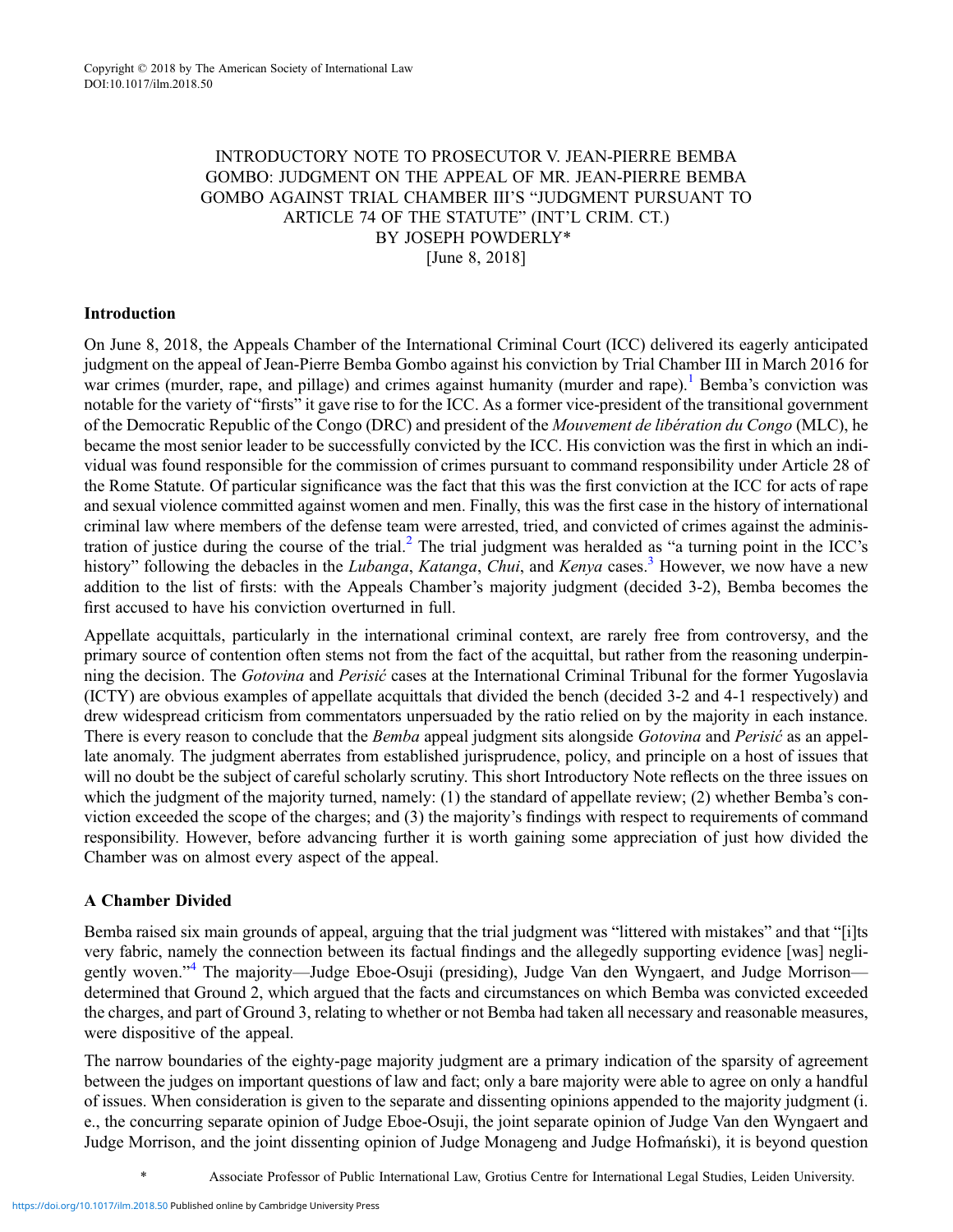that this was a fundamentally divided chamber. The separate and dissenting opinions offer various reflections on nondeterminative issues within the case and more generally. Reading the various opinions, it is often difficult to discern the full extent of the common ground shared by each of the judges on key points of law. In the end, the judgment poses more questions than it answers.

The gulf between the majority and the minority could not be greater. In their joint separate opinion, Judge Van den Wyngaert and Judge Morrison express the view that the division "is not just a matter of difference of opinion, but appears to be a fundamental difference in the way we look at our mandates as international judges."<sup>[5](#page-3-0)</sup> They continue:

We seem to start from different premises, both in terms of how the law should be interpreted and applied and in terms of how we conceive of our role as judges. While we do not presume to speak for our colleagues, it is probably fair to say that we attach more importance to the strict application of the burden and standard of proof. We also seem to put more emphasis on compliance with due process norms that are essential to protecting the rights of the accused in an adversarial setting.<sup>[6](#page-3-0)</sup>

This statement truly lifts the veil on the depth of disagreement within the chamber. For the majority, this judgment was as much about the very nature and function of appellate adjudication as it was about Bemba's liberty. The majority purport to execute their function free of sentiment or the dilution of principle; in their view they are merely upholding "the highest standards of quality, precision and accuracy."<sup>[7](#page-4-0)</sup> It is regrettable, however, that adherence to principles of certainty, consistency, and predictability was not given equal attention. This is most clearly illustrated with respect to the majority's unilateral reframing of the standard of appellate review applicable to alleged errors of fact.

## The Death of Appellate Deference on Issues of Fact

Few would have predicted that the Chamber would depart from the well-established standard of appellate review for factual errors when deciding Bemba's appeal, despite the Chamber inviting the parties to address that issue (among others) in an oral hearing on November 27, 2017.<sup>[8](#page-4-0)</sup> Over the years, the Appeals Chamber has consistently determined that, in relation to alleged errors of fact, "it will interfere only in the case where it cannot discern how the [Trial] Chamber's conclusion could have reasonably been reached from the evidence before it."<sup>[9](#page-4-0)</sup> In light of the Trial Chamber's firsthand receipt and evaluation of the evidence, they are to be afforded a margin of deference with respect to their findings of fact.

The purpose of appellate review is not to evaluate the evidence de novo, but rather to determine whether a reasonable trier of fact could have reached the same conclusion as the Trial Chamber; it is exclusively corrective. Despite the stability of this precedential standard and its provenance in the jurisprudence of the ad hoc tribunals, the majority chose to follow a different path. In their view, "[t]he Appeals Chamber . . . may interfere with the factual findings of the first-instance chamber whenever the failure to interfere may occasion a miscarriage of justice, and not 'only in the case where [the Appeals Chamber] cannot discern how the Chamber's conclusion could have reasonably been reached from the evidence before it.<sup>'"[10](#page-4-0)</sup> This deviation from precedent is not accompanied by supporting reasoning; it is entirely declarative. The amended standard effectively extinguishes the notion of appellate deference, which, the majority is careful to note, is not expressly provided for in the Rome Statute.

In essence, it dispenses with the established reasonableness test and replaces it with a significantly higher "beyond reasonable doubt" standard, thereby potentially conflating the standard of review with the standard of proof.<sup>[11](#page-4-0)</sup> While the majority state that applying their preferred standard does not entail a de novo review, it is hard to see how that could be avoided. The minority strongly criticize the majority standard, effectively labeling it as arbitrary and against basic principles of legal certainty and predictability. It is impossible to foresee whether this new standard will become the norm or whether the Chamber will revert to the conventional standard at the next available opportunity.

## Raising the Bar with Respect to the Specificity and Evidentiary Basis of Charges

On the second ground of appeal, the majority determined that specific criminal acts of rape, murder, and pillage, which were added to the prosecution case after the Confirmation of Charges decision, could not form part of Bemba's conviction, because they "did not form part of the 'facts and circumstances described in the charges."<sup>[12](#page-4-0)</sup>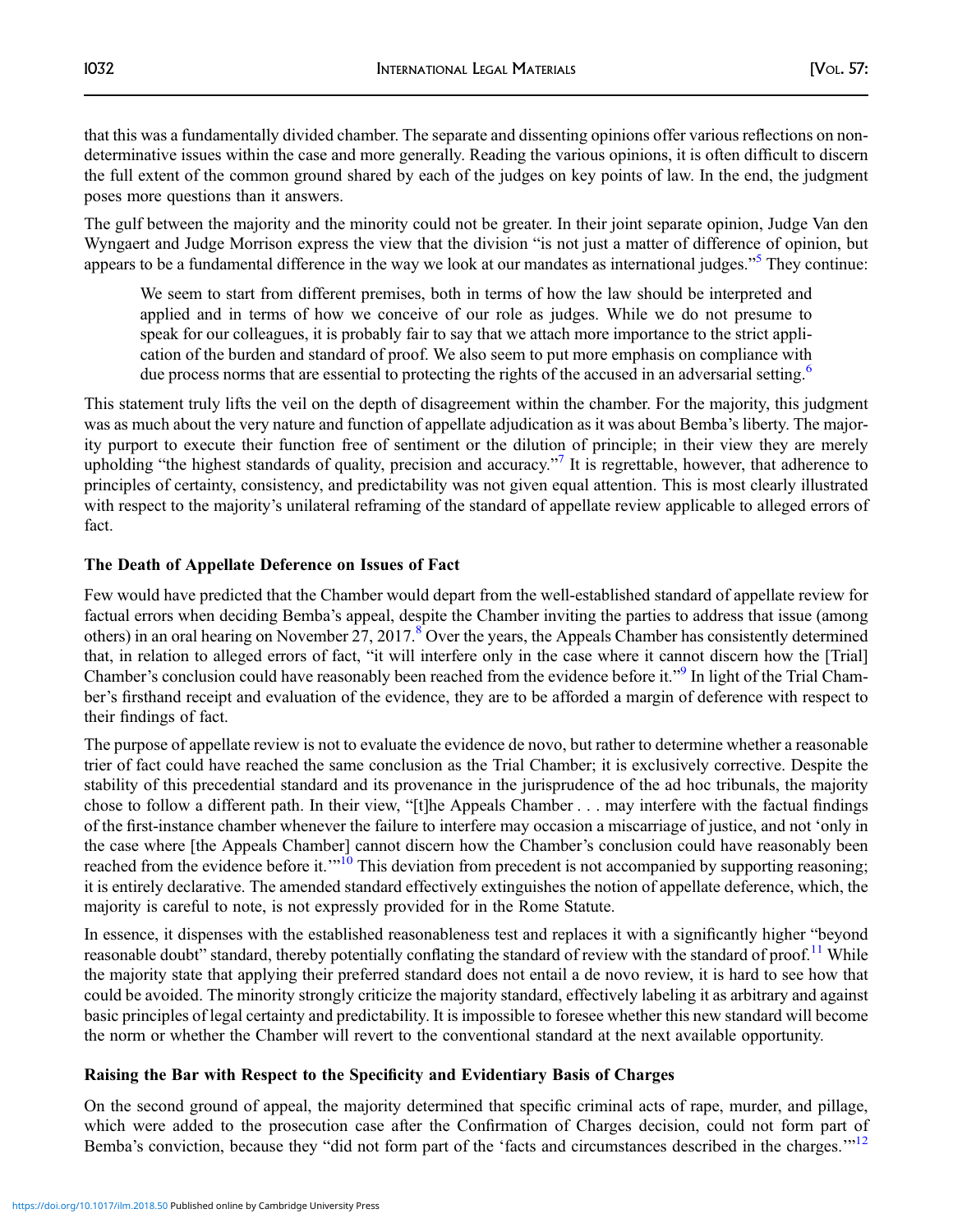The Amended Document Containing the Charges (DCC) and the Confirmation of Charges decision provided for the categories of crimes with which Bemba was charged. The charges were couched in nonexhaustive terms ("include, but are not limited to") and were alleged to have been committed within a specified temporal and geographic framework (on the territory of the Central African Republic (CAR) from October 26, 2002 to March 15, 2003).

The majority determined that this description was "too broad to amount to a meaningful 'description' of the Charges against Mr. Bemba in terms of article  $74(2)$  of the Statute,"<sup>[13](#page-4-0)</sup> and that his conviction should be limited only to those specific criminal acts expressly enumerated in the Amended DCC and the Confirmation of Charges Decision. As a consequence, the majority concluded that Bemba's conviction only encompassed one murder, twenty acts of rape, and five acts of pillage. In doing so, they expunged his conviction for an additional eighteen acts of murder, rape, and pillage.

The majority's reasoning raises the bar on what is expected of the Office of the Prosecutor (OTP) in terms of the evidentiary specificity of charges at the pre-trial stage of proceedings. It essentially means that the OTP must adduce all evidence relating to individual criminal acts at the Confirmation of Charges phase and should not expect additional evidence submitted thereafter to go toward conviction. The Confirmation of Charges decision is rightly viewed as laying down the parameters of the case; however, the majority's exacting expectations elevate even further the significance of the pre-trial phase, to the extent that it now dictates in detailed terms the entire evidentiary scope of the trial.

In the view of the minority, the Pre-Trial Chamber is tasked with determining "whether there is a case to be tried . . . and not with confirming or crystallising the totality of the factual allegations underpinning these charges for the pur-poses of the trial."<sup>[14](#page-4-0)</sup> There are countless circumstances in which evidence of specific criminal acts may only come to light after the confirmation phase; perhaps owing to issues of cooperation or the reluctance of victims and witnesses to cooperate without assurances that a trial will actually take place. The strict requirements of Article 61(9) dictate that once the trial has begun, the charges cannot be amended—a point Judge Eboe-Osuji attempts, unpersuasively, to refute.<sup>[15](#page-4-0)</sup> In circumstances where evidence comes to light only after the commencement of the trial, what is to be done? The *Bemba* judgment offers no guidance.

## Command Responsibility: Assessing Necessary and Reasonable Measures

The impact of the majority's reformulation of the standard of appellate review for factual errors is immediately evident in its consideration of Ground 3, relating to Bemba's responsibility as a commander. The Trial Chamber had determined that Bemba had failed to take all necessary and reasonable measures to prevent, repress, or punish the crimes committed by members of the MLC. It found that the measures Bemba did take were limited in mandate, disingenuous, and "primarily motivated by [a] desire to counter public allegations and rehabilitate the public image of the MLC."<sup>[16](#page-4-0)</sup> The trial judgment reflected on six hypothetical measures Bemba could have undertaken to prevent or repress crimes, including the withdrawal of MLC troops from CAR. The majority determined that the Trial Chamber's conclusions were unreasonable and were "tainted by serious errors."<sup>[17](#page-4-0)</sup> In arriving at this conclusion and consequently overturning Bemba's conviction, the majority offered some intriguing insights into their particular conception of "necessary and reasonable measures" and what can be expected of a commander in Bemba's position.

Some aspects of the majority's reasoning are inconsistent with established jurisprudence on the law of command responsibility. First and foremost, the majority held that consideration must be given to what can be reasonably expected of a commander who is geographically remote from the troops under their command. Miles Jackson has pointed out that judges have sometimes invoked remoteness in situations where they feel that the threshold for crim-inal responsibility is too exacting.<sup>[18](#page-4-0)</sup> The reasoning of the majority is neither clear nor exhaustive, but it seems to suggest that a remote commander will be held to a lower standard than that of a nonremote commander. In their view, "the Trial Chamber paid insufficient attention to the fact that the MLC troops were operating in a foreign country with the attendant difficulties on Mr. Bemba's ability, as a remote commander, to take measures."<sup>[19](#page-4-0)</sup> It is not immediately clear whether the majority treat remoteness as a relevant consideration in the factual evaluation of the measures taken, or consider it to constitute a legal distinction within the law of command responsibility. Looking to Judge Eboe-Osuji's separate opinion and the dissent, it can be said with some confidence that at least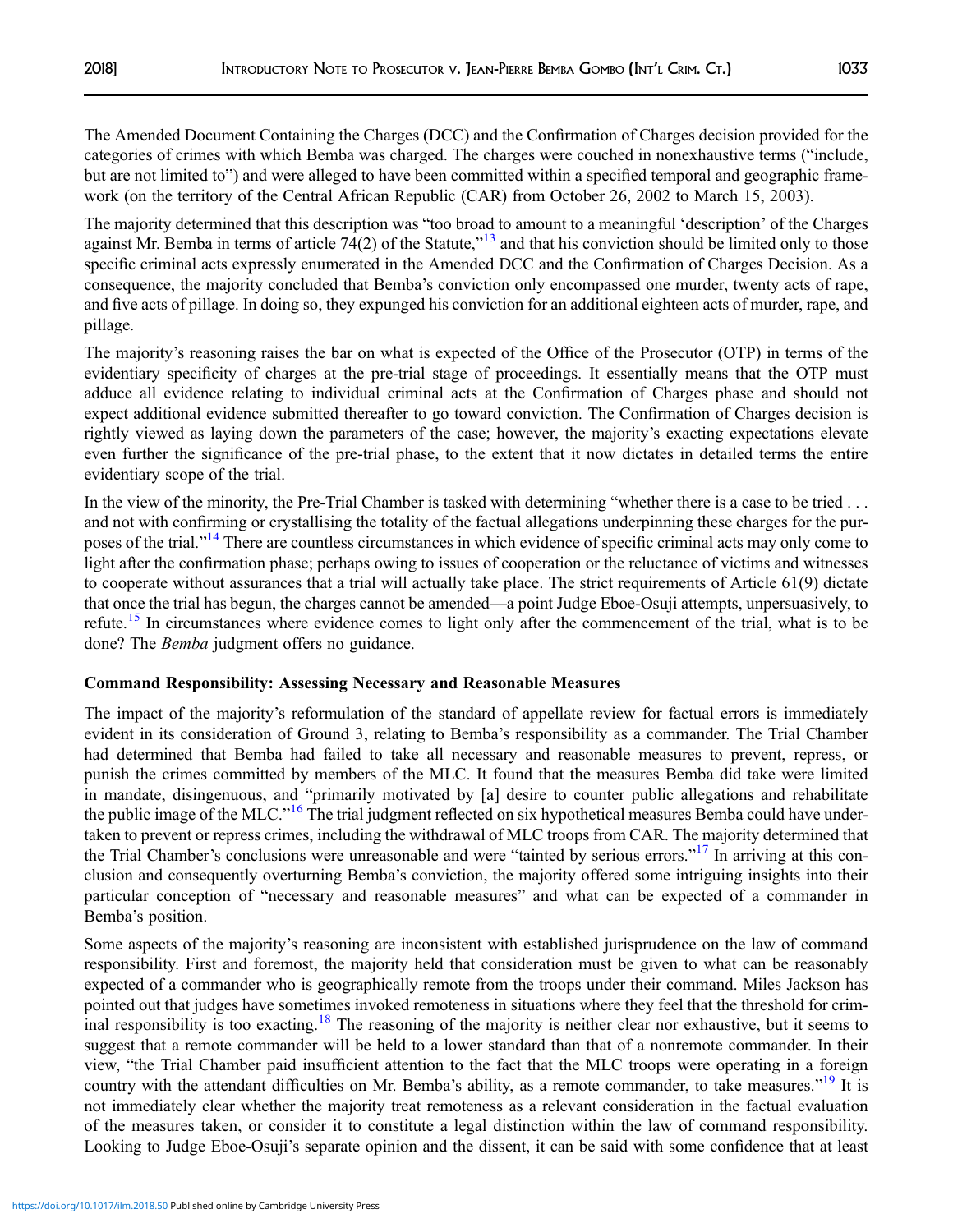<span id="page-3-0"></span>three judges were of the opinion that it is simply a part of the factual evaluation. Therefore, as Jackson has pointed out, "Bemba does not stand for the proposition that we are now faced with an additional distinction in the law of command responsibility" between remote and nonremote commanders.<sup>[20](#page-4-0)</sup>

In addition to their critique regarding the failure to give due consideration to Bemba's remoteness, the majority criticized the Trial Chamber for what they viewed as their inappropriate preoccupation with Bemba's potential motives in instituting certain measures. In the view of the majority, this preoccupation "coloured [the Trial Chamber's] entire assessment of the measures he took."<sup>[21](#page-4-0)</sup> The judges of the majority asserted that military commanders were entitled to engage in a cost/benefit analysis when fulfilling their duty to take necessary and reasonable measures to prevent or punish crimes, including evaluating what action would cause the least disruption to military operations<sup>[22](#page-4-0)</sup> or would "accomplish additional or extraneous purposes, such as protecting the public image of [their] forces."<sup>[23](#page-4-0)</sup>

The Trial Chamber's discussion of what measures Bemba could have taken was deemed to be "unhelpful and prob-lematic."<sup>[24](#page-4-0)</sup> Instead of dealing with hypotheticals, the Chamber should have identified what Bemba could or should have done in concreto.<sup>[25](#page-4-0)</sup> In light of the Trial Chamber's failure to take Bemba's remoteness into account and its ostensibly inappropriate focus on his motivations, the majority conducted its own assessment of the measures taken and concluded that they were consistent with the requirements of Article 28. However, significantly, the majority made no effort to determine whether each of the measures taken met the "necessary and reasonable measures" standard for each of the specific crimes. This is particularly significant with regards to the documented acts of rape, which were not the focus of any of the measures taken; neither the Mondonga Inquiry nor the Zongo Commission investigated allegations of rape. The only action Bemba took with regards to allegations of rape was to refute them in a letter to the president of FIDH. Irrespective of whether one concludes that the measures taken were necessary and reasonable to prevent, repress, or punish acts of murder and pillage, they were demonstrably inadequate with regards to allegations of rape against the MLC.

#### The Fallout

The fallout from the judgment continues to be felt inside and outside of the Court. In the immediate aftermath, Chief Prosecutor Fatou Bensouda took the unprecedented step of issuing a statement expressing her Office's concerns with respect to the change in the standard of appellate review and the level of evidentiary detail required of the charges.<sup>[26](#page-4-0)</sup> This in turn instigated a response from ICC President Judge Eboe-Osuji, reminding the OTP of the principle of judicial independence and the solemn declaration undertaken by all judges to execute their functions honorably, faith-fully, impartially, and conscientiously.<sup>[27](#page-4-0)</sup> Numerous NGOs expressed their concerns in terms of what this might mean for the future of the institution, with Amnesty International taking the outspoken position that criticism of the judgment should not be to the detriment of meaningful introspection within the OTP.

It may be some time before the Appeals Chamber has another chance to address some of the issues that arose in the judgment, particularly relating to the standard of appellate review for errors of fact. At the time of writing, there is no appeal against a trial judgment pending before the Chamber. The next obvious opportunity is likely to be in the Ntaganda case, whose Trial Chamber is currently deliberating on its judgment. Only then will we be able to determine the true legacy of the *Bemba* appeal judgment, whether as an aberration or a watershed.

#### ENDNOTES

- 1 Prosecutor v. Bemba, ICC-01/05-01/08 A, Judgment on the Appeal of Mr. Jean-Pierre Bemba Gombo Against Trial Chamber III's "Judgment Pursuant to Article 74 of the Statute" (Jun. 8, 2018) [hereinafter Bemba Appeal Judgment].
- 2 Prosecutor v. Bemba, ICC-01/05-01/08, Judgment Pursuant to Article 74 of the Statute (Mar. 21, 2016). See also Prosecutor v. Bemba, ICC-01/05-01/08-3434-Red, Public Redacted Version of Appellant's Document in Support of the Appeal, ¶ 1 (Sep. 28, 2016).
- 3 Yvonne McDermott, Prosecutor v. Bemba. Case N. ICC-01/ 05-01/08. Judgment Pursuant to Article 74 of the Statute, 110 AJIL 526, 530 (2017).
- 4 Prosecutor v. Bemba, ICC-01/05-01/08-3434-Red, Public Redacted Version of Appellant's Document in Support of the Appeal, ¶ 7 (Sep. 29, 2016).
- 5 Bemba Appeal Judgment, supra note 1 (separate opinion by Van den Wyngaert, C., and Morrison, H.).
- 6 Id.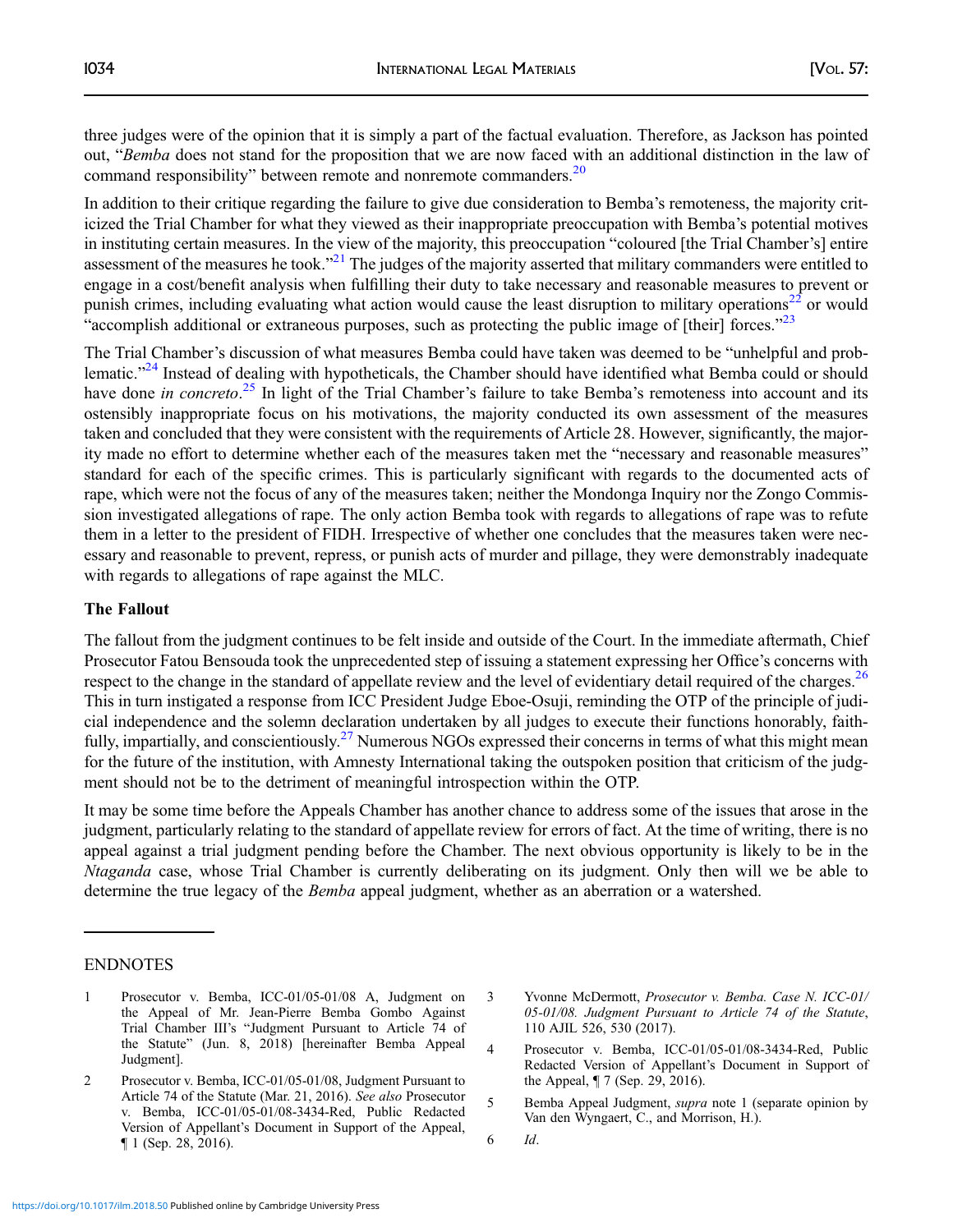- <span id="page-4-0"></span>7  $Id. \P 5.$
- 8 Prosecutor v. Bemba, ICC-01/05-01/08-3579, Order in Relation to the Conduct of the Hearing Before the Appeals Chamber, 3 (Nov. 27, 2017).
- 9 Prosecutor v. Dyilo, ICC-01/04-01/06-3121-Red, Judgment on the Appeal of Mr Thomas Lubanga Dyilo Against His Conviction, ¶ 21 (Dec. 1, 2014).
- 10 Bemba Appeal Judgment, *supra* note 1, 140.
- 11 Fatou Bensouda, Statement of ICC Prosecutor, Fatou Besouda, on the Recent Judgment of the ICC Appeals Chamber Acquitting Mr Jean-Pierre Bemba Gombo, INT'L CRIM. CT. (Jun. 13, 2018), https://www.icc-cpi.int/Pages/ item.aspx?name=180613-OTP-stat.
- 12 Bemba Appeal Judgment, supra note 1, ¶ 115.
- 13 *Id.* 110.
- 14 *Id.*  $\mathbb{I}$  21 (dissenting opinion of Monageng, S. M., and Hofmański, P.).
- 15 *Id.* **[118-50.**
- 16 *Id.* **[1]** 727-28.
- 17 *Id.* 166.
- 18 Miles Jackson, Geographical Remoteness in Bemba, EJIL: TALK! (July 30, 2018), https://www.ejiltalk.org/geographicalremoteness-in-bemba/.
- 19 Bemba Appeal Judgment, supra note 1, ¶ 171.
- 20 See Jackson, supra note 18.
- 21 Bemba Appeal Judgment, supra note 1, ¶ 178.
- 22 *Id.* 170.
- 23 Id. ¶ 173.
- 24 *Id.* 170.
- 25 Id.
- 26 Bensouda, supra note 11.
- 27 Chile Eboe-Osuji, Statement of the President of the Court in Relation to the Case of Mr Jean-Pierre Bemba Gombo, INT'L CRIM. CT. (Jun. 14, 2018), https://www.icc-cpi.int/ Pages/item.aspx?name=180614-pres-stat.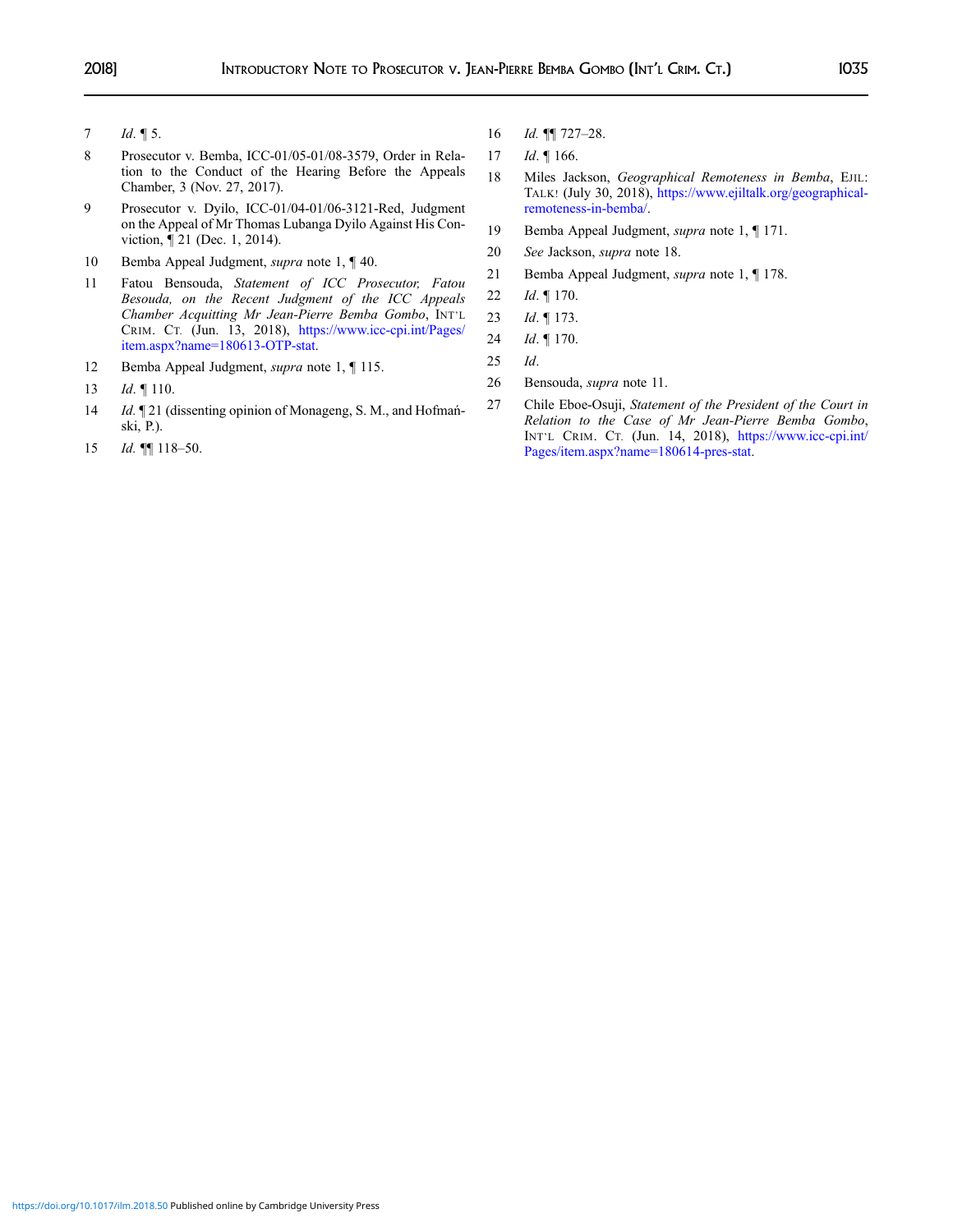# PROSECUTOR V. JEAN-PIERRE BEMBA GOMBO: JUDGMENT ON THE APPEAL OF MR. JEAN-PIERRE BEMBA GOMBO AGAINST TRIAL CHAMBER III'S "JUDGMENT PURSUANT TO ARTICLE 74 OF THE STATUTE" (INT'L CRIM. CT.)\*

[June 8, 2018]

Cour **Pénale Internationale** 



**International Criminal Court** 

> Original: English No. ICC-01/05-01/08 A Date: 8 June 2018

## THE APPEALS CHAMBER

Before: Judge Christine Van den Wyngaert, Presiding Judge Judge Chile Eboe-Osuji Judge Sanji Mmasenono Monageng Judge Howard Morrison Judge Piotr Hofmański

## SITUATION IN THE CENTRAL AFRICAN REPUBLIC

## IN THE CASE OF THE PROSECUTOR v. JEAN-PIERRE BEMBA GOMBO

Public document

Judgment on the appeal of Mr Jean-Pierre Bemba Gombo against Trial Chamber III's "Judgment pursuant to Article 74 of the Statute"

This text was reproduced and reformatted from the text available at the International Criminal Court website (visited October 20, 2018), https://www.icc-cpi.int/CourtRecords/CR2018\_02984.PDF.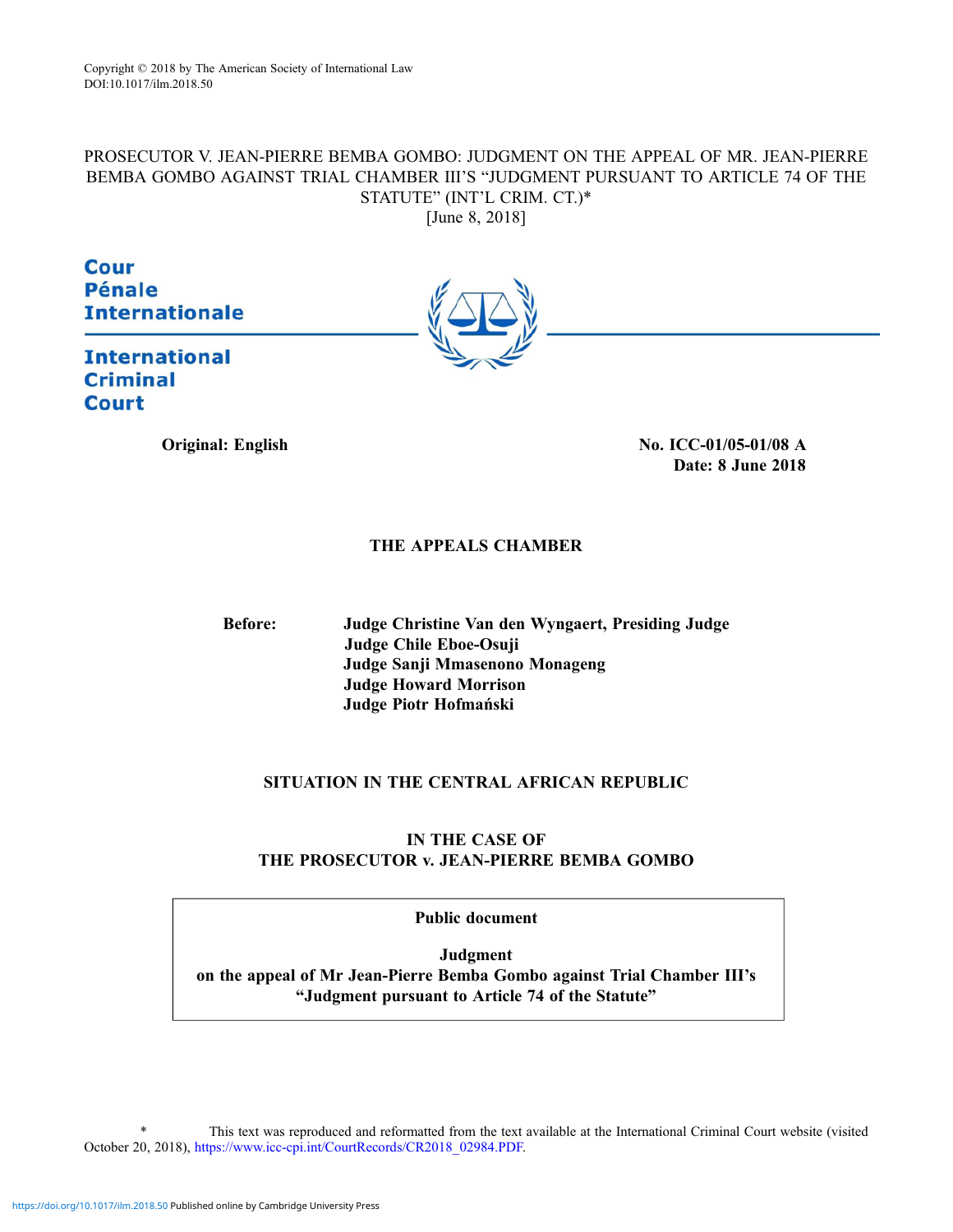## Judgment to be notified in accordance with regulation 31 of the Regulations of the Court to:

The Office of the Prosecutor Counsel for the Defence Ms Fatou Bensouda<br>
Mr Peter Haynes Ms Helen Brady Ms Kate Gibson

Legal Representative of Victims Ms Marie-Edith Douzima-Lawson

**REGISTRY** 

**Registrar** Mr Peter Lewis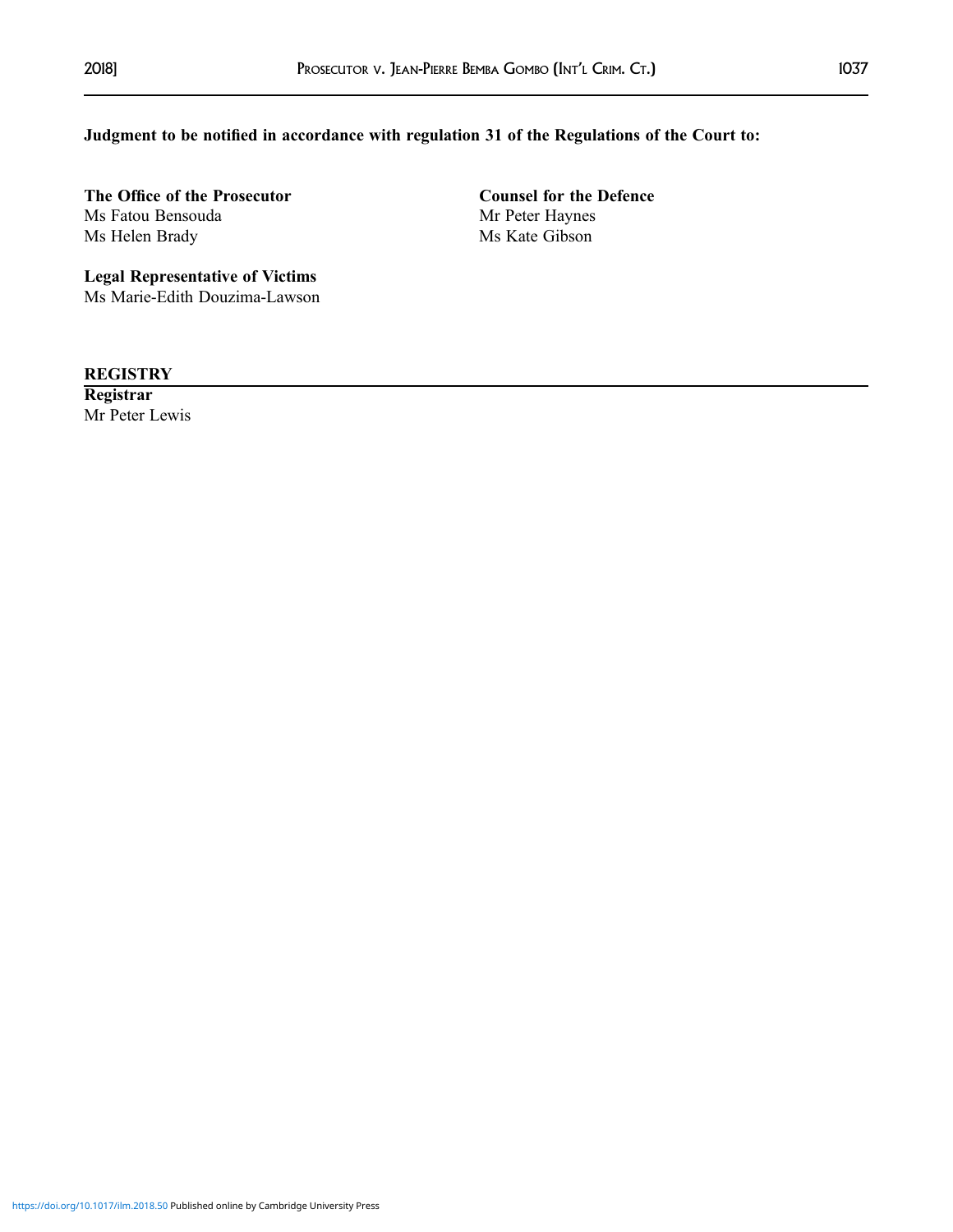## TABLE OF CONTENTS

|     |    |                           |    |                                                                   |                                                                                                                                 | [ILM page 1039]    |
|-----|----|---------------------------|----|-------------------------------------------------------------------|---------------------------------------------------------------------------------------------------------------------------------|--------------------|
| I.  |    |                           |    |                                                                   |                                                                                                                                 | [ILM page $1039$ ] |
| П.  |    |                           |    |                                                                   |                                                                                                                                 |                    |
| Ш.  |    |                           |    |                                                                   |                                                                                                                                 | [ILM page $1041$ ] |
| IV. |    |                           |    |                                                                   | [ILM page 1042]                                                                                                                 |                    |
|     |    | A.                        |    |                                                                   |                                                                                                                                 | [ILM page $1042$ ] |
|     |    | <b>B.</b>                 |    |                                                                   |                                                                                                                                 | [ILM page $1042$ ] |
|     |    | $C$ .                     |    |                                                                   | [ILM page 1044]<br>[ILM page $1045$ ]                                                                                           |                    |
|     |    | D.                        |    |                                                                   |                                                                                                                                 |                    |
|     |    | E.                        |    |                                                                   |                                                                                                                                 |                    |
|     |    | F.                        |    |                                                                   | Degree of appellate deference to be accorded to the factual findings of [ILM page 1047]                                         |                    |
|     | V. |                           |    |                                                                   |                                                                                                                                 | [ILM page 1047]    |
|     |    | A.                        |    |                                                                   | Preliminary issues: Additional Evidence Application and Prosecutor's [ILM page 1047]<br>Request to File an Additional Authority |                    |
|     |    | <b>B.</b>                 |    |                                                                   | Second ground of appeal: "The conviction exceeded the charges"                                                                  | [ILM page $1047$ ] |
|     |    |                           | 1. |                                                                   | Relevant procedural background                                                                                                  | [ILM page 1048]    |
|     |    |                           | 2. |                                                                   | Submissions of the parties and participants                                                                                     | [ILM page 1049]    |
|     |    |                           | 3. |                                                                   |                                                                                                                                 | [ILM page $1052$ ] |
|     |    |                           |    | (a)                                                               | Scope of the Conviction Decision                                                                                                | [ILM page $1052$ ] |
|     |    |                           |    | (b)                                                               | Whether the Conviction Decision exceeded the scope of the [ILM page 1053]<br>charges                                            |                    |
|     |    |                           |    | (c)                                                               | Conclusion                                                                                                                      | [ILM page $1055$ ] |
|     |    | C.                        |    | Third ground of appeal: Command Responsibility: Mr Bemba took all | [ILM page 1057]                                                                                                                 |                    |
|     |    |                           | 1. |                                                                   | Relevant Part of the Impugned Decision                                                                                          | [ILM page 1057]    |
|     |    |                           | 2. |                                                                   | Submissions of the parties and participants                                                                                     | [ILM page $1059$ ] |
|     |    |                           |    | (a)                                                               | The Trial Chamber failed to assess Mr Bemba's conduct<br>against the correct legal standard                                     | [ILM page $1059$ ] |
|     |    |                           |    | (b)                                                               | The Trial Chamber misappreciated the limitations on the<br>MLC's jurisdiction and competence to investigate                     | [ILM page $1061$ ] |
|     |    |                           |    | (c)                                                               | The Trial Chamber ignored that Mr Bemba asked the CAR<br>Prime Minister to investigate the allegation                           | [ILM page $1062$ ] |
|     |    |                           |    | (d)                                                               | The Trial Chamber erred in taking into account irrelevant<br>considerations                                                     | [ILM page 1062]    |
|     |    |                           |    | (e)                                                               | The findings on measures taken are unreasonable, misstate<br>the evidence and ignore relevant evidence                          | [ILM page 1064]    |
|     |    |                           | 3. |                                                                   |                                                                                                                                 | [ILM page $1065$ ] |
| VI. |    | <b>APPROPRIATE RELIEF</b> |    |                                                                   |                                                                                                                                 | [ILM page 1071]    |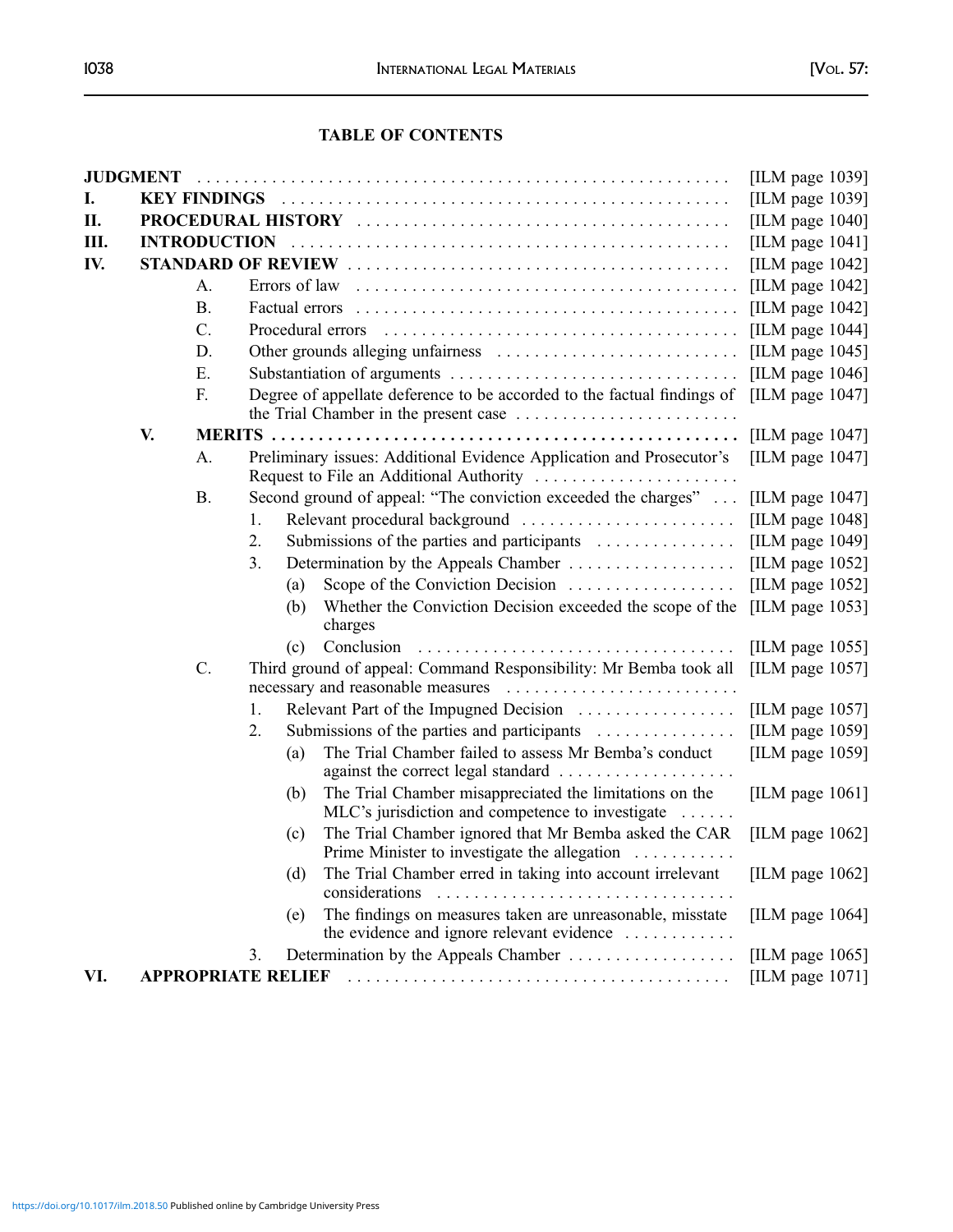The Appeals Chamber of the International Criminal Court,

In the appeal of Mr Jean-Pierre Bemba Gombo against the decision of Trial Chamber III entitled "Judgment pursuant to Article 74 of the Statute" of 21 March 2016 (ICC-01/05-01/08-3343),

After deliberation,

By majority, Judge Monageng and Judge Hofmański dissenting,

Delivers the following

## JUDGMENT

1) The "Judgment pursuant to Article 74 of the Statute" is reversed.

2) The Appeals Chamber declares that the crimes listed in paragraph 116 of this judgment were not within the facts and circumstances described in the charges and that the Trial Chamber, therefore, could not enter a verdict thereon. The proceedings with respect to these criminal acts are discontinued.

3) Mr Bemba is acquitted of all remaining charges brought against him in the present case.

4) The Appeals Chamber declares that there is no reason to continue Mr Bemba's detention for the purposes of the present case.

5) The "Defence application to present additional evidence in the appeal against the Judgment pursuant to Article 74 of the Statute, ICC-01/05-01/08-3343" is dismissed.

6) The "Prosecution's Request for Leave to Present Additional Authority" is rejected.

## REASONS

1. These are the dispositive reasons of the Appeals Chamber, by majority. Judge Eboe-Osuji concurs, as part of the majority, with the essence of these dispositive reasons and the outcome. Judge Monageng and Judge Hofmański disagree with the reasons and the outcome.

## I. KEY FINDINGS

2. It is the responsibility of the Appeals Chamber to assess whether or not the trial chamber applied the standard of proof correctly. The accused does not have to prove that the trial chamber made a factual error. It suffices for him or her to identify sources of doubt about the accuracy of the trial chamber's findings to oblige the Appeals Chamber to independently review the trial chamber's reasoning on the basis of the evidence that was available to it.

3. The Appeals Chamber must be satisfied that factual findings that are made beyond reasonable doubt are clear and unassailable, both in terms of evidence and rationale. Accordingly, when the Appeals Chamber is able to identify findings that can reasonably be called into doubt, it must overturn them.

4. Simply listing the categories of crimes with which a person is to be charged or stating, in broad general terms, the temporal and geographical parameters of the charge is not sufficient to comply with the requirements of regulation 52 (b) of the Regulations of the Court and does not allow for a meaningful application of article 74 (2) of the Statute.

5. The scope of the duty to take "all necessary and reasonable measures" is intrinsically connected to the extent of a commander's material ability to prevent or repress the commission of crimes or to submit the matter to the competent authorities for investigation and prosecution. Indeed, a commander cannot be blamed for not having done something he or she had no power to do.

6. An assessment of whether a commander took all "necessary and reasonable measures" must be based on considerations of what crimes the commander knew or should have known about and at what point in time.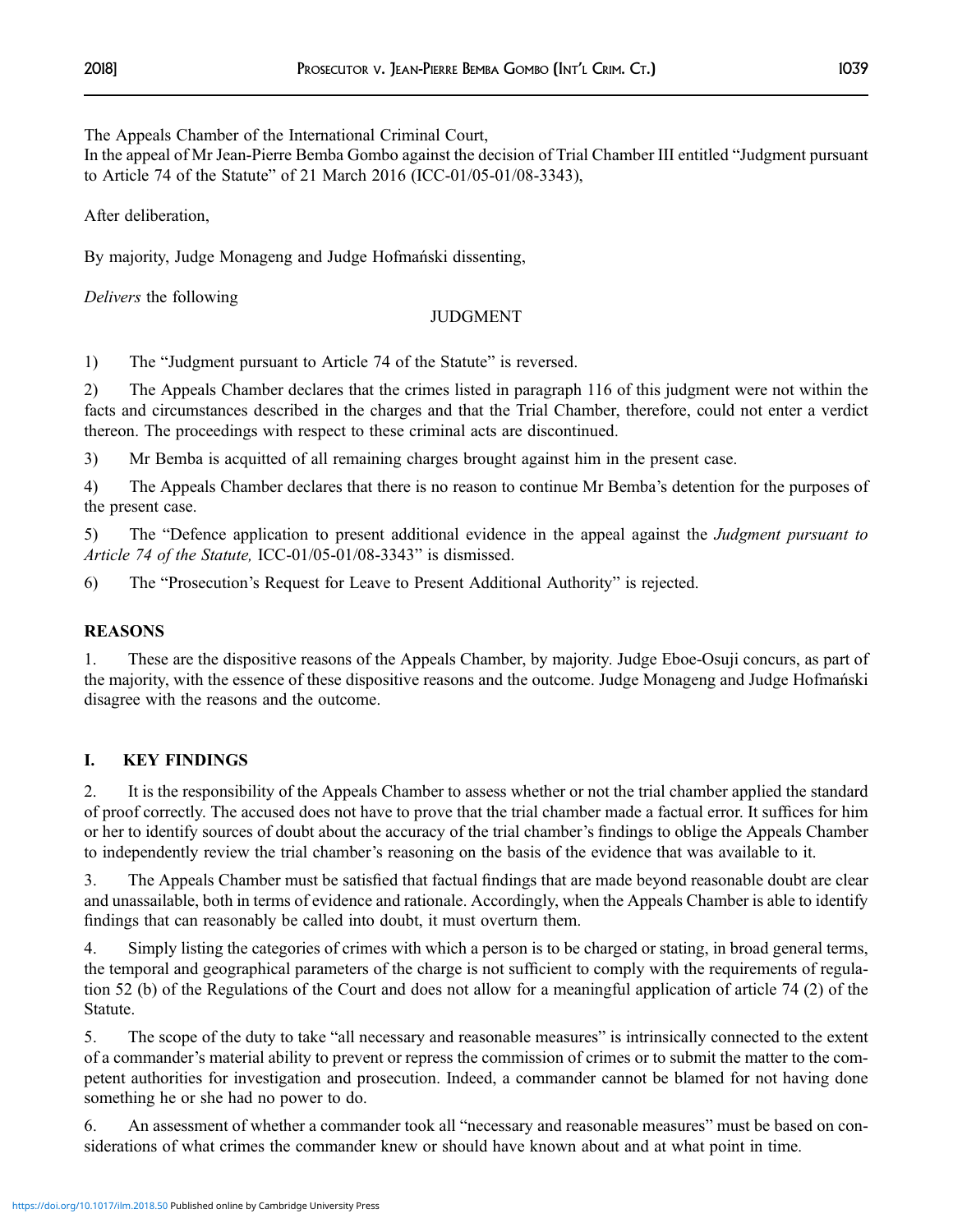7. Juxtaposing the fact that certain crimes were committed by the subordinates of a commander with a list of measures which the commander could hypothetically have taken does not, in and of itself, show that the commander acted unreasonably at the time. The Trial Chamber must specifically identify what a commander should have done in concreto.

8. It is not the case that a commander is required to employ every single conceivable measure within his or her arsenal, irrespective of considerations of proportionality and feasibility. Article 28 only requires commanders to do what is necessary and *reasonable* under the circumstances.

9. Whilst a commander is required to act in good faith in adopting "necessary and reasonable measures", the fact that a commander was motivated by a desire to preserve the reputation of his or her troops does not intrinsically render the measures he or she adopted any less necessary or reasonable.

10. A finding that the measures deployed by a commander were insufficient to prevent or repress an extended crime wave does not mean that these measures were also insufficient to prevent or repress the limited number of specific crimes for which the commander is ultimately convicted.

11. The accused person must be informed of the factual allegations on the basis of which the Prosecutor seeks to establish that he or she failed as a commander to take "all necessary and reasonable measures" within his or her power to prevent or repress the commission of crimes or to submit the matter to the competent authorities for investigation and prosecution.

## II. PROCEDURAL HISTORY

12. On 21 March 2016, Trial Chamber convicted Mr Jean-Pierre Bemba Gombo ("Mr Bemba"), pursuant to article 28 (a) of the Statute, of the crimes against humanity of murder and rape and of the war crimes of murder, rape and pillaging committed by troops of the MLC in the CAR in the course of the 2002–2003 CAR Operation.<sup>[1](#page-41-0)</sup>

13. Mr Bemba was President of the MLC, a political party founded by him and based in the northwest of the DRC, and Commander-in-Chief of its military branch, the  $ALC<sup>2</sup>$  $ALC<sup>2</sup>$  $ALC<sup>2</sup>$ . The events giving rise to his conviction and this appeal took place on the territory of the CAR from on or about 26 October 2002 to 15 March 200[3](#page-41-0), $3\frac{1}{3}$  during an MLC intervention to support Mr Ange-Félix Patassé, the then President of the CAR, in suppressing a rebellion led by General François Bozizé.<sup>[4](#page-41-0)</sup>

14. On 4 April 2016, Mr Bemba filed his notice of an appeal against the Conviction Decision.<sup>[5](#page-41-0)</sup> and, on 19 Sep-tember 201[6](#page-41-0), he filed his appeal brief.<sup>6</sup>

15. On 19 September 2016, Mr Bemba requested the Appeals Chamber to admit 23 documents as additional evidence in the appeal.<sup>[7](#page-41-0)</sup>

16. On 21 November 2016, the Prosecutor filed her responses to the Appeal Brief<sup>[8](#page-41-0)</sup> and to the Additional Evi-dence Application.<sup>[9](#page-41-0)</sup>

17. On 9 December 2016, Mr Bemba filed his reply to the Prosecutor's Response to the Additional Evidence Application.<sup>10</sup>

18. On 20 December 2016, Mr Bemba filed his reply to the Response to the Appeal Brief.<sup>[11](#page-41-0)</sup>

19. On 21 December 2016, the Victims filed their observations on the Additional Evidence Application.<sup>[12](#page-41-0)</sup>

20. On 9 January 2017, the Victims filed their observations on the Appeal Brief.<sup>[13](#page-41-0)</sup>

21. On 9 February 2017, Mr Bemba filed his reply to the Victims' Observations.<sup>[14](#page-41-0)</sup>

22. On 30 October 2017, the Appeals Chamber issued an order for submissions on the contextual elements of crimes against humanity.<sup>[15](#page-41-0)</sup>

23. On 7 November 2017, the Appeals Chamber issued a scheduling order for an appeal hearing.<sup>[16](#page-41-0)</sup>

24. On 13 November 2017, Mr Bemba filed his submissions on the contextual elements of crimes against humanity<sup>17</sup> and, on 27 November 2017, the Prosecutor filed her response to Mr Bemba's submissions.<sup>[18](#page-41-0)</sup>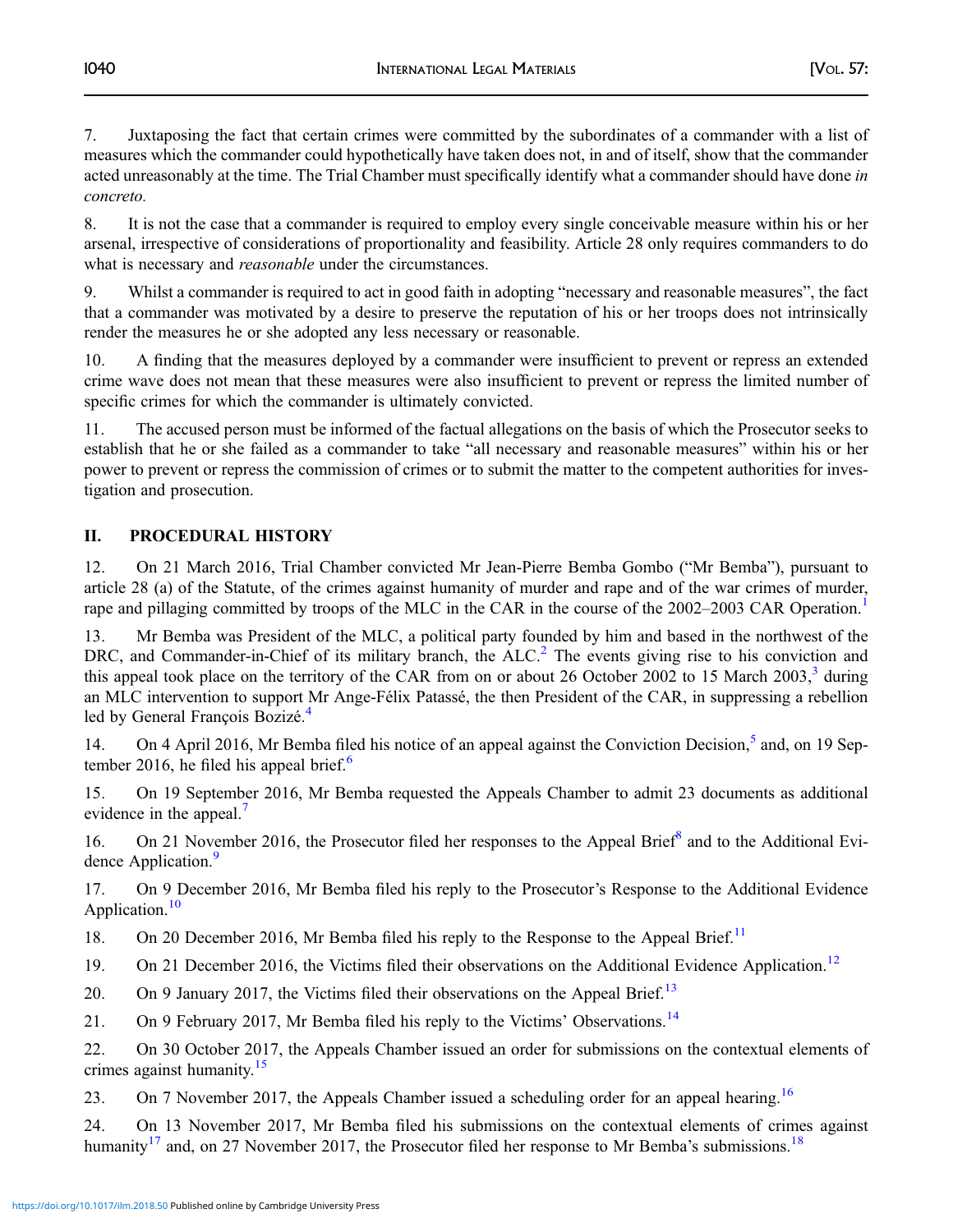25. On 27 November 2017, the Appeals Chamber issued an order in relation to the conduct of the hearing which it had scheduled, and invited the parties and participants to address the Appeals Chamber during that hearing on issues regarding the standard of review and Mr Bemba's second, third and fourth grounds of appeal.<sup>[19](#page-41-0)</sup>

26. On 4 December 2017, the Victims' Representatives filed their observations on the contextual elements of crimes against humanity<sup>[20](#page-42-0)</sup> and, on 11 December 2017, Mr Bemba filed his response to those observations.<sup>[21](#page-42-0)</sup>

27. From 9 to 11 January 2018, the Appeals Chamber held a hearing during which the parties and participants made submissions and observations.<sup>[22](#page-42-0)</sup> During the hearing, the Appeals Chamber invited the parties and participants to submit further written submissions<sup>[23](#page-42-0)</sup> which they did on 19 January 2018.<sup>[24](#page-42-0)</sup> During the hearing, Mr Bemba was represented by Mr Peter Haynes, Ms Kate Gibson, Mr Kai Ambos, Mr Michael A. Newton and Ms Leigh Lawrie. The Prosecutor was represented by Ms Helen Brady, Mr Reinhold Gallmetzer, Mr Matthew Cross, Mr Matteo Costi, and Ms Meritxell Regue. The Victims were represented by Ms Marie-Edith Douzima Lawson and Mr Célestin  $N'Zala.<sup>25</sup>$  $N'Zala.<sup>25</sup>$  $N'Zala.<sup>25</sup>$ 

28. On 13 April 2018, the Prosecutor sought leave to present an additional authority<sup>[26](#page-42-0)</sup> and, on 20 April 2018, Mr Bemba responded to this request. $27$ 

## III INTRODUCTION

29 Mr Bemba raises six grounds of appeal, each divided into several sub-grounds. They are the following: (i) that this was a mistrial (Ground 1);  $^{28}$  $^{28}$  $^{28}$  (ii) that the conviction exceeded the charges (Ground 2);  $^{29}$  $^{29}$  $^{29}$  (iii) that Mr Bemba is not liable as a superior (Ground 3);<sup>[30](#page-42-0)</sup> (iv) that the contextual elements were not established (Ground 4);<sup>[31](#page-42-0)</sup> (v) that the Trial Chamber erred in its approach to identification evidence (Ground 5);<sup>[32](#page-42-0)</sup> and (vi) that other procedural errors invalidated the conviction (Ground  $6$ ).<sup>[33](#page-42-0)</sup>

30 More specifically in relation to the third ground of appeal, Mr Bemba argues that the Trial Chamber erred when it found that he was responsible as a commander pursuant to article 28 (a) of the Statute for crimes MLC troops had committed during the 2002–2003 CAR Operation. Notably, Mr Bemba submits that the Trial Chamber erred in: (i) finding that he had effective control over the MLC troops in the CAR; $^{34}$  $^{34}$  $^{34}$  (ii) dismissing and ignoring evidence relevant to that question;<sup>[35](#page-42-0)</sup> (iii) finding that he had actual knowledge of MLC crimes;<sup>[36](#page-42-0)</sup> (iv) finding that he did not take all necessary and reasonable measures;  $37$  and, further, (v) finding that the causation requirement had been established.<sup>[38](#page-42-0)</sup>

31 The Appeals Chamber has held extensive deliberations on each of these grounds and in January 2018 called a hearing to clarify some of the issues with the parties and participants.

32 Judge Van den Wyngaert, Judge Eboe-Osuji and Judge Morrison are of the view that the second ground of appeal and part of the third ground of appeal, namely Mr Bemba's argument that the Trial Chamber erred when it found that he did not take all necessary and reasonable measures to prevent or repress the commission of crimes, are determinative of the outcome of the appeal. As to the remainder of the third ground of appeal, whereas the majority of the Appeals Chamber also has concerns regarding the Trial Chamber's findings relevant to Mr Bemba's effective control and his actual knowledge of crimes committed by MLC troops in the CAR, it has limited its assessment to the Trial Chamber's finding regarding Mr Bemba's purported failure to take all necessary and reasonable measures, given the clear error therein. For the same reasons, the first, fourth, fifth and sixth grounds of appeal are not addressed herein.

33 The reasons of Judge Van den Wyngaert and Judge Morrison as to the conclusion concerning the second ground of appeal and part of the third ground of appeal are set out below. Judge Eboe-Osuji, whilst agreeing in essence with the reasons of Judge Van den Wyngaert and Judge Morrison and with the outcome of the appeal, also sets out his views in respect of those issues in a separate opinion. Judge Van den Wyngaert, Judge Eboe-Osuji and Judge Morrison address aspects of the remaining grounds of appeal in their separate opinions.

34 Judge Monageng and Judge Hofmański disagree with the standard of review for factual errors and aspects of the substantiation requirement,<sup>[39](#page-42-0)</sup> and dissent from the majority's determination on the second ground of appeal and on the third ground of appeal, concerning necessary and reasonable measures, for the reasons set out in their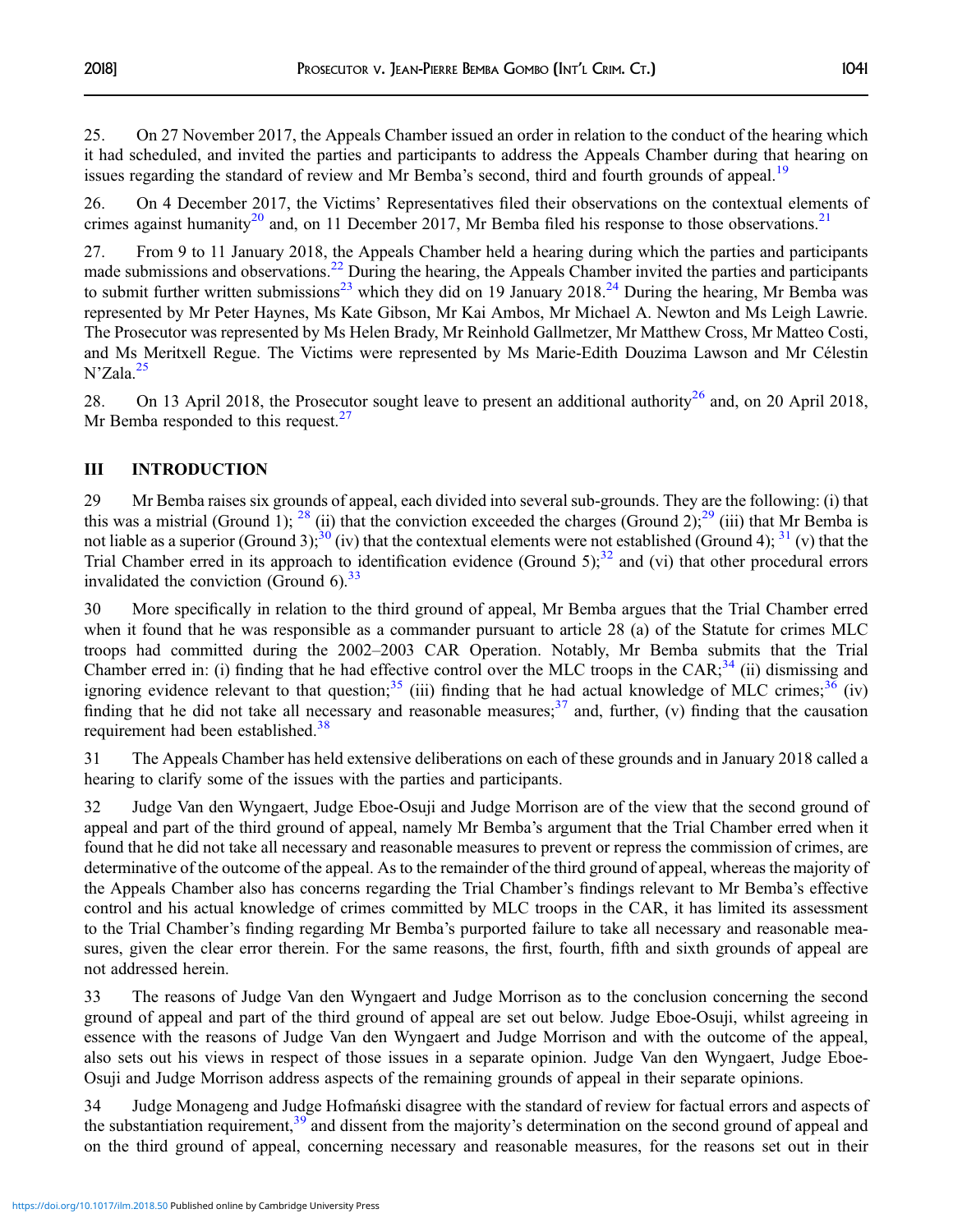dissenting opinion. The views of the minority on the first, remainder of the third, fourth, fifth and sixth grounds of appeal are also set out in their dissenting opinion.

## IV STANDARD OF REVIEW

35 Article 81 (1) (b) of the Statute provides that the convicted person, or the Prosecutor on his or her behalf, may appeal on grounds of a procedural error, error of fact, error of law, or any other ground that affects the fairness or reliability of the proceedings or decision. According to article 83 (2) of the Statute, the Appeals Chamber may intervene only if it "finds that the proceedings appealed from were unfair in a way that affected the reliability of the decision or sentence, or that the decision or sentence appealed from was materially affected by error of fact or law or procedural error". In the view of the Appeals Chamber, this results in the following standard of review for legal, factual and procedural errors, as well as for other grounds affecting the fairness or reliability of the decision.

## A. Errors of law

36. Regarding errors of law, the Appeals Chamber has previously found that it:

[. . . ] will not defer to the Trial Chamber's interpretation of the law. Rather, it will arrive at its own conclusions as to the appropriate law and determine whether or not the Trial Chamber misinterpreted the law. If the Trial Chamber committed such an error, the Appeals Chamber will only intervene if the error materially affected the Impugned Decision.

[...] A judgment is 'materially affected by an error of law' if the Trial Chamber 'would have rendered a judgment that is substantially different from the decision that was affected by the error, if it had not made the error'. [Footnotes omitted].<sup>[40](#page-42-0)</sup>

37. The Appeals Chamber sees no reason to diverge from this standard, nor has any of the parties or participants invited the Appeals Chamber to do so. Accordingly, it will apply this standard to the present case.

## B. Factual errors

38. It has previously been stated that when a factual error is alleged, the Appeals Chamber's task is to determine whether a reasonable trial chamber could have been satisfied beyond reasonable doubt as to the finding in question,<sup>[41](#page-42-0)</sup> thereby applying a margin of deference to the factual findings of the trial chamber. However, the Appeals Chamber considers that the idea of a margin of deference to the factual findings of the trial chamber must be approached with extreme caution.

39. With respect to the application of this margin of deference, the Appeals Chamber has previously held that:

[I]t will not interfere with factual findings of the first-instance Chamber unless it is shown that the Chamber committed a clear error, namely, misappreciated the facts, took into account irrelevant facts, or failed to take into account relevant facts. As to the 'misappreciation of facts', the Appeals Chamber has also stated that it 'will not disturb a Pre-Trial or Trial Chamber's evaluation of the facts just because the Appeals Chamber might have come to a different conclusion. It will interfere only in the case where it cannot discern how the Chamber's conclusion could have reason-ably been reached from the evidence before it'.<sup>[42](#page-42-0)</sup>

40. The Appeals Chamber is of the opinion that it may interfere with the factual findings of the first-instance chamber whenever the failure to interfere may occasion a miscarriage of justice, and not "only in the case where [the Appeals Chamber] cannot discern how the Chamber's conclusion could have reasonably been reached from the evidence before it". The Appeals Chamber must be careful not to constrain the exercise of its appellate discretion in such a way that it ties its own hands against the interest of justice, particularly in circumstances where the Rome Statute does not provide for the notion of appellate deference or require the Appeals Chamber to apply that particular notion.

41. As previously noted, in assessing alleged errors of fact, the *ad hoc* tribunals have also applied a standard of reasonableness.[43](#page-42-0) This Appeals Chamber has done the same. However, this standard is not without qualification.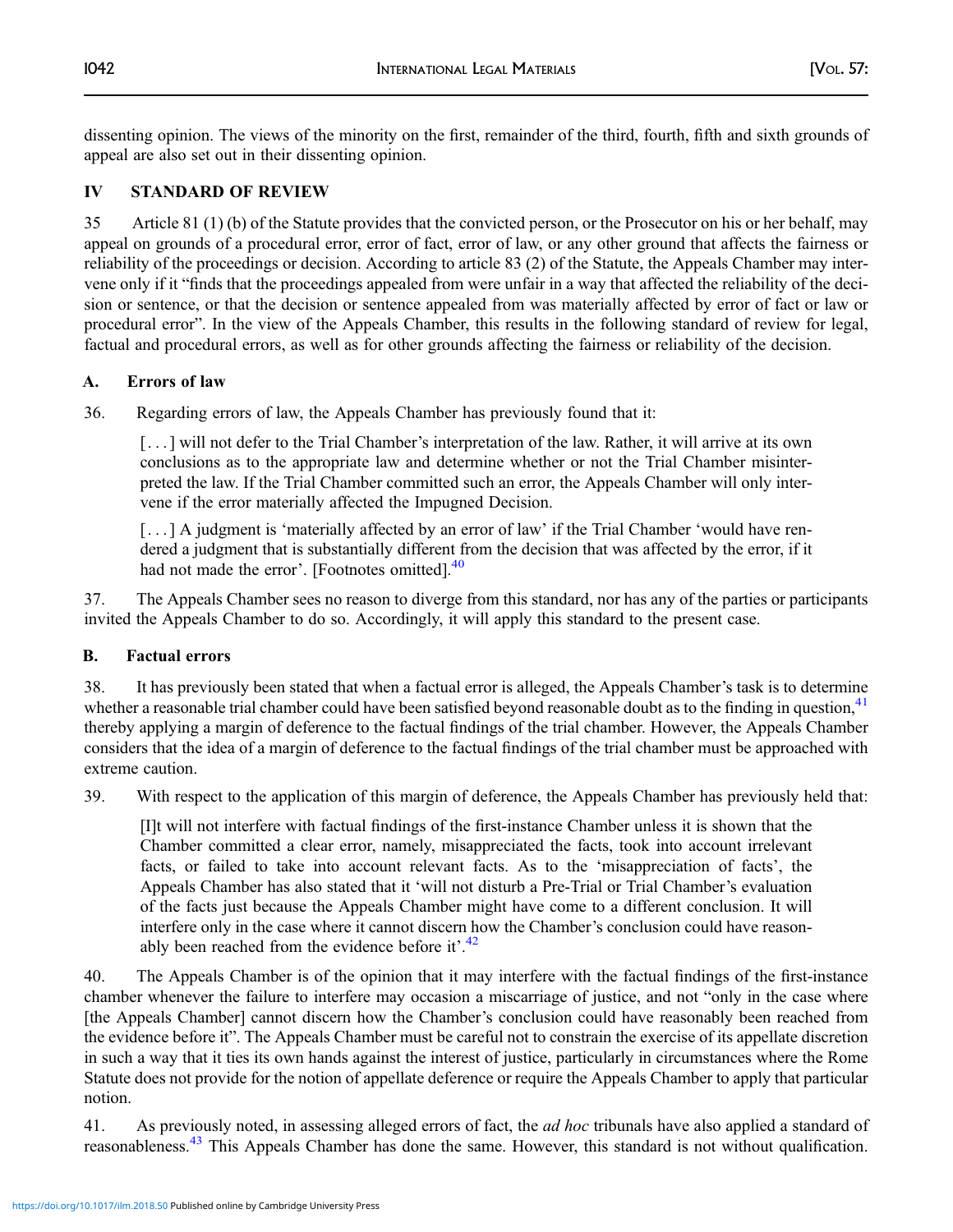This Appeals Chamber must ensure that the trial chamber reasonably reached a conviction as to guilt beyond reasonable doubt in accordance with article 66(3) of the Statute.

42. When a factual error is alleged, the Appeals Chamber will not assess the evidence *de novo* with a view to determining whether it would have reached the same factual conclusion as the trial chamber; in this connection, the Appeals Chamber deems it necessary to clarify that it will determine whether a reasonable trial chamber properly directing itself could have been satisfied beyond reasonable doubt as to the finding in question, based on the evidence that was before it[.44](#page-42-0) In this regard, it must be borne in mind that the trial chamber is required to make findings of fact to the standard of proof of "beyond reasonable doubt" only in relation to those facts that correspond to the elements of the crime and mode of liability of the accused as charged[.45](#page-42-0) It must be stressed in this regard that the trial chamber must have properly directed itself to the applicable standard of proof. In this regard, the Appeals Chamber recalls its finding in the Bemba et al. Appeal Judgment on conviction as to the conditions under which a trial chamber may establish facts on the basis of circumstantial evidence and inferences:

Where a factual finding is based on an inference drawn from circumstantial evidence, the finding is only established beyond reasonable doubt if it was the only reasonable conclusion that could be drawn from the evidence. It is indeed well established that it is not sufficient that a conclusion reached by a trial chamber is merely a reasonable conclusion available from that evidence; the conclusion pointing to the guilt of the accused must be the *only* reasonable conclusion available. If there is another conclusion reasonably open from the evidence, and which is consistent with the innocence of the accused, he or she must be acquitted. For alleged errors of fact in relation to factual findings that were based on inferences drawn from circumstantial evidence, the Appeals Chamber will therefore, in keeping with the standard of review for factual errors, consider whether no reasonable trier of fact could have concluded that the inference drawn was the only reasonable conclusion that could be drawn from the evidence. [Footnotes omitted.] $46$ 

43. In determining whether a given factual finding was reasonable, a trial chamber's reasoning in support thereof is of great significance. The Appeals Chamber notes that as put by the Supreme Court Chamber of the ECCC:

[T]he starting point for the Supreme Court Chamber's assessment of the reasonableness of the Trial Chamber's factual findings is the reasoning provided for the factual analysis, as related to the items of evidence in question. In particular when faced with conflicting evidence or evidence of inherently low probative value (such as out-of-court statements or hearsay evidence), it is likely that the Trial Chamber's explanation as to how it reached a given factual conclusion based on the evidence in question will be of great significance for the determination of whether that conclusion was reasonable. As a general rule, where the underlying evidence for a factual conclusion appears on its face weak, more reasoning is required than when there is a sound evidentiary basis.<sup>4</sup>

44. The Appeals Chamber finds this approach persuasive. Thus, when assessing the reasonableness of a factual finding, the Appeals Chamber will have regard not only to the evidence relied upon, but also to the trial chamber's reasoning in analysing it. In particular if the supporting evidence is, on its face, weak, or if there is significant contradictory evidence, deficiencies in the trial chamber's reasoning as to why it found that evidence persuasive may lead the Appeals Chamber to conclude that the finding in question was such that no reasonable trier of fact could have reached. Nevertheless, the emphasis of the Appeals Chamber's assessment is on the substance: whether the evidence was such as to allow a reasonable trial chamber to reach the finding it did beyond reasonable doubt.

45. Ultimately, the Appeals Chamber must be satisfied that factual findings that are made beyond reasonable doubt are clear and unassailable, both in terms of evidence and rationale. Mere preferences or personal impressions of the appellate judges are insufficient to upset the findings of a trial chamber. However, when a reasonable and objective person can articulate serious doubts about the accuracy of a given finding, and is able to support this view with specific arguments, this is a strong indication that the trial chamber may not have respected the standard of proof and, accordingly, that an error of fact may have been made.

46. When the trial chamber is not convinced of guilt beyond reasonable doubt it must refrain from entering a finding. Accordingly, when the Appeals Chamber is able to identify findings that can reasonably be called into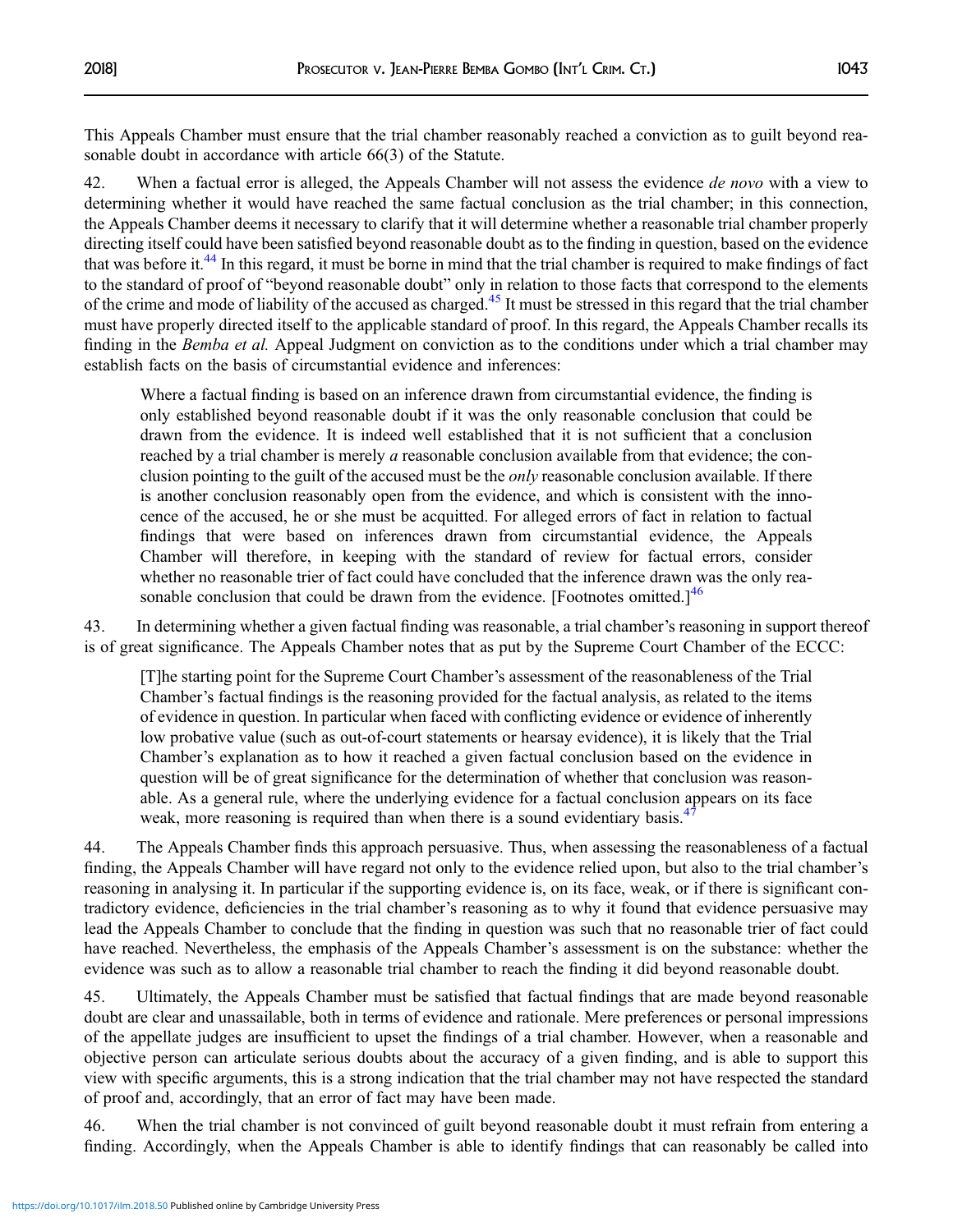doubt, it must overturn them. This is not a matter of the Appeals Chamber substituting its own factual findings for those of the trial chamber. It is merely an application of the standard of proof.

## C. Procedural errors

47. Regarding procedural errors, the Appeals Chamber has found that:

[A]n allegation of a procedural error may be based on events which occurred during the pre-trial and trial proceedings. However, as with errors of law, the Appeals Chamber will only reverse a decision [...] if it is materially affected by the procedural error. In that respect, the appellant needs to demonstrate that, in the absence of the procedural error, the decision would have substantially differed from the one rendered. $48$ 

48. Having previously found that "procedural errors often relate to alleged errors in a Trial Chamber's exercise of its discretion",<sup>[49](#page-42-0)</sup> the Appeals Chamber has established that:

[...] it will not interfere with the Chamber's exercise of discretion merely because the Appeals Chamber, if it had the power, might have made a different ruling. The Appeals Chamber will only disturb the exercise of a Chamber's discretion where it is shown that an error of law, fact or procedure was made. In this context, the Appeals Chamber has held that it will interfere with a discretionary decision only under limited conditions and has referred to standards of other courts to further elaborate that it will correct an exercise of discretion in the following broad circumstances, namely where (i) it is based upon an erroneous interpretation of the law; (ii) it is based upon a patently incorrect conclusion of fact; or (iii) the decision amounts to an abuse of discretion. Furthermore, once it is established that the discretion was erroneously exercised, the Appeals Chamber has to be satisfied that the improper exercise of discretion materially affected the impugned decision. [Footnotes omitted].<sup>[50](#page-42-0)</sup>

49. The Appeals Chamber notes that Mr Bemba raises several arguments that allege a lack of or insufficient reasoning in support of factual findings contained in the Conviction Decision; he argues that these deficiencies amount to errors of law and/or fact on the part of the trial chamber.<sup>51</sup> The Appeals Chamber recalls that article 74 (5) of the Statute requires the trial chamber to provide "a full and reasoned statement of [its] findings on the evidence and conclusions". If a decision under article 74 of the Statute does not completely comply with this requirement, this amounts to a procedural error.

50. In the view of the Appeals Chamber, in interpreting article 74 (5) of the Statute, it is appropriate to have regard to the jurisprudence of the ECtHR, which has underlined the importance of reasoning in allowing the accused person to usefully exercise available rights of appeal; it requires that courts "indicate with sufficient clarity the grounds on which they based their decision".<sup>[52](#page-42-0)</sup> The provision of reasons also enables the Appeals Chamber to clearly understand the factual and legal basis upon which the decision was taken and thereby properly exercise its appellate functions.

51. The Appeals Chamber has previously outlined its considerations regarding the requirement of a reasoned decision in the following terms:

The extent of the reasoning will depend on the circumstances of the case, but it is essential that it indicates with sufficient clarity the basis of the decision. Such reasoning will not necessarily require reciting each and every factor that was before the [ . . . ] Chamber to be individually set out, but it must identify which facts it found to be relevant in coming to its conclusion.<sup>[53](#page-42-0)</sup>

52. The Appeals Chamber finds that these considerations also apply, in principle, to decisions on the guilt or innocence of the accused under article 74 of the Statute. It must be clear from the trial chamber's decision which facts it found to have been established beyond reasonable doubt and how it assessed the evidence to reach these factual findings.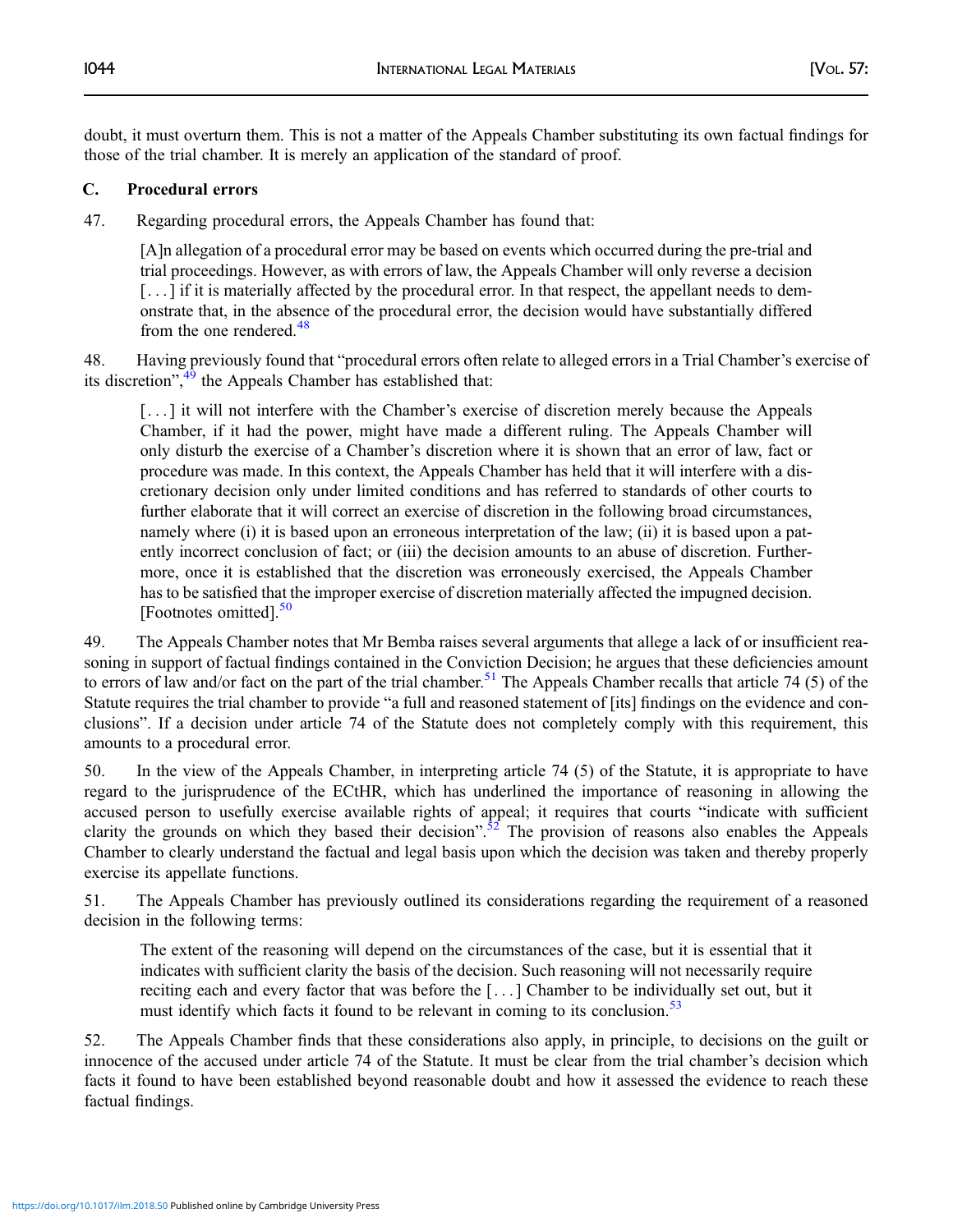53. To fulfil its obligation to provide a reasoned opinion, a trial chamber is not required to address all the arguments raised by the parties, or every item of evidence relevant to a particular factual finding, provided that it indicates with sufficient clarity the basis for its decision.<sup>[54](#page-42-0)</sup>

54. The Appeals Chamber notes that a trial chamber thus has a degree of discretion as to what to address and what not to address in its reasoning. Not every actual or perceived shortcoming in the reasoning will amount to a breach of article 74 (5) of the Statute. It is also of note that, when determining whether there was a breach of article 74 (5) of the Statute, the Appeals Chamber will assess whether there was reasoning in support of a given factual finding; if particular items of evidence that are, on their face, relevant to the factual finding are not addressed in the reasoning, the Appeals Chamber will have to determine whether they were of such importance that they should have been addressed, lest it becomes impossible to determine – based on the reasoning provided and the evidence in question – how the trial chamber reached the conclusion it did.

55. If a trial chamber's reasoning in relation to a given factual finding does not conform with the principles set out in the preceding paragraphs, this may amount to a procedural error, as the trial chamber's conviction would, in respect of that particular finding, not comply with the requirement in article 74 (5) of the Statute. Such an error has a material effect in terms of article 83 (2) of the Statute because it inhibits the parties from properly mounting an appeal in relation to the factual finding in question and prevents the Appeals Chamber from exercising its appellate review.

56. The appropriate remedy in such a case will depend on the circumstances, in particular the extent of insufficient or lacking reasoning. In particular, in cases where the lack of reasoning is extensive, the Appeals Chamber may decide to order a new trial before a different trial chamber.<sup>[55](#page-42-0)</sup> Alternatively, it may be appropriate to remand the factual finding to the original trial chamber with the instruction to properly set out its reasoning in support of it and report back to the Appeals Chamber.<sup>[56](#page-42-0)</sup> Particularly if the original trial chamber is no longer available, the Appeals Chamber may also decide to determine *de novo* the factual question at hand, analysing the relevant evidence that was before the trial chamber.<sup>[57](#page-42-0)</sup> If the Appeals Chamber's assessment of this evidence leads it to adopt the same factual finding as that adopted by the trial chamber, the Appeals Chamber will confirm the impugned decision in relation to the factual finding despite the insufficient or lacking reasoning. If, however, the Appeals Chamber, based on its own assessment of the evidence, adopts a factual finding that is different from the one adopted by the trial chamber, the Appeals Chamber will then need to consider the impact, if any, of this new factual finding on the finding as to the guilt or innocence of the accused person.

## D. Other grounds alleging unfairness

57. The parties to the proceedings have made submissions on the appropriate standard of review and, in partic-ular, the interplay between article 81 (1) (b) (iv) and article 83 (2) of the Statute.<sup>[58](#page-42-0)</sup> The Appeals Chamber shall now address these issues.

58. Article 81 (1) (b) of the Statute reads in its relevant part:

The convicted person, or the Prosecutor on that person's behalf, may make an appeal on any of the following grounds:

[...]

(iv) Any other ground that affects the fairness or reliability of the proceedings or decision.

59. Pursuant to article 83 (2) of the Statute, the Appeals Chamber may reverse or amend the impugned decision, or order a new trial, if it "finds that the proceedings appealed from were unfair in a way that affected the reliability of the decision or sentence".<sup>[59](#page-42-0)</sup>

60. Article 81 (1) (b) (iv) of the Statute provides that an appellant may, under this ground, question, on the one hand the *fairness* of the proceedings *or* decision or, on the other hand, the *reliability* of the proceedings *or* decision. Read on its own, this would suggest, for instance, that an appellant may succeed in an appeal against his or her conviction by demonstrating that there was unfairness, without it having been established that this had any impact on the reliability of the trial chamber's decision under article 74 of the Statute. Yet article 81 (1) (b) (iv) of the Statute must be read in conjunction with article 83 (2) of the Statute, which clarifies that, for the Appeals Chamber to intervene, it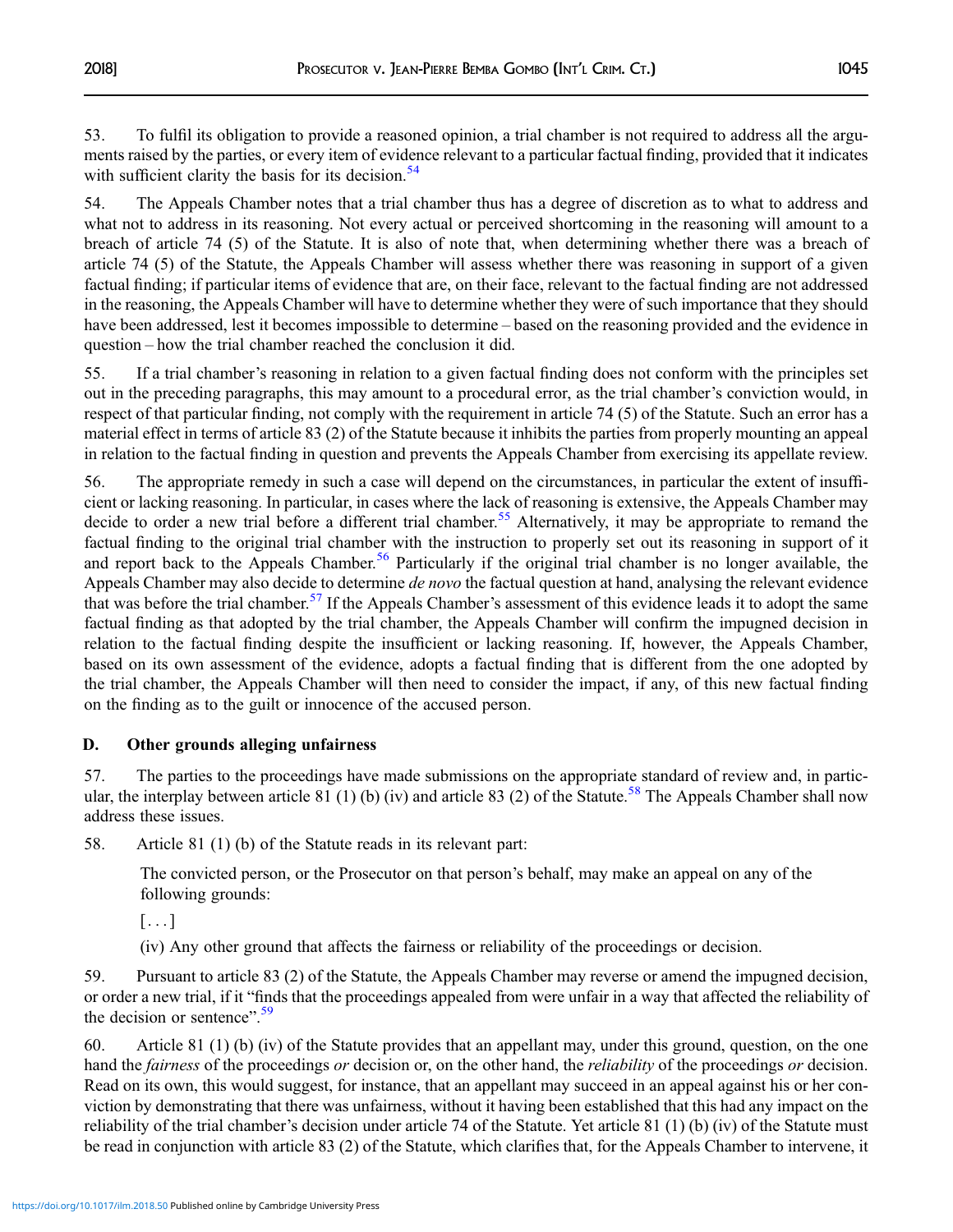must be demonstrated that the *proceedings* were unfair in such a way as to affect the reliability of the decision or sentence.

61. This interpretation was adopted in the Lubanga Appeal Judgment, wherein the Appeals Chamber set out a two-limb enquiry into the allegations of unfairness in the following manner:

In keeping with articles 81 (1) (b) (iv) and 83 (2) of the Statute, these allegations are considered [...] in relation to whether [the convicted person's] rights have been violated and, if so, whether such violations affected the reliability of the Conviction Decision.<sup>[60](#page-42-0)</sup>

62. Seeing no reason to depart from that holding, the Appeals Chamber concludes that a convicted person seeking to appeal his or her conviction on grounds of unfairness is required to set out not only how it was that the proceedings were unfair, but also how this affected the reliability of the conviction decision. Whether any unfairness that is established affects the reliability of the decision is not a question that can be decided *in abstracto*; it is dependent on the nature of the particular case that is before the Appeals Chamber and must be determined as such. In some cases, a particular breach might be decisive and lead to a reversal of a conviction, whilst in other cases it might be determined that the unfairness can be cured or that the breach does not have an impact on the reliability of the conviction.

## E. Substantiation of arguments

63. Regulation 58 (3) of the Regulations of the Court requires the appellant to refer to "the relevant part of the record or any other document or source of information as regards any factual issue" and "to any relevant article, rule, regulation or other applicable law, and any authority cited in support thereof" as regards any legal issue. It also stipulates that the appellant must identify the finding or ruling challenged in the decision with specific reference to the page and paragraph number. Failure to observe these formal requirements may result in an argument being dismissed in limine.

64. The Appeals Chamber has previously held that, in order to substantiate an argument, "the appellant is required to set out the alleged error and how the alleged error materially affected the impugned decision. If an appel-lant fails to do so, the Appeals Chamber may dismiss the argument without analysing it in substance".<sup>[61](#page-42-0)</sup> The Appeals Chamber has found:

Whether an error or the material effect of that error has been sufficiently substantiated will depend on the specific argument raised, including the type of error alleged. With respect to legal errors, the Appeals Chamber, as set out above, 'will arrive at its own conclusions as to the appropriate law and determine whether or not the Trial Chamber misinterpreted the law'. Accordingly, the appellant has to substantiate that the Trial Chamber's interpretation of the law was incorrect; [ . . . ] this may be done including by raising arguments that were previously put before the Pre-Trial and/or Trial Chamber. In addition, the appellant must substantiate that the decision under review would have been substantially different, had it not been for the error.<sup>[62](#page-42-0)</sup> [Footnotes omitted.]

65. In alleging factual errors, the appellant must "set out in particular why the Trial Chamber's findings were unreasonable. In that respect, repetitions of submissions made before the Trial Chamber as to how the evidence should be assessed are insufficient if such submissions merely put forward a different interpretation of the evidence".<sup>[63](#page-42-0)</sup>

66. However, assessing whether or not the trial chamber applied the standard of proof correctly is the responsibility of the Appeals Chamber. The accused does not have to prove that the trial chamber made a factual error. It suffices for him or her to identify sources of doubt about the accuracy of the trial chamber's findings to oblige the Appeals Chamber to independently review the trial chamber's reasoning on the basis of the evidence that was available to it. If the trial chamber fails to accompany its finding with reasoning of sufficient clarity, which unambiguously demonstrates both the evidentiary basis upon which the finding is based as well as the trial chamber's analysis of it, the Appeals Chamber has no choice but to set aside the affected finding, since the lack of adequate reasoning renders the finding unreviewable, thereby constituting a serious procedural error. It is also important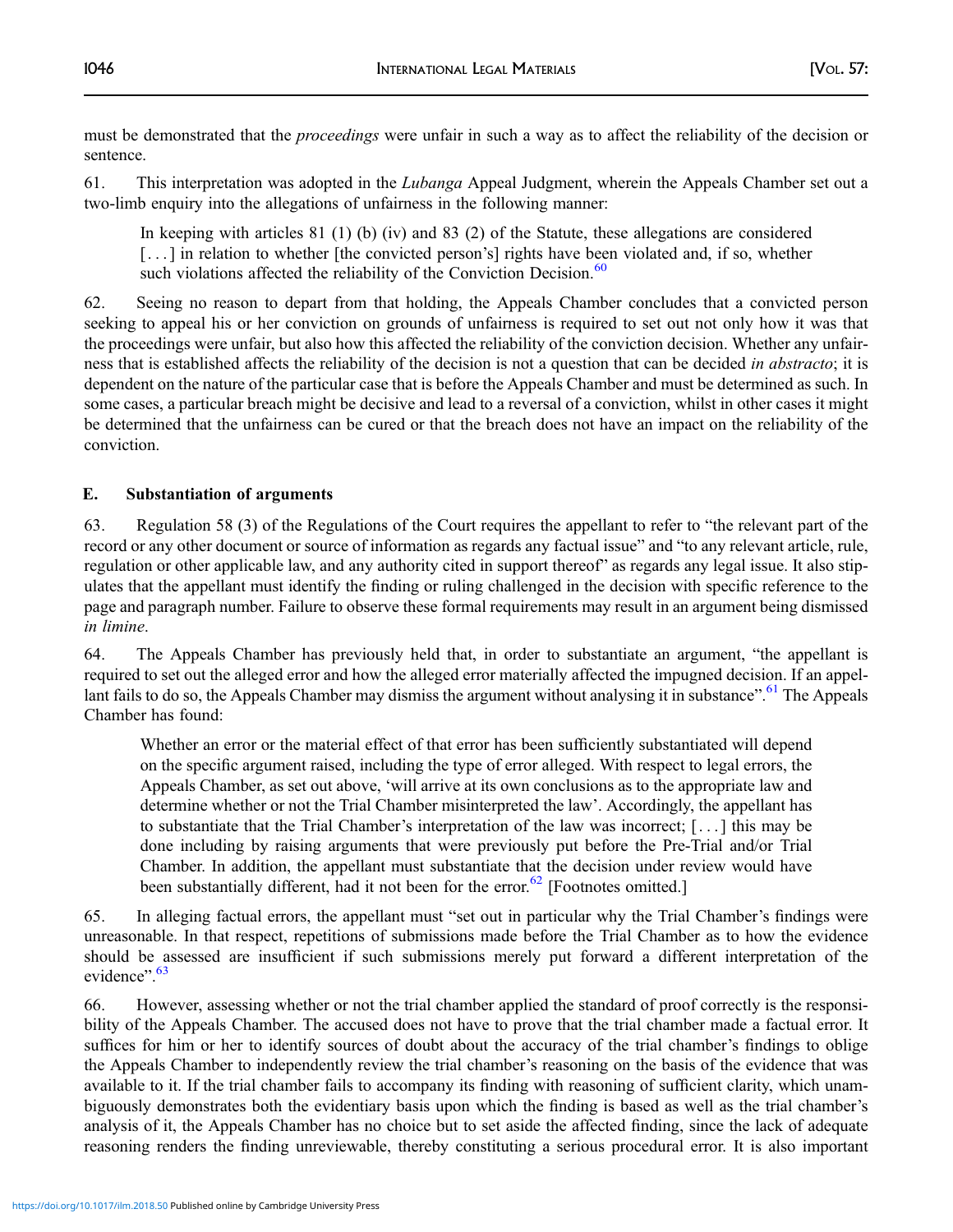that, in all cases before the Court, the duty to substantiate errors in the conviction decision should not lead to a reversal of the burden of proof.

## F. Degree of appellate deference to be accorded to the factual findings of the Trial Chamber in the present case

67. The degree of appellate deference was raised in Mr Bemba's Appeal Brief and, subsequent to the Appeal's Chamber's question - "What level of deference should the Appeals Chamber accord to the Trial Chamber's factual findings" - also discussed during the hearing in January  $2018<sup>64</sup>$ 

68. Mr Bemba's argument is that the absence of thorough reasoning in the Conviction Decision, upon which deference depends, and certain alleged flaws in the manner in which the Trial Chamber appreciated the evidence, treated witnesses or approached procedure, are so egregious as to displace the customary standard of deference and entail the application of a much higher level of appellate scrutiny to the factual findings in the instant case.<sup>[65](#page-42-0)</sup> The Appeals Chamber sees no reason as to why the appellate standard for factual errors set out above, which is designed to identify an unreasonable assessment of the facts of the case, including in the appraisal of evidence and in the espousal of rationale, would be insufficient to attend to such alleged deficiencies in a trial judgment.

69. To the extent that it is argued that the judicial decision-making process of the triers of fact was unfair and did not allow for effective intervention of the parties or that specific allegations about improper procedure, flawed evidential assessments, lack of reasoning and bias are made, they will in any case be encompassed within the Appeals Chamber's examination of what was reasonable for the Trial Chamber to have established beyond reasonable doubt in the circumstances of the specific case and, if established, discernible from that enquiry.

70. The Appeals Chamber thus finds it unnecessary to modify the standard of review, as set out above, for its assessment of the Trial Chamber's factual findings.

## V. MERITS

## A. Preliminary issues: Additional Evidence Application and Prosecutor's Request to File an Additional Authority

71. Before addressing the second ground of appeal and part of the third ground of appeal, the Appeals Chamber shall dispose of two outstanding procedural applications: Mr Bemba's Additional Evidence Application and the Prosecutor's Request to File an Additional Authority.

72. On 19 September 2016, Mr Bemba filed the Additional Evidence Application, requesting the admission of 23 documents into evidence on appeal.<sup>[66](#page-42-0)</sup> As Mr Bemba submits that these documents relate to the first ground of appeal, $67$  which will not be addressed in this judgment, the majority of the Appeals Chamber considers it unnecessary to address the merits of the Additional Evidence Application. Accordingly, Mr Bemba's Additional Evidence Application is dismissed.

73. On 13 April 2018, the Prosecutor sought leave to file details of a paper on superior responsibility under article 28 published online in April 2018 in a "respected academic journal".<sup>[68](#page-42-0)</sup> Mr Bemba responded to this request on 20 April 2018, submitting that it should be dismissed.<sup>[69](#page-43-0)</sup> The Appeals Chamber considers that it has sufficient information for the purposes of determining the issues arising in the present appeal and that it is unnecessary for it to receive details of the paper proposed by the Prosecutor. Accordingly, the Prosecutor's Request to File an Additional Authority is rejected.

## B. Second ground of appeal: "The conviction exceeded the charges"

74. Mr Bemba alleges that "[n]early two thirds of the underlying acts for which [he] was convicted were not included or improperly included in the Amended DCC and fall outside the scope of the charges".<sup>[70](#page-43-0)</sup> He asserts that the Trial Chamber erred in law in relying on these acts for the conviction.<sup>71</sup> Mr Bemba also contends that the Trial Chamber should not have relied on "incidents" or "underlying acts" described by victims V1 and V2 to convict him, as their statements were provided after the start of the trial.<sup>[72](#page-43-0)</sup> The Appeals Chamber notes that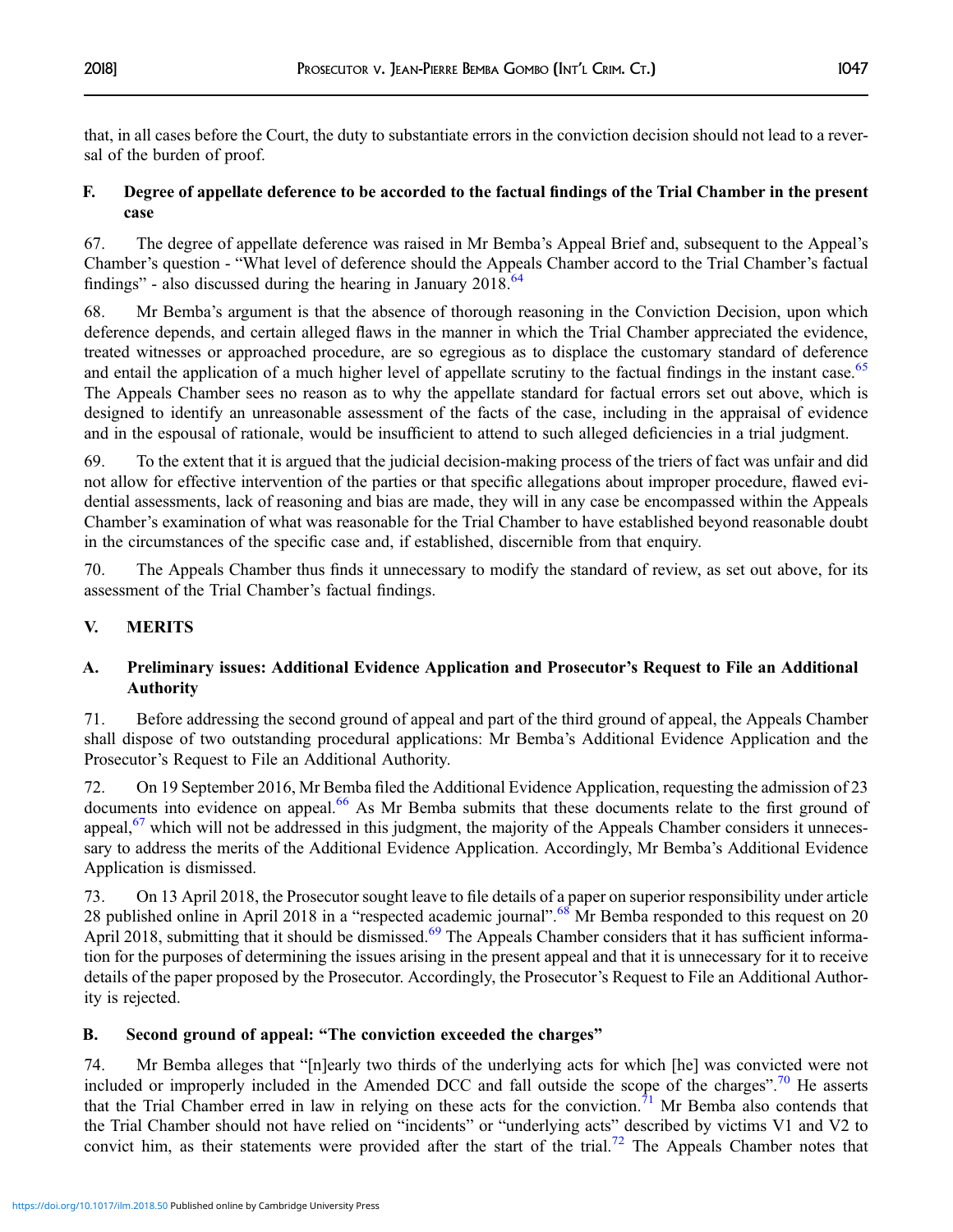Mr Bemba, the Prosecutor as well as the Trial Chamber use the term "underlying acts". It refers to specific criminal acts, such as the murder or rape of a particular victim. The Appeals Chamber shall refer to these acts in what follows as "criminal acts", which it considers to be a more descriptive term.

## 1. Relevant procedural background

75. During the confirmation process, in the Amended Document Containing the Charges, the Prosecutor listed a number of alleged criminal acts of murder, rape and pillaging, but, through the use of expressions such as "include" or "include but are not limited to", indicated that this list was not complete or exhaustive.<sup>[73](#page-43-0)</sup>

76. The Pre-Trial Chamber confirmed in broad terms charges of murder as a war crime and as a crime against humanity,<sup>74</sup> rape as a war crime and as a crime against humanity,<sup>[75](#page-43-0)</sup> and pillaging as a war crime,<sup>[76](#page-43-0)</sup> finding substantial grounds to believe that these crimes had been perpetrated against civilians by MLC soldiers in the CAR from on or about 26 October 2002 to 15 March 2003. The Pre-Trial Chamber did not enter findings that there were substantial grounds to believe that specific acts of murder, rape and pillaging had been committed, but rather "relied on" or "dr[ew] attention, in particular" to certain events and evidence to support its overall conclusions.<sup>[77](#page-43-0)</sup>

77. Following the confirmation of charges, the Trial Chamber requested the Prosecutor to provide a second amended document containing the charges,<sup>78</sup> which was submitted on 4 November 2009.<sup>[79](#page-43-0)</sup> Mr Bemba challenged the Second Amended Document Containing the Charges on 12 February 2010, complaining *inter alia* that the Prosecutor had reinterpreted the conclusions of the Pre-Trial Chamber by adding new allegations that were not confirmed, reformulating the Pre-Trial Chamber's conclusions and adding words and expressions such as "on or about" or "including but not limited to" with the aim of broadening the charges. $80$ 

78. In its Decision on Mr Bemba's Challenge to the Second Amended Document Containing the Charges, the Trial Chamber considered that "the Confirmation Decision is the authoritative document for all trial proceedings".<sup>[81](#page-43-0)</sup> It found that the charging document "must describe the charges by reference to the 'statement of facts' underlying the charges confirmed by the Pre-Trial Chamber – its precise factual findings".<sup>[82](#page-43-0)</sup> With respect to Mr Bemba's proposal to limit the charge of pillaging to those locations that were specifically listed by removing the word "include", the Trial Chamber noted that the Pre-Trial Chamber had not intended to limit acts of pillaging to the four locations cited in the Second Amended Document Containing the Charges.<sup>[83](#page-43-0)</sup> It thereby allowed for the subsequent addition of new locations where pillaging had allegedly taken place. The Trial Chamber also permitted the inclusion of allegations on which the Pre-Trial Chamber had not made any express findings if the allegations "merely describe[d] the facts and circumstances upon which the charges have been confirmed" or "d[id] not exceed the scope of the charges".<sup>[84](#page-43-0)</sup> A corrected revised version of the Second Amended Document Containing the Charges<sup>85</sup> was filed on 14 October 2010 and the trial proceeded on that basis.

79. On 4 November 2009 and 15 January 2010, the Prosecutor filed the Prosecutor's Summary Presentation of Evidence and the Prosecutor's Updated Summary Presentation of Evidence, respectively, in which information on further individual acts was provided. On 6 November 2009, the Prosecutor indicated her intention to rely on a few more criminal acts, when disclosing evidence.<sup>[86](#page-43-0)</sup>

80. In the Conviction Decision, the Trial Chamber reiterated that the Confirmation Decision "defines the scope of the charges".<sup>[87](#page-43-0)</sup> It found:

The provision of additional information by the Prosecution relating to the charges should not exceed the scope of, and thereby result in any amendment to, the facts and circumstances described in the charges as confirmed. In determining whether various facts exceeded that scope, the Chamber adopted the following approach:

- a. When the Pre-Trial Chamber excluded any facts, circumstances, or their legal characterisation, the Chamber found that they exceeded the scope of the confirmed charges; and
- b. In relation to factual, evidential details, when the Pre-Trial Chamber excluded or did not pronounce upon them, the Chamber did not rule out the possibility that, at trial, the information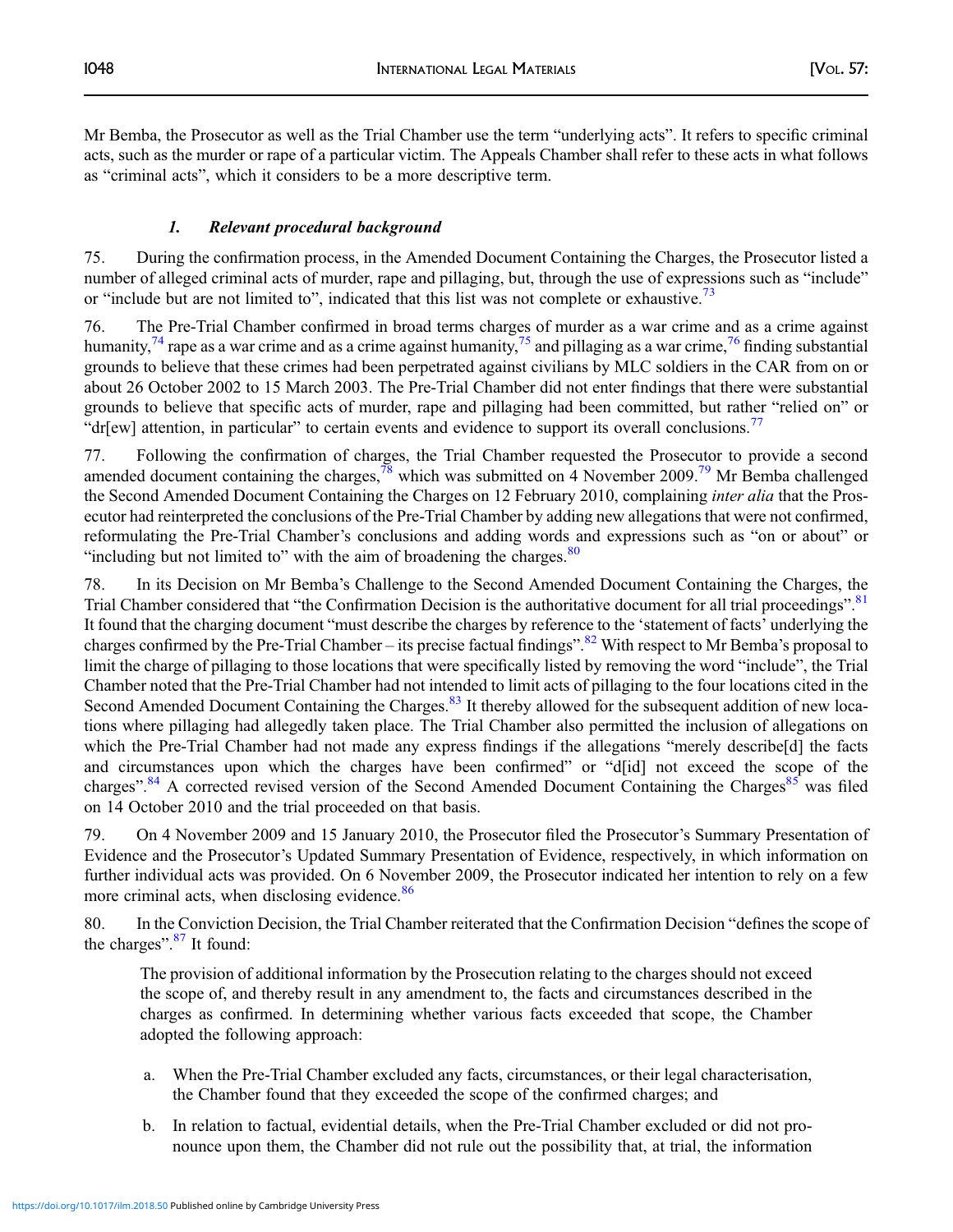could qualify as evidential detail supporting the facts and circumstances described in the charges.<sup>[88](#page-43-0)</sup> [Footnotes omitted]

81. Regarding the Confirmation Decision in the present case, the Trial Chamber noted that:

[T]he Pre-Trial Chamber "in particular, [drew] attention to" certain events and evidence, but did not limit the charges to those particular events or that particular evidence. Rather, the Pre-Trial Chamber broadly defined the temporal and geographical scope of the alleged attack on the civilian population and the alleged armed conflict on CAR territory from on or about 26 October 2002 to 15 March 2003. In Decision 836, the Chamber affirmed that the charges as drafted in the Second Amended DCC conformed to the Confirmation Decision, insofar as they used inclusive language, for example, the phrases "include" and "include, but are not limited to". Further, the Chamber affirmed that the confirmed charges included acts of murder, rape, and pillaging committed on CAR territory, including in Bangui, PK12, Mongoumba, Bossangoa, Damara, Sibut, and PK22, from on or about 26 October 2002 to 15 March 2003.<sup>[89](#page-43-0)</sup> [Footnotes omitted]

82. Having thus defined the scope of the confirmed charges, the Trial Chamber noted that it must "assess whether the Accused received adequate notice" thereof, taking into account "all documents designed to provide information about the charges, including the Confirmation Decision and 'auxiliary documents'".<sup>[90](#page-43-0)</sup> It further noted that, in cases where the accused was geographically remote from the scene of the crimes, "it may not be possible to plead evidential details concerning the identity or number of victims, precise dates, or specific locations" and that, "in cases of mass crimes, it may also be impracticable to provide a high degree of specificity in relation to those matters".<sup>[91](#page-43-0)</sup>

83. Following these principles, the Trial Chamber determined that Mr Bemba had been provided with "adequate notice" regarding criminal acts that were: (i) "relied on" by the Pre-Trial Chamber for the purposes of the confirmation of charges;  $92$  (ii) included in the Second Amended Document Containing the Charges, filed before the evidentiary hearings commenced, although the Pre-Trial Chamber had declined to rely on these criminal acts for the purposes of the Confirmation Decision; <sup>[93](#page-43-0)</sup> (iii) included in the Prosecutor's Summary Presentation of Evidence and the Prosecutor's Updated Summary Presentation of Evidence, filed before the evidentiary hearings com-menced;<sup>[94](#page-43-0)</sup> (iv) relied on in the Prosecutor's Closing Brief and "upon which [she] originally indicated her intention to rely on 6 November 2009" in the disclosure process and in the Prosecutor's Updated In-Depth Analysis Chart of Incriminatory Evidence filed before the evidentiary hearings commenced.<sup>[95](#page-43-0)</sup> As all of these criminal acts "were allegedly committed in the CAR between 26 October 2002 and 15 March 2003", it further found "that they fall within the scope of the charges".<sup>[96](#page-43-0)</sup>

84. In addition, the Trial Chamber noted that the witness statements of V1 and V2 detailing alleged acts of murder, rape and pillaging had been provided to the parties on 1 February 2012, after the evidentiary hearings had commenced.<sup>[97](#page-43-0)</sup> The Trial Chamber noted that Mr Bemba had not challenged the proposed testimony on the basis that the acts described exceeded the scope of the charges, but only because the "evidence was 'cumulative' of the prosecution evidence of 'crimes relevant to the DCC'".<sup>[98](#page-43-0)</sup> It found that it could "rely on the[se] [criminal] acts  $[...]$  as they provide evidential detail as to the facts set out in the charges".<sup>[99](#page-43-0)</sup>

## 2. Submissions of the parties and participants

85. Mr Bemba submits that he was convicted of criminal acts that fall outside the scope of the charges. He advances three arguments in support of this submission: (i) the conviction was partly based on unconfirmed criminal acts;<sup>[100](#page-43-0)</sup> (ii) V1 and V2's evidence cannot form the basis of a conviction;<sup>[101](#page-43-0)</sup> and (iii) the conviction was partly based on criminal acts improperly included in the Corrected Revised Second Amended Document Containing the Charges.<sup>[102](#page-43-0)</sup>

86. In relation to the first argument, Mr Bemba submits that "the decision on the confirmation of the charges defines the parameters of the charges at trial" and criminal acts "form an integral part of the charges".<sup>[103](#page-43-0)</sup> He contends that, "[i]f [a criminal] act was not confirmed by the Pre-Trial Chamber, absent a successful [ . . . ] application [to amend the charges], it does not form part of the charges and cannot be used to found a conviction". <sup>[104](#page-43-0)</sup>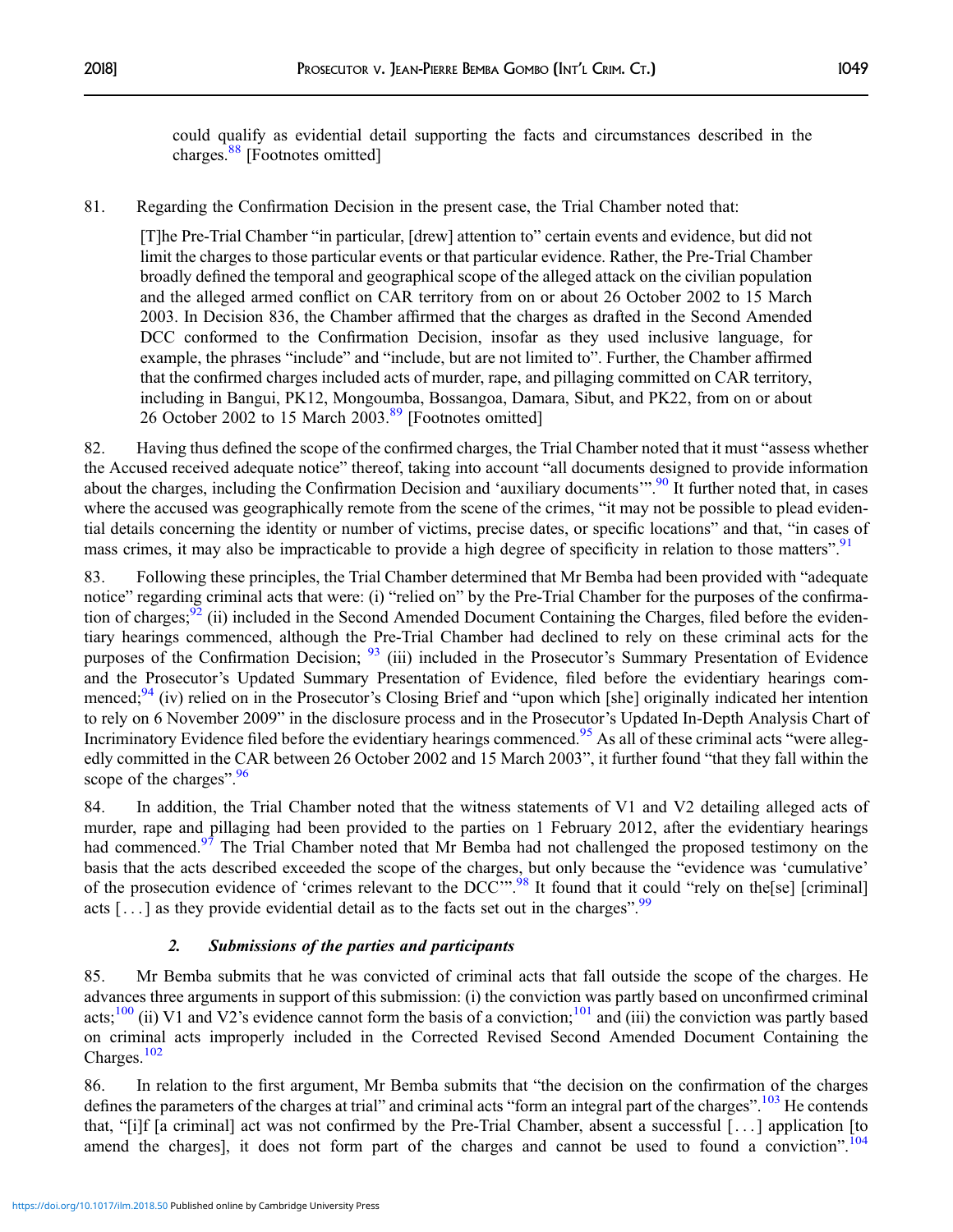He acknowledges that in certain circumstances, auxiliary documents may contain further details about the charges confirmed, but submits that "'[f]urther details' are necessarily those which elaborate or clarify the existing charges such as, for example, the identity of a previously unidentified victim, or corroborative evidence as to the identity of the perpetrator".<sup>[105](#page-43-0)</sup> He contends that to allow a "Trial Chamber to add new [criminal] acts, which are themselves individual crimes, capable of amounting to charges, as 'further details' would be to amend the charges" without fol-lowing the procedure envisaged under the Statute.<sup>[106](#page-43-0)</sup> He further argues that adding criminal acts through auxiliary documents "would render redundant a central part of the confirmation process, namely the Pre-Trial Chamber's analysis of individual incidents" and "would also allow the Prosecution to seek to rehabilitate acts, expressly rejected by the Pre-Trial Chamber, via additional disclosure in auxiliary documents".<sup>[107](#page-43-0)</sup> Finally, Mr Bemba contends that, "[g]iven the 'strong link' between notice of the charges and the right of an accused to prepare his defence, the fairness of the proceedings is also jeopardised".<sup>[108](#page-43-0)</sup>

87. In relation to the second argument and without prejudice to the first, Mr Bemba contends that the Trial Chamber should not have relied on "incidents" or criminal acts described by V1 and V2 to convict him.<sup>[109](#page-43-0)</sup> He highlights that V1's and V2's statements were provided on 1 February 2012, after the start of the trial, and describe addi-tional [criminal] acts and not just "'evidential detail as to the facts set out in the charges".<sup>[110](#page-43-0)</sup>

88. With regard to the third argument, Mr Bemba argues that the Trial Chamber erred in convicting him on the basis of two criminal acts upon which the Pre-Trial Chamber declined to rely in confirming the charges: the rape of unidentified victims 1 to 35 and the pillaging of the belongings of P68 and her sister-in-law.<sup>[111](#page-43-0)</sup> Regarding the rape of unidentified victims 1 to 35, he submits that the Pre-Trial Chamber attached low probative value to P47's evidence and did not confirm this incident.  $\frac{112}{2}$  $\frac{112}{2}$  $\frac{112}{2}$ 

Regarding the pillaging of the belongings of P68 and her sister-in-law, he argues that the Pre-Trial Chamber "only took note of the corroborative value of [P68's] statement in relation to 'accounts of large-scale pillaging".<sup>[113](#page-43-0)</sup> He contends that the Pre-Trial Chamber's reference "was not intended to support the inclusion of [a criminal] act in the charges" and that this "is underlined by its recognition of the generality of the witness' evidence".<sup>[114](#page-43-0)</sup> He argues that the pillaging of the belongings of P68's sister-in-law was not included in the Amended Document Con-taining the Charges, but appeared for the first time in auxiliary documents.<sup>[115](#page-43-0)</sup> He submits that, as this criminal act was not confirmed, it falls outside the scope of the charges. $116$ 

89. Mr Bemba argues that "the incidents are 'facts' which 'support the [contextual] legal elements of the crime charged".<sup>[117](#page-43-0)</sup> In response to the question of whether a broadly described crime or an individual act are "facts" within the meaning of article 74 (2) of the Statute, Mr Bemba submits that they both are.<sup>[118](#page-43-0)</sup> Relying on the Chambers Practice Manual, he argues that "no threshold of specificity of the charges can be established in abstracto" and that it "depends on the nature of the case".<sup>[119](#page-43-0)</sup>

90. Referring to regulation 52 (b) of the Regulations of the Court and rule 121 (3) of the Rules, Mr Bemba argues that the allegation of rape by MLC soldiers in the CAR between on or about 26 October 2002 and 15 March 2003 would not be sufficiently specific and that "[w]ithout the inclusion of any other factual details, it would be a rape charge with [a] 141-day time frame covering a geographic area of approximately 623,000 square [kilometers]".<sup>[120](#page-43-0)</sup> Mr Bemba submits that wording permitting the Prosecutor to expand the factual parameters of the trial after confir-mation should not be allowed.<sup>[121](#page-43-0)</sup> He argues that in order to form part of the confirmed charges, criminal acts must be exhaustively listed in the document containing the charges.<sup>[122](#page-43-0)</sup> Mr Bemba clarifies that although it is not his position that "the Pre-Trial Chamber must determine whether there is sufficient evidence to support to the requisite standard each [criminal] act included in the DCC and enter a finding on each such act in the confirmation decision", "[i]deally" the Pre-Trial Chamber should do so.<sup>123</sup> Mr Bemba submits that the "Trial Chamber has no power to amend the factual allegations comprising the charges confirmed by the Pre-Trial Chamber".<sup>[124](#page-44-0)</sup> He contends that criminal acts are facts indispensable for entering a conviction and "must be proved beyond reasonable doubt".<sup>[125](#page-44-0)</sup>

91. The Prosecutor contends that Mr Bemba's conviction did not exceed the charges.<sup>[126](#page-44-0)</sup> She submits that the Pre-Trial Chamber and the Trial Chamber clarified that "the scope of the charges was not limited to the individual incidents of killings, rapes and pillaging discussed in the Confirmation Decision, but extended to all such acts committed by MLC soldiers against CAR civilians on CAR territory from on or about 26 October 2002 to 15 March 2003, as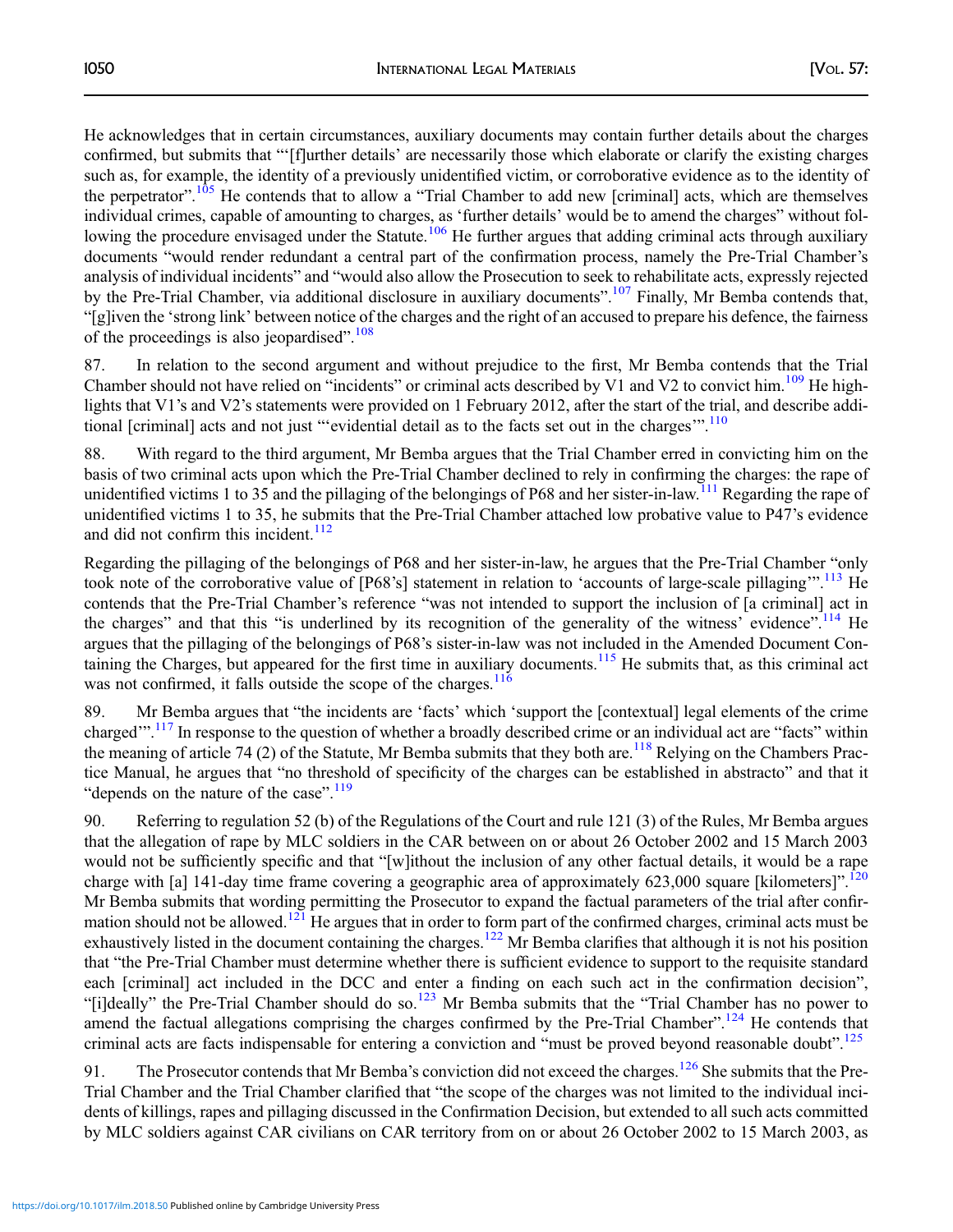long as [Mr] Bemba received adequate notice of their details".<sup>[127](#page-44-0)</sup> The Prosecutor argues that the details of the charges were "broadly set out" in the confirmed charges, but that additional notice was provided in, *inter alia*, auxiliary documents, including the Corrected Revised Second Amended Document Containing the Charges, the Prosecutor's Updated Summary Presentation of Evidence and the Second Updated In-Depth Analysis Chart of Incriminatory Evi-dence.<sup>[128](#page-44-0)</sup> She submits that Mr Bemba did not incur unfair prejudice on account of the manner in which notice was given, as he was able to prepare his defence.<sup>129</sup> The Prosecutor argues that the sufficiency of notice is not impacted by some victims not being identified by name and some dates differing by a few days.<sup>[130](#page-44-0)</sup>

92. With respect to the allegedly unconfirmed criminal acts, the Prosecutor submits that the "Pre-Trial Chamber acknowledged that the Confirmation Decision need not expressly set out all [criminal acts] of murder, rape and pillaging" and that "expressions such as '[including] but  $[...]$  not limited to" are permissible.<sup>[131](#page-44-0)</sup> She argues that specific criminal acts are not excluded from the scope of the charges because she had not provided evidence on all criminal acts at the confirmation stage or because the Pre-Trial Chamber had not relied on certain evidence before it.<sup>[132](#page-44-0)</sup> The Prosecutor submits that she was required to provide details of the charges "to the greatest degree of specificity possible" and that "the Pre-Trial Chamber did not need to set out every underlying act in the Confirmation Decision".<sup>[133](#page-44-0)</sup> She contends that she was entitled to provide further details in auxiliary documents, "including dates and locations of certain acts, and victims' identities".<sup>[134](#page-44-0)</sup> Regarding the criminal acts to which V1 and V2 referred in their testimony, the Prosecutor submits that they fell within the scope of the confirmed charges and that, because Mr Bemba was notified of these incidents after the trial had commenced, "any potential prejudice" was "effectively cured".<sup>[135](#page-44-0)</sup> She contends that the late notice did not affect Mr Bemba's rights and that at trial he never claimed that the proposed evidence of V1 and V2 would affect his rights.<sup>[136](#page-44-0)</sup> As regards the criminal acts which the Pre-Trial Chamber allegedly declined to confirm, the Prosecutor submits that that Chamber simply did not rely on the evidence of P47 and P68 to confirm the charges of rape and pillaging, respectively, which does not mean that these criminal acts were not confirmed.<sup>[137](#page-44-0)</sup> The Prosecutor contends that Mr Bemba received timely notification of the details of these charges. $138$ 

93. The Prosecutor clarifies that Mr "Bemba was charged with, and convicted of crimes of murder, rape and pillaging committed by MLC soldiers on the territory of the CAR from 26 October 2002 to 15 March 2003" and that such are "the facts and circumstances" in the present case.<sup>[139](#page-44-0)</sup> The Prosecutor submits that the specific acts underlying these crimes are not material facts, but subsidiary facts or evidence, "used in this case to establish the material fact".<sup>[140](#page-44-0)</sup> The Prosecutor argues that the Trial Chamber's "convictions were limited to evidence regarding these spe-cific acts of murder, rape and pillaging"<sup>[141](#page-44-0)</sup> or to those acts of which sufficient notice had been given.<sup>[142](#page-44-0)</sup> The Prosecutor submits that since the "individual acts of murder, rape and pillaging were subsidiary facts or evidence[,] [ . . . ] the Trial Chamber did not need to enter findings beyond reasonable doubt in relation to each of them".<sup>[143](#page-44-0)</sup>

94. The Prosecutor argues that since Mr Bemba was remote from the crimes and he was charged under article 28 of the Statute with "a large pattern of crimes committed by his subordinates in a neighbouring country", the Trial Chamber could have convicted Mr Bemba also on the basis of other acts of rape, murder and pillaging, the evidence of which it considered in relation to its finding of a widespread attack against the civilian population.<sup>[144](#page-44-0)</sup>

95. Mr Bemba replies that "[t]he Prosecutor misstates the law in claiming" that the prejudice caused by late notice of charges or criminal acts can be cured.<sup>[145](#page-44-0)</sup> He claims that material received after the trial has commenced is only "relevant to 'whether prejudice caused by lack of detail in the charges may have been cured'", but that notice of the charges by V1 and V2 should have been given to him before trial.<sup>[146](#page-44-0)</sup>

96. The Victims submit that the decision on the confirmation of charges only defines "the parameters of the charges" and not the charges themselves, and that, therefore, the charges are not limited to the criminal acts confirmed by the Pre-Trial Chamber.<sup>[147](#page-44-0)</sup> The Victims contend that the Pre-Trial Chamber defined the scope of the charges broadly and that other criminal acts could be included, "as long as they fell within the scope of the charges and were not excluded by the Pre-Trial Chamber".<sup>[148](#page-44-0)</sup> The Victims argue that in view of the nature of the crimes and the mode of responsibility, with which Mr Bemba was charged, the Prosecutor "[could not] be expected to prove every crime committed by MLC troops in the CAR during the 2002–2003 operation".<sup>[149](#page-44-0)</sup> The Victims submit that Mr Bemba was informed of the charges in sufficient detail before the start of the trial.<sup>[150](#page-44-0)</sup> As regards the testimony of V1 and V2, the Victims argue that they were not authorised to submit evidence at the pre-trial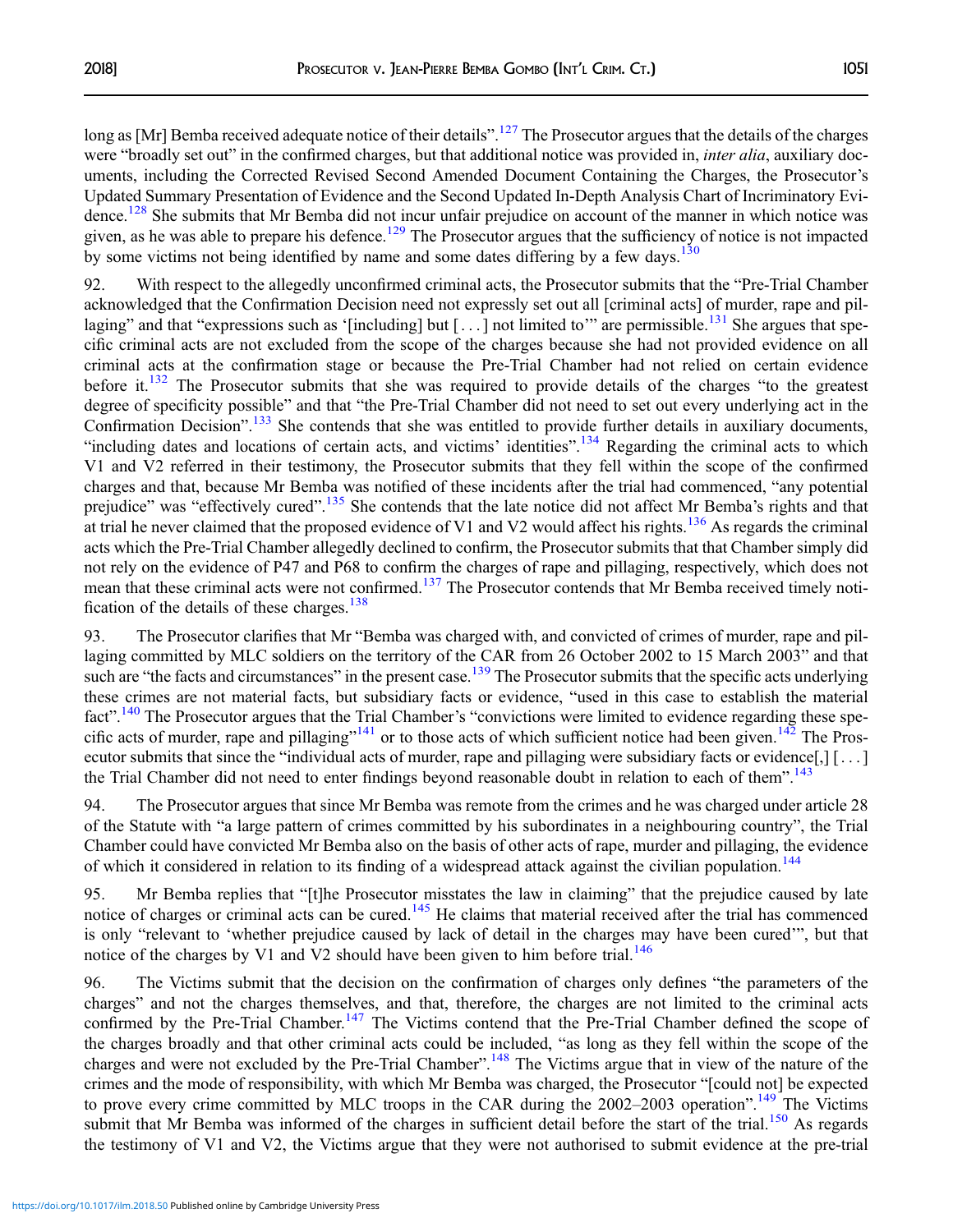stage and, as a result, the acts to which V1 and V2 testified could not be notified to Mr Bemba before the commence-ment of the trial.<sup>[151](#page-44-0)</sup> The Victims submit that the notice which Mr Bemba received was "sufficiently prompt and detailed" and that he was given "adequate time to prepare his defence".<sup>[152](#page-44-0)</sup>

97. In reply to the Victims' Observations, Mr Bemba submits that if the reasoning of the Victims were accepted, any evidence that was not authorised or unavailable at the confirmation stage could be relied upon to convict him.<sup>[153](#page-44-0)</sup> He further argues that the Victims and the Prosecutor "enjoyed close cooperation" and it would have therefore been obvious to the Victims during the pre-confirmation phase of the case that "the Prosecutor had scant evidence of underlying acts of murder".<sup>[154](#page-44-0)</sup> Mr Bemba contends that "[he] could not have anticipated that he was being required to defend against, for example, a charge of murder in Mongoumba, which fell outside the scope of the Second Revised Amended DCC".<sup>[155](#page-44-0)</sup>

## 3. Determination by the Appeals Chamber

98. The Appeals Chamber notes that the present ground of appeal concerns the scope of the charges (article 74 (2) of the Statute) and not whether Mr Bemba was informed in detail and sufficiently in advance of the charges on the basis of which he was convicted. Indeed, Mr Bemba does not argue on appeal that he did not receive sufficient notice of the allegations against him, including in respect of the criminal acts in question. Nonetheless, the Prosecutor's arguments in response are, to a large extent, based on the assumption that notice to the accused person is relevant to the determination of whether a criminal act falls within the scope of the charges.<sup>[156](#page-44-0)</sup> In its discussion of the present ground of appeal, the Appeals Chamber will focus on the scope of the charges.

99. Mr Bemba's central argument is that the Conviction Decision exceeded the "facts and circumstances described in the charges" in violation of article 74 (2) of the Statute because he was convicted partly based on individual acts of murder, rape and pillaging committed against particular victims at specific times and places that had not been confirmed in the Confirmation Decision. In his view, the scope of the trial against him was limited to the criminal acts that were specifically confirmed by the Pre-Trial Chamber in the Confirmation Decision, arguing that "[i]f [a criminal] act was not confirmed by the Pre-Trial Chamber, [ . . . ] it does not form part of the charges and cannot be used to found a conviction". [157](#page-44-0)

100. The Appeals Chamber will therefore address two main issues, namely, (i) the scope of the Conviction Decision; and (ii) whether the Conviction Decision exceeded the scope of the charges.

## (a) Scope of the Conviction Decision

101. Before assessing Mr Bemba's argument, the Appeals Chamber considers it necessary to clarify what Mr Bemba was convicted of. In the disposition of the Conviction Decision, the Trial Chamber stated that Mr Bemba was:

GUILTY, under Article 28(a) of the Statute, as a person effectively acting as a military commander, of the crimes of: -

- (a) Murder as a crime against humanity under Article 7(1)(a) of the Statute;
- (b) Murder as a war crime under Article  $8(2)(c)(i)$  of the Statute;
- (c) Rape as a crime against humanity under Article  $7(1)(g)$  of the Statute;
- (d) Rape as a war crime under Article  $8(2)(e)(vi)$  of the Statute; and
- (e) Pillaging as a war crime under Article  $8(2)(e)(v)$  of the Statute.<sup>[158](#page-44-0)</sup>

102. This disposition, however, which is formulated in the most general terms, must be understood in the context of the other findings in the Conviction Decision, which further explain what Mr Bemba was convicted of. Notably, in the Conviction Decision, the Trial Chamber found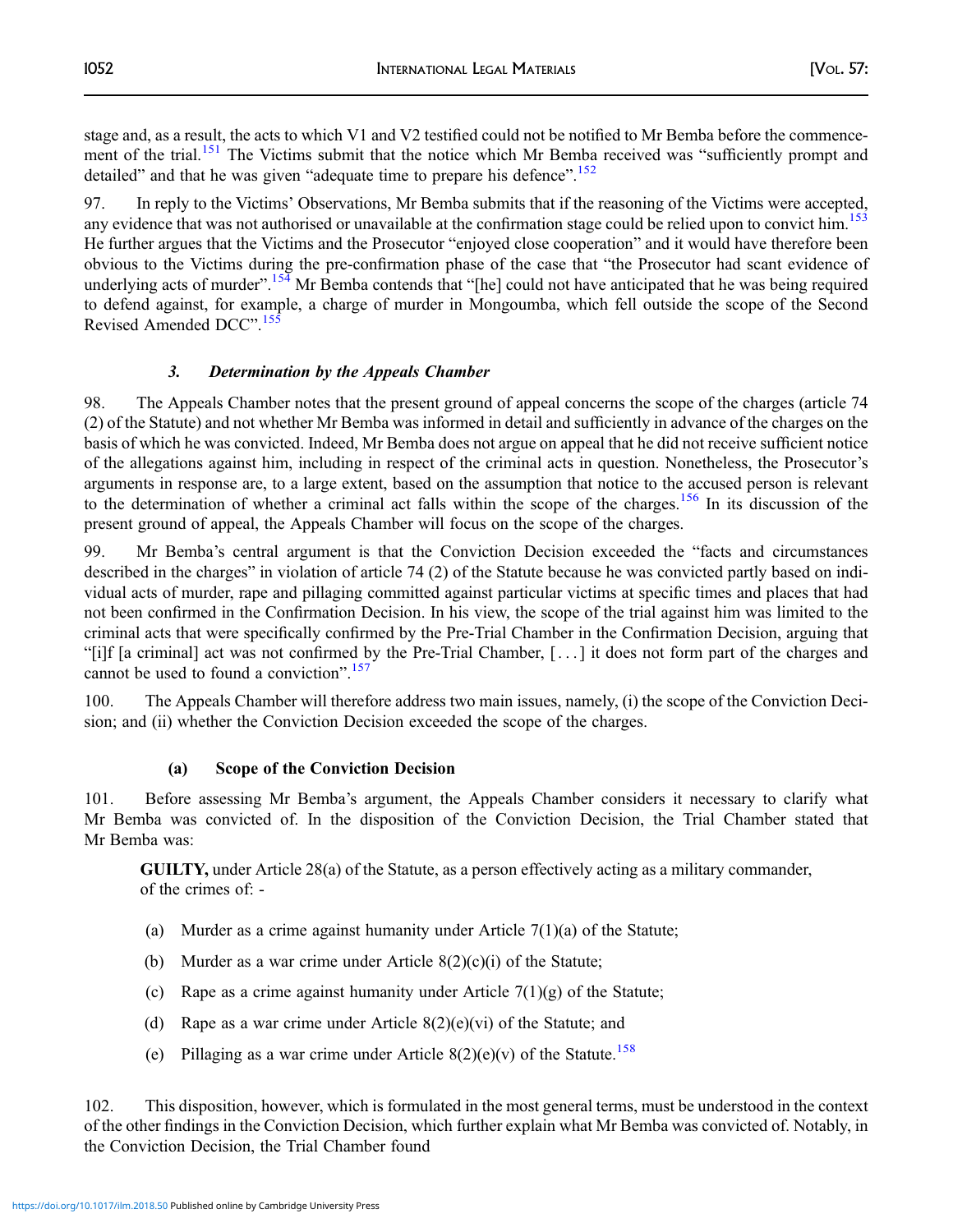beyond reasonable doubt that MLC soldiers committed the war crime of murder and the crime against humanity of murder in the CAR between on or about 26 October 2002 and 15 March 2003.[159](#page-44-0)

103. Similar findings were entered in relation to rape as a war crime and crime against humanity and pillage as a war crime.<sup>[160](#page-44-0)</sup> While these findings provide more detail than the disposition, notably by defining, in broad terms, the time period and area of the crimes, as well as the affiliation of the direct perpetrators, important information is still missing. Notably, there is no reference to even an approximate number of the individual criminal acts of murder, rape and pillage that the Trial Chamber found established, or any further demarcation of the scope of the conviction, which would appear to cover, potentially, *all* such crimes committed by MLC soldiers in a territory of more than 600,000 square kilometers and over a period of more than four and a half months.

104. Therefore, the Appeals Chamber considers, by majority, Judge Monageng and Judge Hofmański dissenting, that the Conviction Decision must be understood as convicting Mr Bemba of the specific criminal acts of murder, rape and pillage that the Trial Chamber found to be established beyond a reasonable doubt and which were indeed recalled in the concluding sections of the Conviction Decision in relation to each crime.<sup>[161](#page-44-0)</sup> Thus, in the circumstances of the present case, the broad disposition in the Conviction Decision and the only slightly less broad conclusions of the Trial Chamber in relation to the crimes against humanity and war crimes of murder and rape and the war crime of pillage<sup>[162](#page-44-0)</sup> do not, in reality, reflect what Mr Bemba was convicted of. Rather, they are summaries of the Trial Chamber's findings in relation to the criminal acts of murder, rape and pillage that had been established beyond reasonable doubt; the conviction of Mr Bemba, however, was entered in relation to these specific criminal acts. The Appeals Chamber therefore rejects, by majority, Judge Monageng and Judge Hofmański dissenting, the Prosecutor's submission, at the appeal hearing, that Mr Bemba was charged with, and convicted of, generally crimes of murder, rape and pillaging committed by MLC soldiers on the territory of the CAR from 26 October 2002 to 15 March 2003, which constituted the "the facts and circumstances" in the present case, $163$  and that the criminal acts were merely "subsidiary facts" or "evidence", "used in this case to establish the material fact".<sup>[164](#page-44-0)</sup>

#### (b) Whether the Conviction Decision exceeded the scope of the charges

105. Having thus clarified what Mr Bemba was convicted of, the Appeals Chamber shall now turn to the central question raised by Mr Bemba under this ground of appeal, namely whether his conviction exceeded the charges against him. The controlling provision in this regard is article 74 (2) of the Statute, which provides in relevant part:

The decision [of the Trial Chamber at the end of the trial] shall not exceed the facts and circumstances described in the charges and any amendments to the charges.

106. Thus, to answer the question raised by Mr Bemba, it is necessary to determine which "facts and circumstances" have been described in the charges, and whether they correspond to, or encompass, the criminal acts which Mr Bemba was convicted of.

107. The Appeals Chamber recalls that the Confirmation Decision in its operative part was equally broad as the disposition of the Conviction Decision: the charges against Mr Bemba were "confirmed" in relation to categories of crimes, without any further qualification.<sup>[165](#page-44-0)</sup> Clearly this broad formulation would have been an insufficient basis to bring Mr Bemba to trial and cannot be said to amount to a description of "facts and circumstances" in terms of article 74 (2) of the Statute.

108. The pre-confirmation Amended Document Containing the Charges, on the other hand, provided more detail in its operative part. For instance, in relation to rape as a crime against humanity, the Amended Document Containing the Charges contained the following formulation:

From on or about 26 October 2002 to 15 March 2003, Jean-Pierre BEMBA committed, jointly with another, Ange-Félix Patassé, crimes against humanity through acts of rape upon civilian men, woman [sic] and children in the Central African Republic, in violation of Articles 7(1)(g) and 25(3)(a) or 28(a) or 28(b) of the Rome Statute.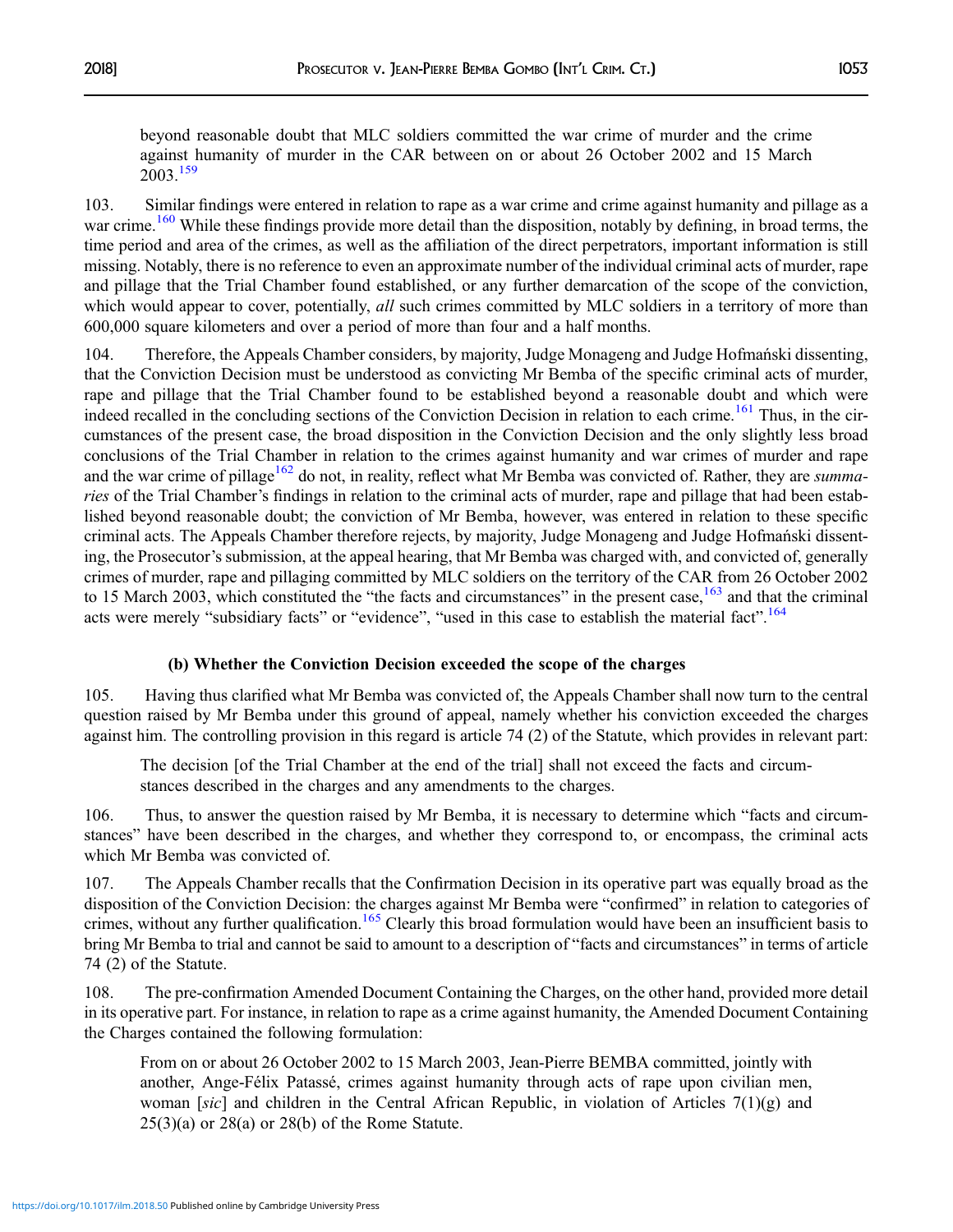Civilian men, women and children in the Central African Republic include, but are not limited to REDACTED, 26 or 27 October 2002, Fou; REDACTED, 26 or 27 October 2002, Fou; REDACTED, 26 October 2002, PK 12; REDACTED, 30 October 2002, Boy-Rabé; REDACTED, 8 November 2002, PK 12; REDACTED, 8 November 2002, PK 12; REDACTED, 8 November 2002, PK 12; REDACTED, 8 November 2002, PK 12; REDACTED, on or about 8 November 2002, PK 12; REDACTED, 8 November 2002, PK 12; REDACTED, on or about 5 March 2003, Mongoumba; Unidentified Victims 1 to 8, 26 October and 31 December 2002, Bangui; Unidentified Victims 9 to 30, October 2002 and 31 December 2002, Bangui; Unidentified Victims 31 to 35, October 2002 to 31 December 2002, Bangui.<sup>[166](#page-44-0)</sup>

109. The passages in relation to the other crimes followed the same structure: the first paragraph outlined in very general terms the temporal and geographical frame during which crimes were allegedly committed, while the second paragraph listed individual criminal acts of murder, rape or pillage.<sup>[167](#page-44-0)</sup> The use of the words "include, but are not limited to" indicated that, according to the Prosecutor, these lists of criminal acts were not exhaustive.

110. The Appeals Chamber considers that the formulation in the operative part of the Confirmation Decision as well as that in the first paragraphs of the passages in relation to each category of crimes in the Amended Document Containing the Charges are too broad to amount to a meaningful "description" of the charges against Mr Bemba in terms of article 74 (2) of the Statute. The Appeals Chamber recalls that regulation 52 (b) of the Regulations of the Court stipulates that documents containing the charges must set out a "[a] statement of the facts, including the time and place of the alleged crimes, which provides a sufficient legal and factual basis to bring the person or persons to trial". Simply listing the categories of crimes with which a person is to be charged or stating, in broad general terms, the temporal and geographical parameters of the charge is not sufficient to comply with the requirements of regulation 52 (b) of the Regulations of the Court and does not allow for a meaningful application of article 74 (2) of the Statute.

111. That said, the Appeals Chamber notes that, in the present case, both the Amended Document Containing the Charges and the Confirmation Decision contained more specific factual allegations as to the crimes for which Mr Bemba was to be tried – namely in the form of the identified criminal acts, which were prominently mentioned in the operative part of the Amended Document Containing the Charges and also taken up as part of the evidential analysis in the Confirmation Decision.<sup>[168](#page-44-0)</sup> Thus, in the present case, the "facts and circumstances" were described, in relation to the crimes, at the level of individual criminal acts.

112. Turning to Mr Bemba's allegation that he was convicted of criminal acts that were outside the scope of the charges, the Appeals Chamber considers that, in light of what has been said above, it is clear that the criminal acts that were mentioned in the Amended Document Containing the Charges and mentioned with approval in the Confirmation Decision were within the scope of this case – a fact that Mr Bemba does not dispute. This concerns the following criminal acts which Mr Bemba was convicted of:

- i. the pillaging of P22's uncle's house by MLC soldiers near PK12;
- ii. the rapes of P68 and her sister-in-law by MLC soldiers on 27 October 2002 near Miskine High School in Fouh;
- iii. the murder of P87's "brother" by MLC soldiers in Boy-Rabé on 30 October 2002;
- iv. the rape of P87 by MLC soldiers in Boy-Rabé on 30 October 2002;
- v. the pillaging of P87's house by MLC soldiers in Boy-Rabé on or around 30 October 2002
- vi. the rape of P22 by MLC soldiers at her uncle's house in PK12 at the end of October 2002;
- vii. the pillaging of P42's house by MLC soldiers in PK12 in November 2002;
- viii. the rape of P23, his wife (P80), his daughter (P81), and at least one other of his daughters by MLC soldiers at P23's compound in PK12 on 8 November 2002;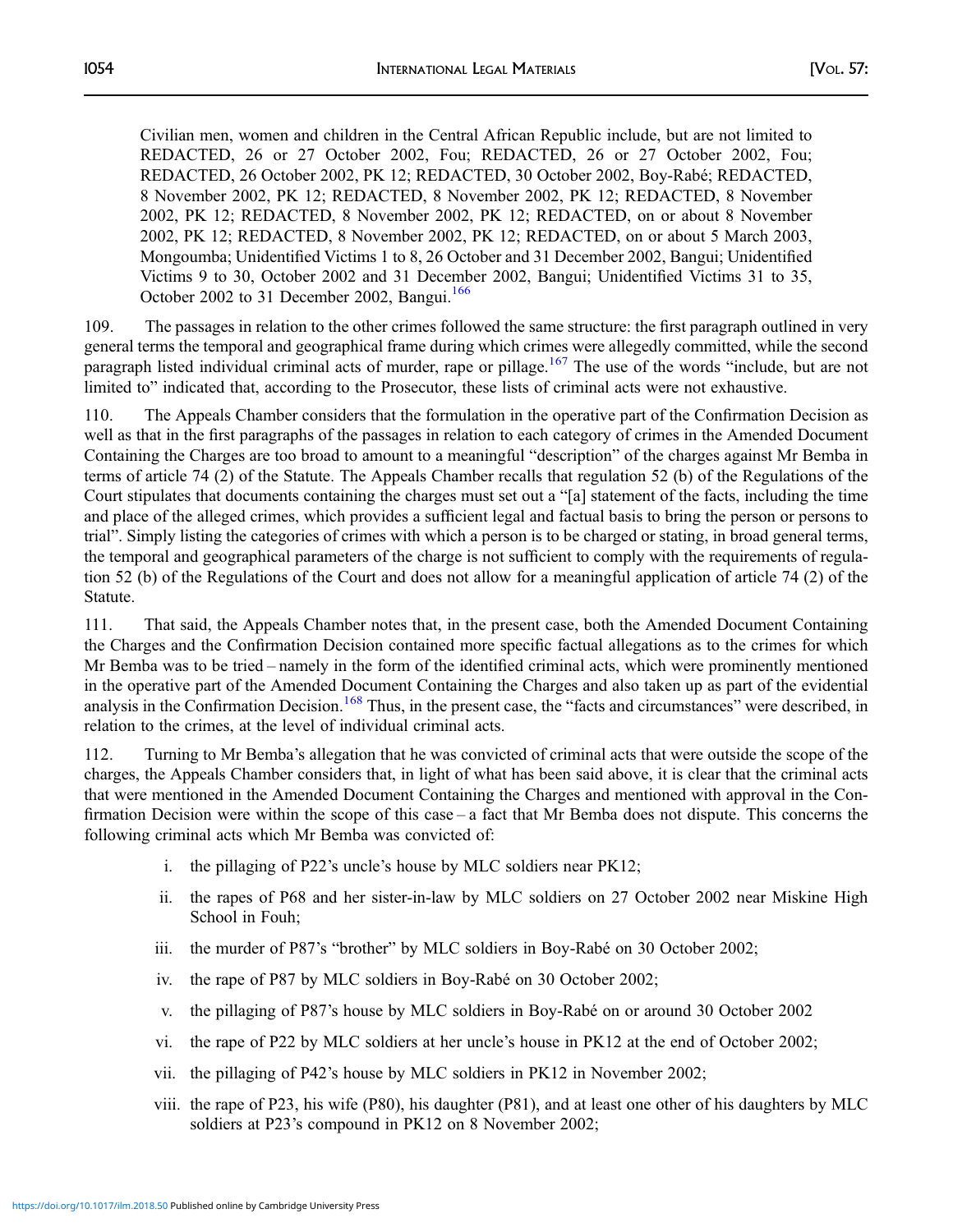- ix. the pillaging of P23's compound (including the belongings of P80 and P81) by MLC soldiers in PK12 on 8 November 2002;
- x. the rape of P42's daughter by MLC soldiers at the end of November 2002 in PK12; and
- xi. the rape of P29 by MLC soldiers on 5 March 2003 in Mongoumba.<sup>[169](#page-44-0)</sup>

113. As to the criminal acts that were mentioned in the Amended Document Containing the Charges, but on which the Pre-Trial Chamber decided not to rely to confirm the charges, the Appeals Chamber notes that Mr Bemba argues that their confirmation was rejected by the Pre-Trial Chamber and that they are, therefore, outside the scope of the present case.<sup>[170](#page-44-0)</sup> This argument disregards, however, that the Pre-Trial Chamber seemingly did not consider that it had to "confirm" all (or indeed any) individual criminal acts.<sup>[171](#page-44-0)</sup> The Appeals Chamber considers that, at this stage of the proceedings – where an appeal is brought against the final decision of the Trial Chamber – it is immaterial whether the approach of the Pre-Trial Chamber was correct or not. It was clear to all parties and participants, including to Mr Bemba, that the Pre-Trial Chamber did not intend to exclude the criminal acts in question from the case against Mr Bemba. Rather, because of evidential shortcomings it had identified, it decided not to rely on them for the purpose of confirmation.<sup>[172](#page-44-0)</sup> For that reason, the Appeals Chamber considers that the criminal acts in question form part of the "facts and circumstances described in the charges" and were therefore within the scope of this trial. This concerns the following criminal acts which Mr Bemba was convicted of:

- i. the pillaging of the belongings of P68 and her sister-in-law in Bangui at the end of October 2002; and
- ii. the rape of eight unidentified victims at the Port Beach naval base in Bangui at the end of October or beginning of November 2002.<sup>[173](#page-44-0)</sup>

114. The Appeals Chamber recalls that, once the charges against Mr Bemba were confirmed and the Trial Chamber was seized of the case against him, the Prosecutor added, by means of disclosure and inclusion in auxiliary documents, criminal acts of murder, rape and pillage.<sup>[174](#page-44-0)</sup> This appears to have been consistent with the Trial Chamber's understanding that the Pre-Trial Chamber had not meant to limit the criminal acts covered by this case to those mentioned in the Amended Document Containing the Charges.

115. While the Appeals Chamber notes that the Trial Chamber's understanding of the relevance of the specific criminal acts of murder, rape and pillage that were charged corresponded to the Pre-Trial Chamber's approach thereto, the Appeals Chamber nevertheless considers that the criminal acts that the Prosecutor added after the Confirmation Decision was issued cannot be said to have been part of the "facts and circumstances described in the charges" in terms of article 74 (2) of the Statute. This is because, as set out above, in the present case the Prosecutor had formulated the charges at a level of detail sufficient for the purposes of that provision only in respect of the criminal acts. For that reason, adding any additional criminal acts of murder, rape and pillage would have required an amendment to the charges, which, however, did not occur in the case at hand. In this regard, the Appeals Chamber wishes to underline that this is not to say that adding specific criminal acts after confirmation would in all circumstances require an amendment to the charges – this is a question that may be left open for the purposes of disposing of the present ground of appeal; nevertheless, given the way in which the Prosecutor has pleaded the charges in the case at hand, this was the only course of action that would have allowed additional criminal acts to enter the scope of the trial. As that did not occur in the case at hand, the Appeals Chamber finds, by majority, Judge Monageng and Judge Hofmański dissenting, that the criminal acts that were added after the Confirmation Decision had been issued did not form part of the "facts and circumstances described in the charges" – to the extent that the document containing the charges was not amended to reflect them – and Mr Bemba could therefore not be convicted of them. The same applies to the criminal acts put forward by the Victims.

## (c) Conclusion

116. In view of the foregoing considerations, the Appeals Chamber grants this ground of appeal and finds, by majority, Judge Monageng and Judge Hofmański dissenting, that the Trial Chamber erred when it convicted Mr Bemba of the following acts, which did not fall within the "facts and circumstances described in the charges" in terms of article 74 (2) of the Statute: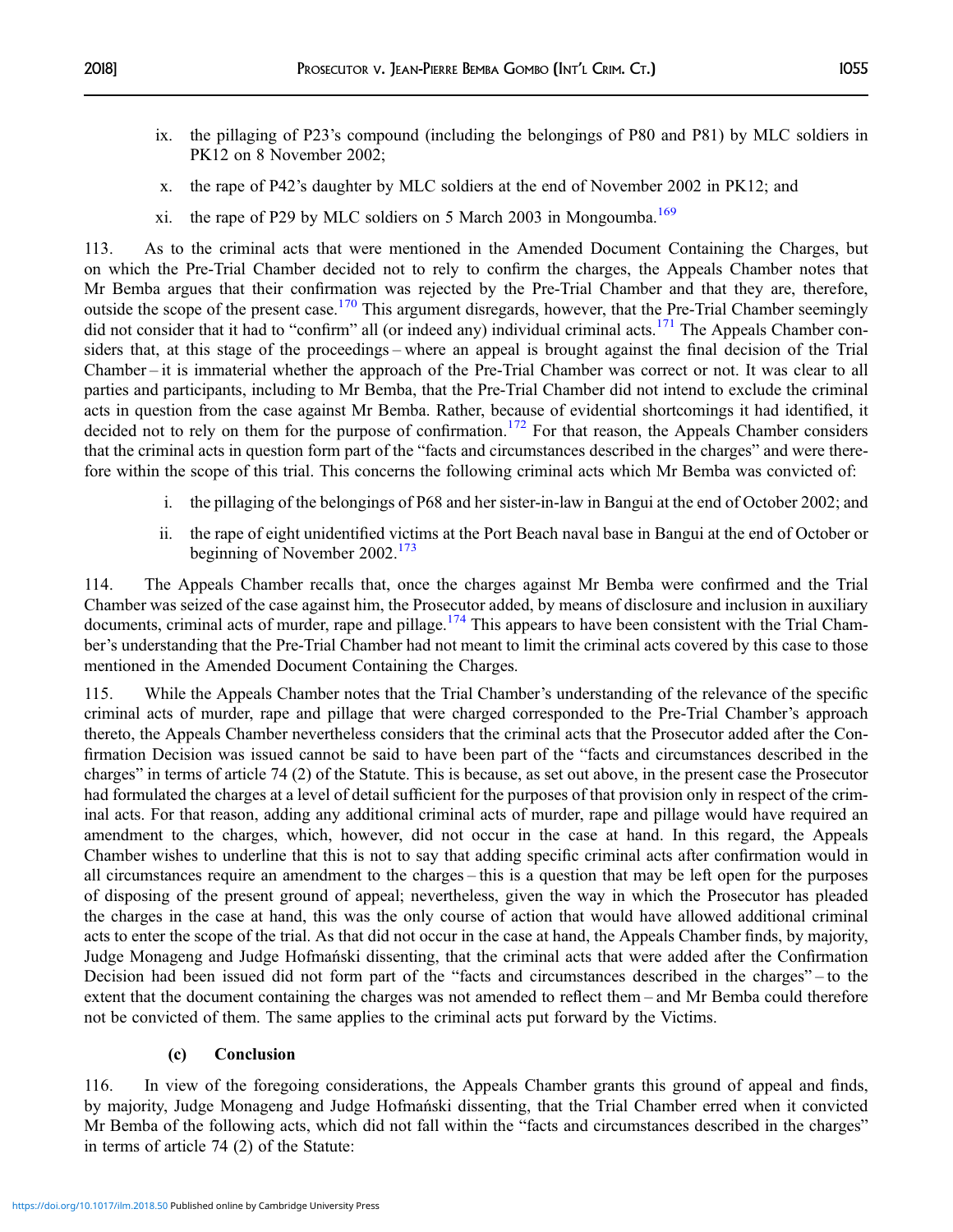- i. The murder of P69's sister in PK12 the day after the MLC's arrival in PK12;
- ii. Pillaging of the belongings of P69's sister in PK12 the day after the MLC arrived;
- iii. Pillaging of the belongings of P69 in PK12 the day after the MLC arrived;
- iv. Pillaging of the belongings of P110 in PK12 the day after the MLC arrived;
- v. Pillaging of the belongings of P79 and her brother in PK12 several days after the MLC's arrival;
- vi. The rape of P79 and her daughter in PK12 several days after the MLC arrived in PK12;
- vii. Pillaging of the property of V2 in Sibut in the days after the MLC's arrival.
- viii. Pillaging of the belongings of P108 in PK12 during the MLC's presence;
- ix. The rape of two unidentified girls aged 12 and 13 years in Bangui on or around 30 October 2002;
- x. Pillaging of the belongings of P119 in Bangui after 30 October 2002;
- xi. Pillaging of the belongings of P112 in PK12 in November 2002;
- xii. The rape of a woman in the bush outside of PK22 in November 2002;
- xiii. Pillaging of the belongings of a woman in the bush outside PK22 in November 2002;
- xiv. The rape of P69 and his wife in PK12 at the end of November 2002;
- xv. Pillaging of the belongings of P73 in PK12 at the end of November 2002;
- xvi. The rape of V1 in Mongoumba on 5 March 2003;
- xvii. Pillaging of the property of V1, a church, nuns, priests, an unidentified "Muslim" man and his neighbour, the gendarmerie, and mayor in Mongoumba on 5 March 2003; and

xviii.The murder of an unidentified "Muslim" man on 5 March 2003 in Mongoumba witnessed by V1.

117. The Appeals Chamber notes that the Trial Chamber relied on the criminal acts that it found had been established beyond reasonable doubt, including those listed in the preceding paragraph, also for its finding regarding the contextual element of crimes against humanity. In the view of the Appeals Chamber, this did not amount to an error. While the Trial Chamber could not convict Mr Bemba of these criminal acts, they could nevertheless be taken into account for the finding regarding the contextual element of crimes against humanity, which operates at a higher level of abstraction. The Appeals Chamber also notes in this regard that Mr Bemba has not argued that he has not received sufficient notice of the allegations regarding these criminal acts and there is no unfairness arising from the Trial Chamber having relied on these criminal acts for the purpose of the contextual element of crimes against humanity.

118. Nevertheless, as regards Mr Bemba's conviction, the only criminal acts that the Trial Chamber found to be established beyond reasonable doubt that were within the scope of the charges were thus:

- i. The rape of P87 in Bangui on or around 30 October 2002;
- ii. Pillaging of the property of P87 and her family in Bangui on or around 30 October 2002;
- iii. The murder of P87's "brother" in Bangui at the end of October 2002;
- iv. The rape of P68 and P68's sister-in-law in Bangui at the end of October 2002;
- v. The rape of P23, P80, P81, P82, and two of P23's other daughters in PK12 in early November 2002;
- vi. Pillaging of the property of P23, P80, P81, and P82 in Bangui in early November 2002;
- vii. The rape of P22 in PK12 on or around 6 or 7 November 2002;
- viii. Pillaging of the property of P22 and her uncle in PK12 on or around 6 or 7 November 2002;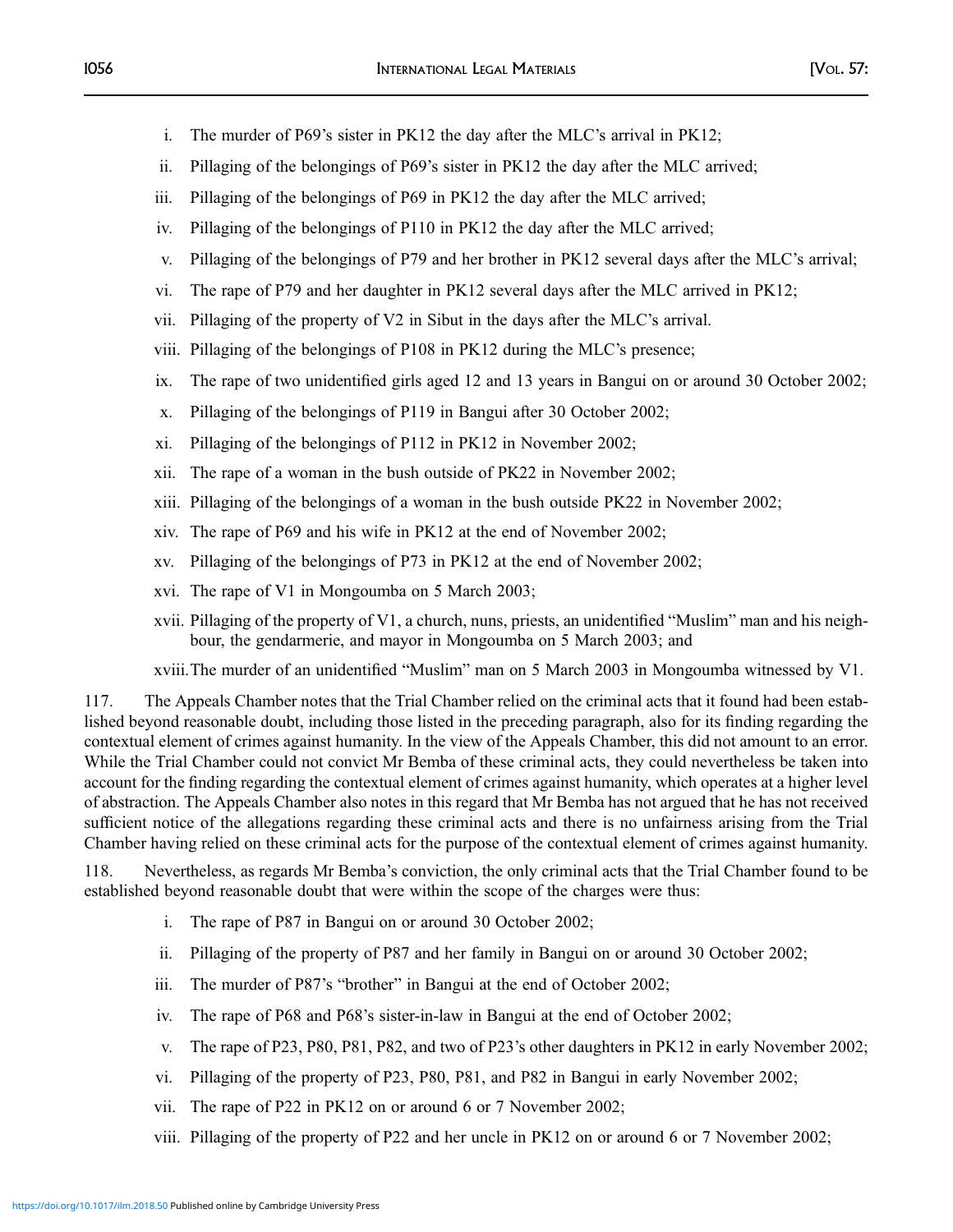- ix. The rape of P42's daughter in PK12 around the end of November 2002;
- x. Pillaging of the property of P42 and his family in PK12 at the end of November 2002; and
- xi. The rape of P29 in Mongoumba on 5 March 2003.

119. This means that Mr Bemba was convicted of one murder, the rape of 20 persons and five acts of pillaging.

## C. Third ground of appeal: Command Responsibility: Mr Bemba took all necessary and reasonable measures

120. For the reasons set out above,  $175$  the Appeals Chamber shall only address in this section Mr Bemba's argument that the Trial Chamber erred when it found that he was responsible as a commander pursuant to article 28 (a) of the Statute for crimes that MLC troops had committed during the 2002–2003 CAR Operation.

## 1. Relevant Part of the Impugned Decision

121. The Trial Chamber found that what constitutes "all necessary and reasonable measures" is to be established on a "case-by-case basis", focusing on the "material power" of the commander.<sup>[176](#page-44-0)</sup>

122. The Trial Chamber found that Mr Bemba took "a few measures" in response to allegations of crimes com-mitted by MLC troops in the CAR which included the following.<sup>[177](#page-44-0)</sup> First, the Mondonga Inquiry,<sup>[178](#page-44-0)</sup> established in the "initial days of the 2002–2003 CAR Operation", which led to Colonel Mondonga, on 27 November 2002, forwarding the case file containing information on the proceedings against Lieutenant Willy Bomengo and other soldiers of the 28th Battalion arrested in Bangui on 30 October 2002 on charges of pillaging ("Bomengo case file"), $^{179}$  $^{179}$  $^{179}$ to the MLC Chief of Staff, copying Mr Bemba.<sup>[180](#page-44-0)</sup> Second, the visit to the CAR "on or around 2 November 2002", during which Mr Bemba met with the UN representative in the CAR (General Cissé) and President Patassé.<sup>[181](#page-44-0)</sup> Third, a speech Mr Bemba gave at PK12 "sometime" in November 2002.<sup>[182](#page-44-0)</sup> Fourth, the trial of Lieutenant Bomengo and others at the Gbadolite court-martial which commenced on 5 December 2002 with the report of conviction transmitted to Mr Bemba on 12 December 2002.<sup>183</sup> Fifth, the Zongo Commission which, between 25 and 28 December 2002, questioned witnesses in Zongo, with the head of the commission sending a report on 17 January 2003 to the MLC Secretary General, copied to Mr Bemba.<sup>[184](#page-44-0)</sup> Sixth, a letter written by Mr Bemba to General Cissé dated 4 January 2003.<sup>[185](#page-44-0)</sup> Seventh, correspondence in response to the FIDH Report, namely Mr Bemba's letter to the President of the FIDH of 20 February 2003 and the latter's reply on 26 February 2003.<sup>[186](#page-44-0)</sup> Eighth, the establishment of the Sibut Mission at the "end of February" 2003.<sup>[187](#page-44-0)</sup>

123. The Trial Chamber concluded that these measures were all "limited in mandate, execution, and/or results".<sup>[188](#page-44-0)</sup> The Trial Chamber made the observations detailed below.

124. The Trial Chamber noted that in a letter dated 27 January 2003, General Cissé responded to Mr Bemba, copying President Patassé, stating that he would bring the contents of Mr Bemba's letter of 4 January 2003 <sup>[189](#page-44-0)</sup> to the attention of the UN Secretary-General, offering to participate in any initiative relating to an investigation, and recalling that the CAR and Chad had agreed to create a commission of inquiry.<sup>[190](#page-44-0)</sup>

125. The Trial Chamber found that, "[o]n 13 February 2003, the FIDH issued a report on its investigative mission in Bangui between 25 November and 1 December 2002 entitled Crimes de guerre en République Centrafricaine 'Quand les éléphants se battent, c'est l'herbe qui souffre', [ . . . ] based on interviews with various individuals, including CAR authorities, representatives of international organizations and NGOs, medical personnel, and numerous victims".<sup>[191](#page-44-0)</sup>

126. The Trial Chamber noted that on 17 February 2003, Le Citoyen newspaper reported that in the context of the FIDH allegations, Mr Bemba had referred "to the fact that he had arrested eight soldiers for crimes committed in the CAR and that 'he expected an investigation to be initiated between Chad and the CAR'". [192](#page-44-0)

127. The Trial Chamber found that Mr Bemba wrote a letter, dated 20 February 2003, to the FIDH President, Mr Sidiki Kaba, in which he: (i) referred to a previous telephone conversation; (ii) stated that he had ordered the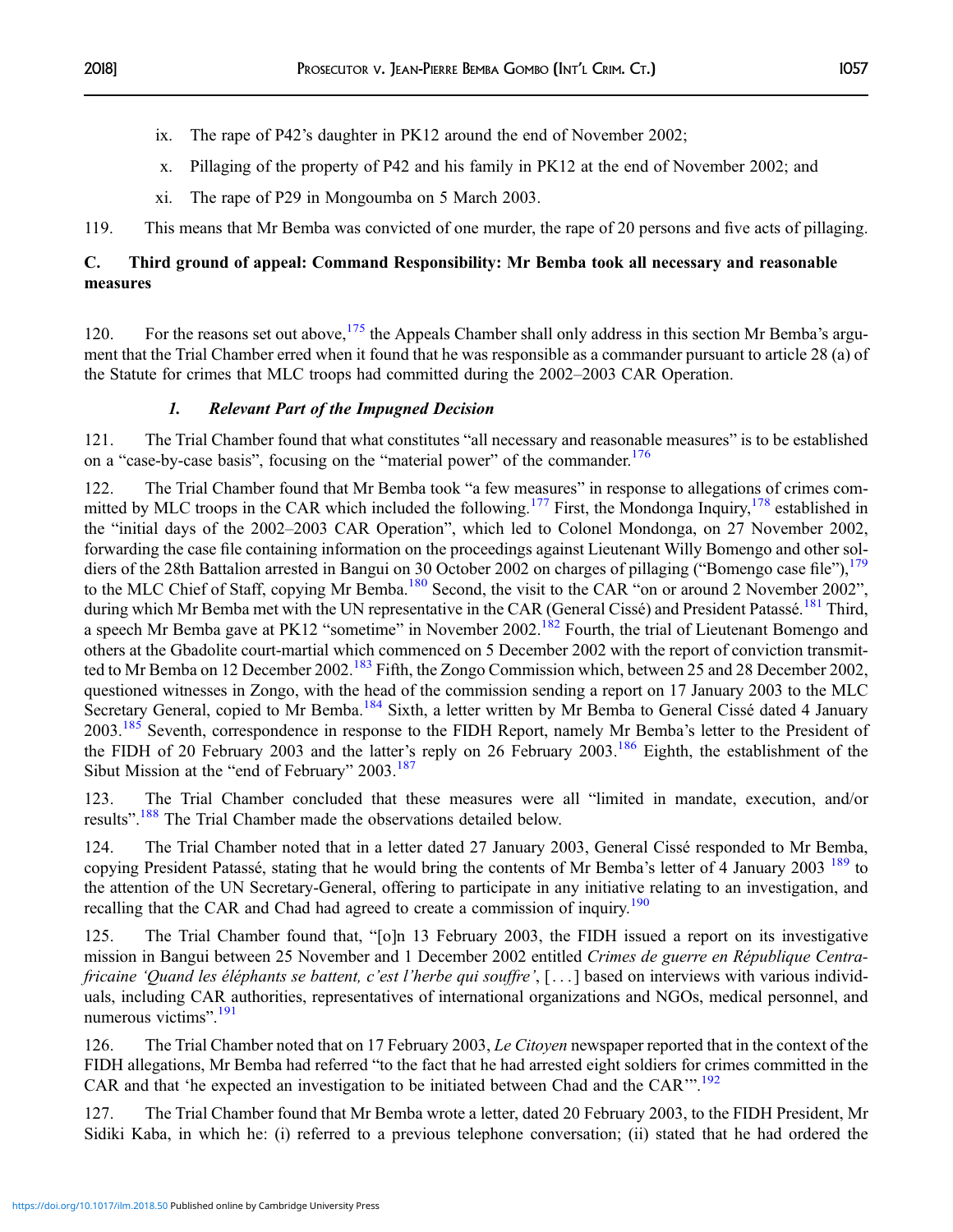establishment of a commission of inquiry charged with verifying allegations, identifying those implicated, and had put them at the disposal of the MLC's military justice system; (iii) referred to his correspondence with General Cissé and the MLC's intention to work with an international commission of inquiry; (iv) complained that the FIDH had not contacted the MLC in order to obtain information; and (v) offered to work with the FIDH.<sup>[193](#page-44-0)</sup> The Trial Chamber found that in his letter of response, dated 26 February 2003, the President of the FIDH, Mr Kaba, noted that the MLC had prosecuted some individuals accused of pillaging but "expressed serious reservations as to the legitimacy, impartiality, and independence of those proceedings"; informed Mr Bemba that, in light of its mandate, the FIDH had formally seized this Court with the matter on 13 February 2003; and "encouraged Mr Bemba to transmit the infor-mation at his disposal to the ICC".<sup>[194](#page-44-0)</sup>

128. The Trial Chamber found that the Mondonga Inquiry did not address the responsibility of commanders, did not question suspects about murder, did not pursue reports of rape, gave special treatment to Colonel Moustapha's battalion, contained irregularities such as questioning witnesses in the middle of the night, and resulted in only seven soldiers ever being arrested and tried, and only in relation to pillaging minor items and small sums of money.<sup>195</sup>

129. With respect to the Zongo Commission established following the trial of Lieutenant Bomengo, the Trial Chamber found that it was geographically limited to Zongo, only involved allegations of pillaging, all its members were MLC officials, it used a limited definition of pillaging, and appeared not to have interviewed any soldiers, despite the ability to do so. $196$ 

130. Finally, the Trial Chamber was critical of the Sibut Mission, noting that "[t]he reporters only spoke to a narrow selection of interviewees, a number of whom exercised public functions and were linked to President Patassé's regime. The interviews were conducted in a coercive atmosphere with armed MLC soldiers moving among the interviewees and nearby population."<sup>[197](#page-44-0)</sup>

131. The Trial Chamber, having found that the measures taken by Mr Bemba were inadequate in the circumstances, noted that their inadequacy was "aggravated" by indications that they were not "genuine".<sup>[198](#page-45-0)</sup> The Trial Chamber noted "corroborated evidence" that the "measures were primarily motivated by Mr Bemba's desire to counter public allegations and rehabilitate the public image of the MLC".<sup>[199](#page-45-0)</sup> It found that the "minimal and inadequate measures", when taken with evidence as to his motives for ordering such measures, "illustrate[d] that a key intention behind the measures Mr Bemba took was to protect the image of the MLC", concluding that "[h]is primary intention was not to genuinely take all necessary and reasonable measures within his material ability to prevent or repress the commission of crimes, as was his duty".<sup>[200](#page-45-0)</sup>

132. In relation to the motives behind specific measures taken, the Trial Chamber noted that the Mondonga Inquiry was "allegedly" established to: (i) counter media allegations by showing that only minor items had been looted from the CAR; (ii) demonstrate that action was taken to address allegations of crimes; (iii) vindicate the MLC leadership of responsibility for alleged acts of violence; and (iv) generally rehabilitate the MLC's image.<sup>[201](#page-45-0)</sup> It noted further that the letter that Mr Bemba sent to General Cissé, the UN Representative in the CAR, was, according to witness testimony, intended to "demonstrate good faith and maintain the image of the MLC, particularly, against a backdrop of negotiations in the DRC as to, *inter alia*, the role of the MLC in the transitional institutions".<sup>[202](#page-45-0)</sup> With respect to the withdrawal from the CAR, the Trial Chamber noted that this action was motivated, *inter alia*, by "pressure from the international community", "directly related to the negotiation of the Sun City agreements".<sup>[203](#page-45-0)</sup>

133. The Trial Chamber noted that "[i]n addition to or instead of the insufficient measures" that Mr Bemba took and "in light of his extensive material ability to prevent and repress the crimes, he "could have, *inter alia*" taken the following measures:

(i) ensured that the MLC troops in the CAR were properly trained in the rules of international humanitarian law, and adequately supervised during the 2002–2003 CAR Operation; (ii) initiated genuine and full investigations into the commission of crimes, and properly tried and punished any soldiers alleged of having committed crimes; (iii) issued further and clear orders to the commanders of the troops in the CAR to prevent the commission of crimes; (iv) altered the deployment of troops, for example, to minimise contact with civilian populations; (v) removed, replaced, or dismissed officers and soldiers found to have committed or condoned any crimes in the CAR; and/or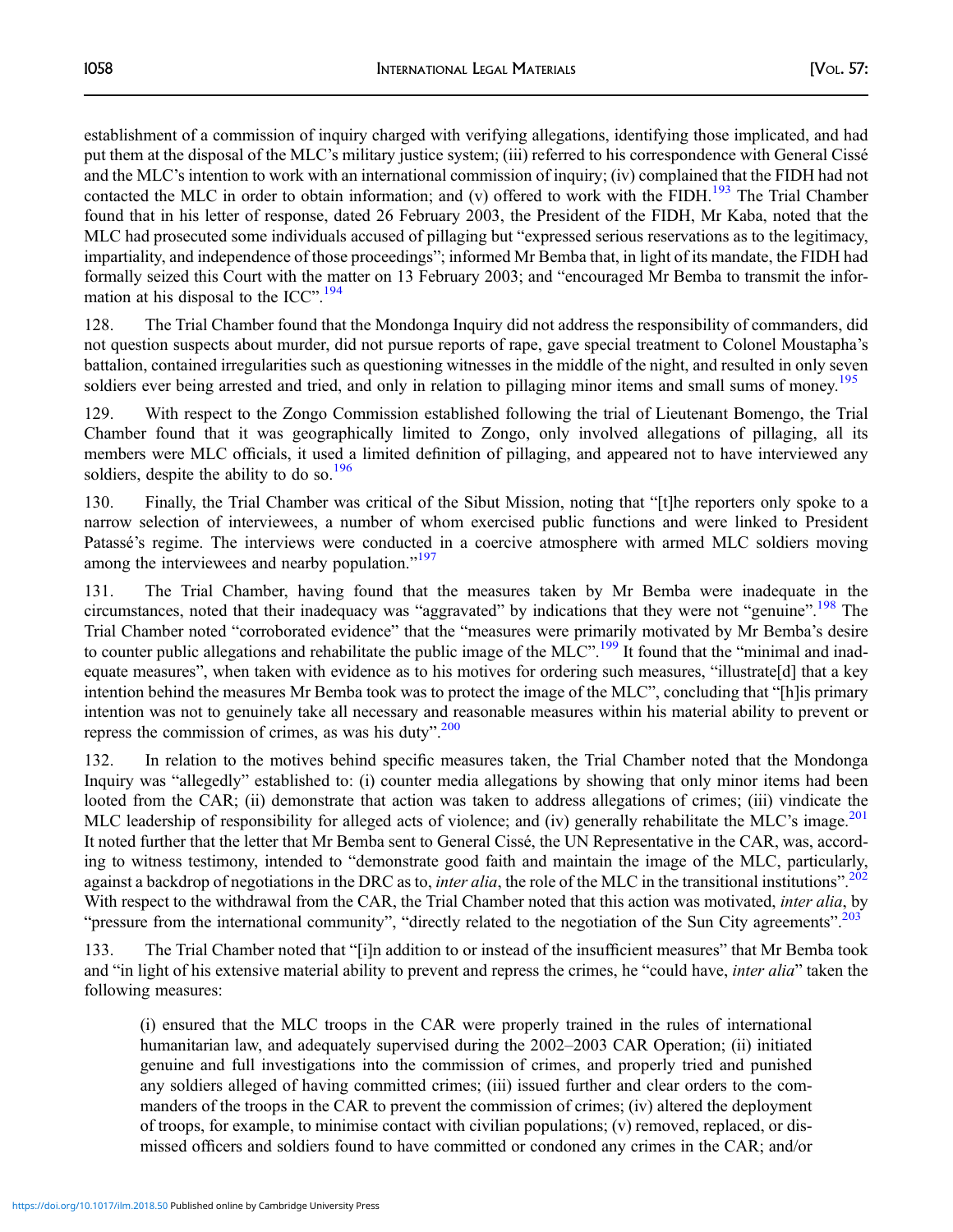(vi) shared relevant information with the CAR authorities or others and supported them in any efforts to investigate criminal allegations.<sup>[204](#page-45-0)</sup>

134. The Trial Chamber further emphasised that whilst "one key measure at Mr Bemba's disposal was withdrawal of the MLC troops from the CAR", that measure was executed for political reasons and only in March 2003 whereas it found that Mr Bemba had first contemplated withdrawing in November 2002.<sup>205</sup>

135. The Trial Chamber noted Mr Bemba's argument that the Prosecutor's assertions "that [he] could have conducted investigations must be viewed against the difficulties encountered by the CAR authorities in subsequent investigations when General Bozizé took power".<sup>[206](#page-45-0)</sup> However, it deemed the "difficulties faced by members of the CAR national justice system in conducting a criminal investigation in the CAR shortly after an armed conflict" to be irrelevant.<sup>[207](#page-45-0)</sup> Furthermore, the Trial Chamber deemed Mr Bemba's "purported comparison" between the Prosecutor's difficulties in conducting investigations in 2006 compared to Mr Bemba's abilities at the time of the 2002–2003 CAR Operation to be unpersuasive, emphasising that Mr Bemba "could and did create commissions and missions in reaction to allegations of crimes, two of which operated on CAR territory at the height of the 2002–2003 CAR Operation". [208](#page-45-0)

136. The Trial Chamber ultimately found that Mr Bemba failed to take "all necessary and reasonable measures within his power to prevent or repress the commission of crimes by his subordinates during the 2002–2003 CAR Operation, or to submit the matter to the competent authorities."<sup>[209](#page-45-0)</sup> The Appeals Chamber notes that the Trial Chamber did not link Mr Bemba's putative failure to take adequate measures to any of the specific criminal acts – listed above at paragraph 118 – which he was ultimately convicted of.

#### 2. Submissions of the parties and participants

137. Mr Bemba asserts that the Trial Chamber erred in finding that he failed to take all measures that were necessary and reasonable to prevent or repress the crimes committed by MLC forces, or to submit the matter to the competent authorities. Mr Bemba makes five submissions: (i) that the Trial Chamber failed to apply the correct legal standard; (ii) that it misappreciated the limitations of the MLC's jurisdiction and competence to investigate; (iii) that it ignored that Mr Bemba had asked the CAR Prime Minister to investigate the allegations; (iv) that it erred by taking into account irrelevant considerations; and (v) that the Trial Chamber's findings on the measures taken were unreasonable, misstated the evidence and ignored relevant evidence. Each submission and the Prosecutor's response thereto will be summarised in turn.

#### (a) The Trial Chamber failed to assess Mr Bemba's conduct against the correct legal standard

138. Mr Bemba argues that the Trial Chamber failed to address his conduct against the correct legal standard. First, Mr Bemba submits that a commander need only take such measures that are "within his material possibil-ity".<sup>[210](#page-45-0)</sup> Mr Bemba argues that the Trial Chamber failed to consider the "limitations arising from the unique conditions of [the] case" or assess what measures were feasible judged against his "objectively exceptional circumstances".<sup>[211](#page-45-0)</sup> Mr Bemba asserts that the Trial Chamber erroneously compared his conduct to "a list of hypothetical measures" compiled with the "benefit of hindsight from its post hoc position of superior information rather than that which was available to [him] at the time".<sup>[212](#page-45-0)</sup> He contends that he is not required to take "every possible measure" conceived in hindsight by jurists, and that it is not the Trial Chamber's role to speculate as to what measures might have "stemmed or mitigated the commission of the crimes"; he argues that its focus should have been on what was feasible and practicable at that time.<sup>[213](#page-45-0)</sup> Mr Bemba further notes that the vast majority of international command cases that entailed a finding of guilt, arose where the commander in question either took no measures or was participating or present when the crimes were committed.<sup>[214](#page-45-0)</sup>

139. Second, Mr Bemba submits that in compiling a list of theoretical measures, the Trial Chamber deprived him of the opportunity to present evidence as to why these measures were "not practicable, appropriate, possible (or even legal) in the circumstances".<sup>[215](#page-45-0)</sup> He states that an accused must be given notice of the measures which the Trial Chamber found he could have taken as a commander and that it would be unfair to convict him without giving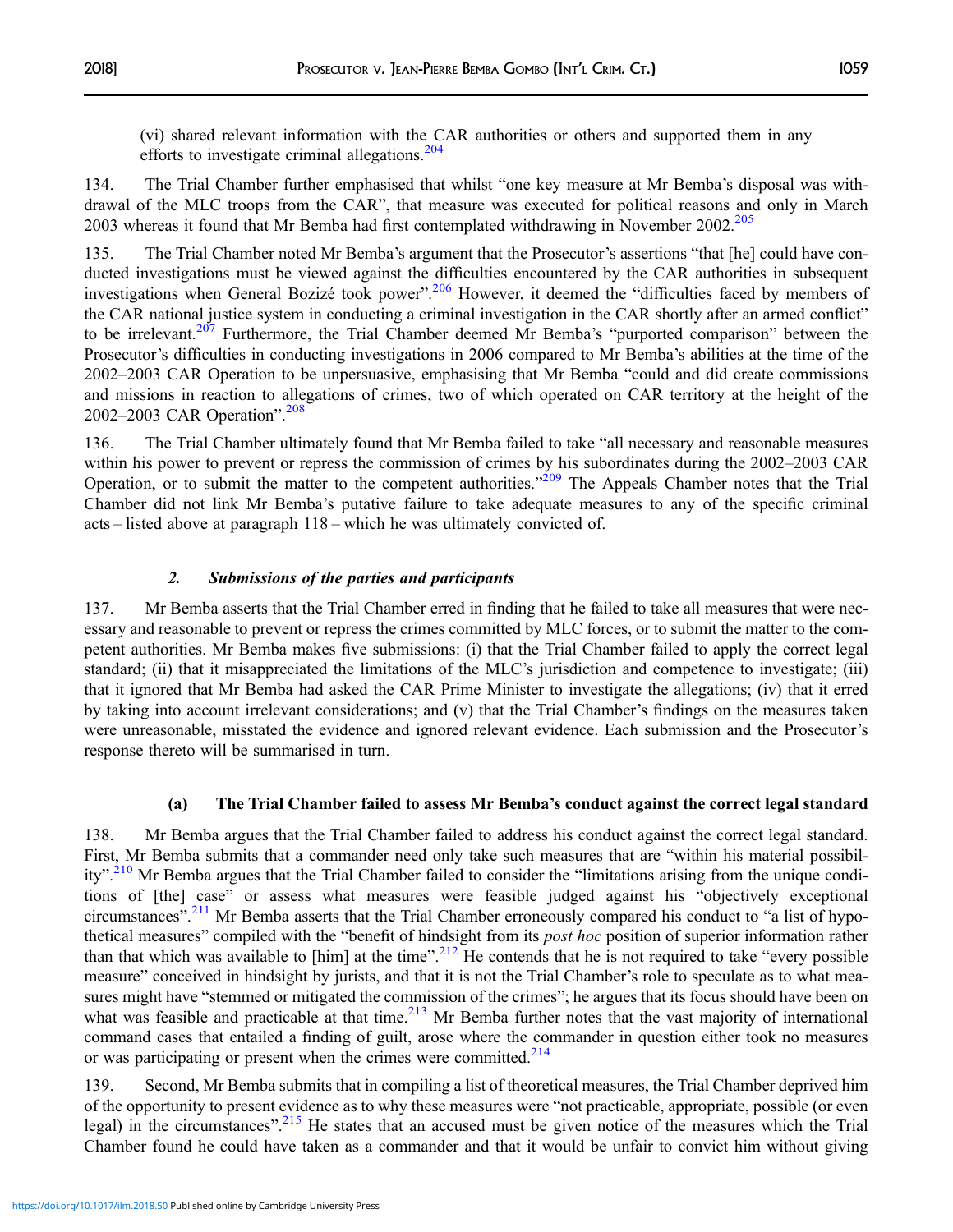him the opportunity to defend himself, $216$  given that the jurisprudence does not provide a checklist of specific mea-sures that a commander can take to shield himself from criminal liability.<sup>[217](#page-45-0)</sup>

140. Mr Bemba cites, as examples, the Trial Chamber's reliance on his failure to share relevant information with the CAR authorities<sup>[218](#page-45-0)</sup> and his failure to alter troop deployment to minimise contact with the civilian population, to demonstrate that, had he known of the "allegation that his duty to take necessary and reasonable measures encompassed altering the deployment of troops", he could have led evidence to show that such measures were "impossible" in the circumstances.<sup>[219](#page-45-0)</sup> Mr Bemba argues that he was thus unable to challenge the Trial Chamber's finding that "he could have unilaterally redesigned the deployment of the MLC troops who were acting as part of a larger contin-gent", without putting lives at risk from "friendly fire".<sup>[220](#page-45-0)</sup> He adds that the Prosecutor also accepts that he was entitled to notice, as she listed the measures that she alleged he could have taken in the document containing the charges and, in the Response to the Appeal Brief, argues that he received sufficient notice of those measures, $221$  thereby "rightly acknowledging that Mr Bemba needed notice of them in order to be able to properly prepare his defence [...] and confront these allegations".<sup>[222](#page-45-0)</sup>

141. The Prosecutor maintains that Mr Bemba was "required to take *all* necessary and reasonable measures within his power to prevent or repress MLC crimes or to refer the matter to the competent authorities for investigation and prosecution".<sup>[223](#page-45-0)</sup> The Prosecutor argues that the Trial Chamber did not err in assessing the measures which Mr Bemba could take in the CAR.<sup>224</sup> She argues that, even if the Trial Chamber had erred regarding some measures, this would not materially affect the Conviction Decision.<sup>[225](#page-45-0)</sup> Moreover, in the view of the Prosecutor, there is no support for the claim that necessary and reasonable measures are separately subject to feasibility requirements (in the sense of not being detrimental to military advantage), provided they are necessary and reasonable.<sup>[226](#page-45-0)</sup>

142. The Prosecutor further submits that "an accused need not be notified in the charges of the specific measures that the Trial Chamber finds he could have taken".<sup>[227](#page-45-0)</sup> She asserts that, instead, an accused has to be notified of "the conduct by which he may be found to have failed to take the necessary and reasonable measures to prevent such crimes or punish his subordinates. [...] So what must be pleaded are the superior's culpable omissions, or [...] his insufficient actions".<sup>[228](#page-45-0)</sup> She argues that the *ad hoc* tribunals have not required that the charges list each potential measure and have generally been satisfied with the charges pleading that the accused did not take the necessary and reasonable measures to prevent or punish criminal acts of subordinates.<sup>[229](#page-45-0)</sup> Accepting Mr Bemba's proposition that certain measures may be required in one case but not in another, the Prosecutor argues that from the impugned list of measures set out by the Trial Chamber in this case, four are inherent in the duties of a commander and would apply in every case (namely: (i) ensuring proper international humanitarian law training and adequate supervision; (ii) conducting investigations and prosecutions and punishments as necessary; (iii) issuing proper orders; and (iv) replacing, dismissing and removing subordinates).<sup>[230](#page-45-0)</sup> Whilst conceding that the failure to share information with the CAR authorities or other authorities might be regarded as specific to this case, the Prosecutor argues that it could be regarded as a "subset" of a commander's more general duty to take measures to submit a matter to a competent authority.<sup>231</sup>

143. The Prosecutor maintains that, in any event, Mr Bemba received "sufficient notice" of the measures from the Confirmation Decision and auxiliary documents, citing the Corrected Revised Second Amended Document Containing the Charges, the Prosecutor's Updated Summary Presentation of Evidence and the In-Depth Analysis Chart of Incriminatory Evidence; and argues that while these documents may have used wording different to the Conviction Decision, all the measures that the Trial Chamber found Mr Bemba could have taken "fell within the scope of the notice provided to Bemba".<sup>[232](#page-45-0)</sup> The Prosecutor references parts of the Confirmation Decision concerning Mr Bemba's control over the MLC troops, such as: his power to appoint, promote, and dismiss MLC commanders; his power to initiate investigations and prosecutions; his power to arrest; his power to deploy selected battalions to the CAR; the maintenance of contact with the MLC Commander of Operations in the CAR; and the order given by him to withdraw.[233](#page-45-0) The Prosecutor references parts of the Corrected Revised Second Amended Document Containing the Charges that addressed Mr Bemba's control over the MLC troops, including that he controlled recruitment and redistribution of troops; gave instructions for the troops to progress in the field; received daily reports on operations and all matters related to MLC troops; and that he "retained control of MLC forces through his direct involvement in strategic planning and tactical support of field operations".<sup>[234](#page-45-0)</sup> The Prosecutor notes in particular that Mr Bemba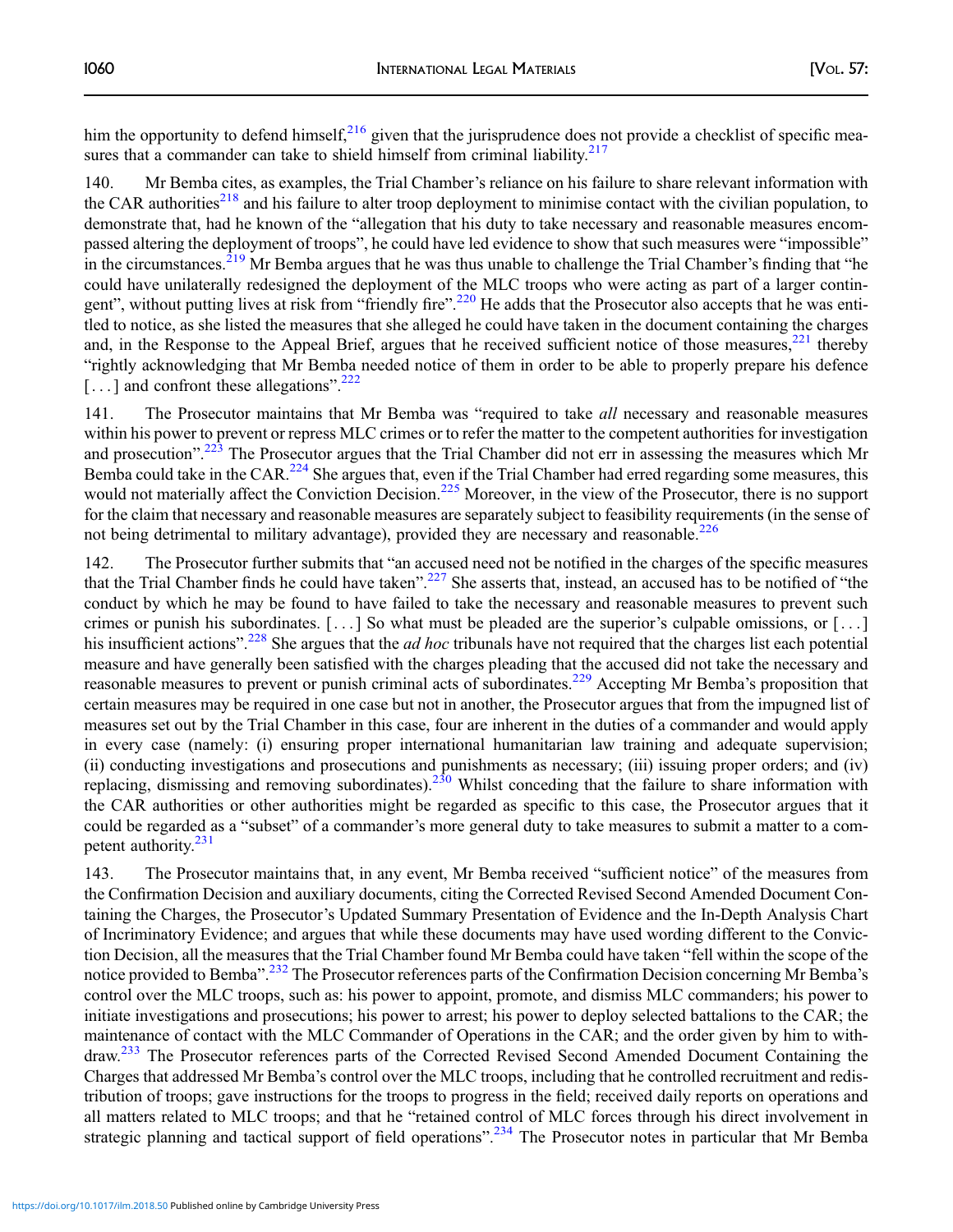"was given notice of the fact that he had the power to 'alter the deployment of troops to minimise contact with civilian populations' [. . . ] through the factual allegation that Bemba deployed the MLC troops in the CAR and that they remained under his effective command and control and that he had the power to withdraw them".<sup>[235](#page-45-0)</sup>

144. Mr Bemba in his reply reiterates that "a trier of fact must have regard to what was feasible in the circum-stances prevailing at the time".<sup>[236](#page-45-0)</sup> As to whether he had notice of the Trial Chamber's characterisation of altering the deployment of troops as a "necessary and reasonable measure", Mr Bemba maintains that "minimising contact with the civilian population" is a "specific idea", one not encompassed by his alleged control over the troops, and a finding against which he could not reasonably have known to defend.<sup>[237](#page-45-0)</sup> Mr Bemba further argues that the Prosecutor is wrong that at the *ad hoc* tribunals there was no requirement to list the measures that a commander should have taken.<sup>238</sup> He states that indictments from the ICTY including the cases of Boškoski and Tarčulovski, Mladić, Halilović, and Hadžihasanović and Kubura listed measures that a commander should have taken because it was part of giving an accused the opportunity to defend himself.<sup>[239](#page-45-0)</sup> He argues that the level of detail in the indictments of the ICTR cases are lower as the commanders were often taking no measures or were the perpetrators of the crimes themselves.<sup>[240](#page-45-0)</sup> Nonetheless, he notes that the judgments did not provide for a list of measures that the accused should have taken, as the Trial Chamber did in this case. $^{241}$  $^{241}$  $^{241}$  He further argues that the fact that the Prosecutor listed specific measures in the indictment in this case as well as the Ntaganda case and the Gbagbo case is a strong indicator that specific measures should be listed in the indictment. $242$ 

## (b) The Trial Chamber misappreciated the limitations on the MLC's jurisdiction and competence to investigate

145. Mr Bemba argues that, having failed to assess his conduct in light of established legal principles, the Trial Chamber was "[u]nbridled by considerations of what was feasible in the circumstances, [and] viewed Mr. Bemba's ability to investigate in the CAR as being limitless".<sup>[243](#page-45-0)</sup> Mr Bemba argues that the Trial Chamber thus erred in not taking into account the limitations on his ability to conduct investigations in the CAR. $^{244}$  $^{244}$  $^{244}$ 

146. Mr Bemba maintains that submissions on the obstacles faced by MLC investigations at the time, arising from territorial (i.e. state sovereignty) and jurisdictional limitations, and the difficulties in conducting investigations in a foreign warzone, were unreasonably dismissed or ignored by the Trial Chamber.<sup>[245](#page-45-0)</sup> Mr Bemba argues that an investigative mission by the MLC in the CAR would have required assistance from the CAR authorities.<sup>[246](#page-45-0)</sup> He submits that such difficulties were also corroborated by witness testimony (from P36 and D48), the Zongo Commission Report and General Seara's Report, all of which indicated that any investigation carried out in the CAR was limited and depended on the cooperation of the CAR authorities.<sup>[247](#page-45-0)</sup> "The failure to address this evidence and consider the realities on the ground", Mr Bemba argues, affects "the entirety of the Trial Chamber's findings on measures", bearing on its findings that he "failed to initiate genuine and full investigations into the commission of crimes, failed to share relevant information and support investigative efforts, and made no effort to refer the matter to the CAR authorities, or cooperate with international efforts to investigate".<sup>[248](#page-45-0)</sup>

147. In response, the Prosecutor argues that the Trial Chamber analysed Mr Bemba's investigative powers reasonably.<sup>249</sup> She submits that the Trial Chamber "carefully analysed the breadth of [Mr Bemba's] concrete powers to discipline his forces, including any relevant limitations", in arriving at its conclusion that he had "ultimate disciplinary authority over MLC troops in the CAR", and was thus "the competent authority to investigate the crimes and to establish courts-martials".<sup>[250](#page-45-0)</sup> The Prosecutor avers that this conclusion was bolstered by evidence of the instances in which Mr Bemba exercised disciplinary powers at various times in the CAR: in establishing the Mondonga Inquiry; in dispatching an MLC delegation to Sibut; in court-martialling seven soldiers who were detained in Bangui under Mr Bemba's authority; and broader findings on Mr Bemba's authority over MLC military operations in the CAR.<sup>[251](#page-45-0)</sup> Furthermore, the Prosecutor argues that the Trial Chamber did not err by not expressly referring to the evidence that Mr Bemba relies upon to establish that MLC activity in the CAR was limited and reliant on CAR cooperation.<sup>[252](#page-45-0)</sup> In that regard, the Prosecutor submits that: (i) witness P36's evidence "was immaterial to assessing Mr Bemba's author-ity over the Mondonga Inquiry in particular or over MLC discipline in the CAR generally";<sup>[253](#page-45-0)</sup> (ii) the reference in the Zongo Commission Report to "one interviewee's suggestions that the Mondonga Inquiry included FACA elements [...] had no impact on Mr Bemba's authority" over that Inquiry and need not have been addressed;  $^{254}$  $^{254}$  $^{254}$  (iii) the "Trial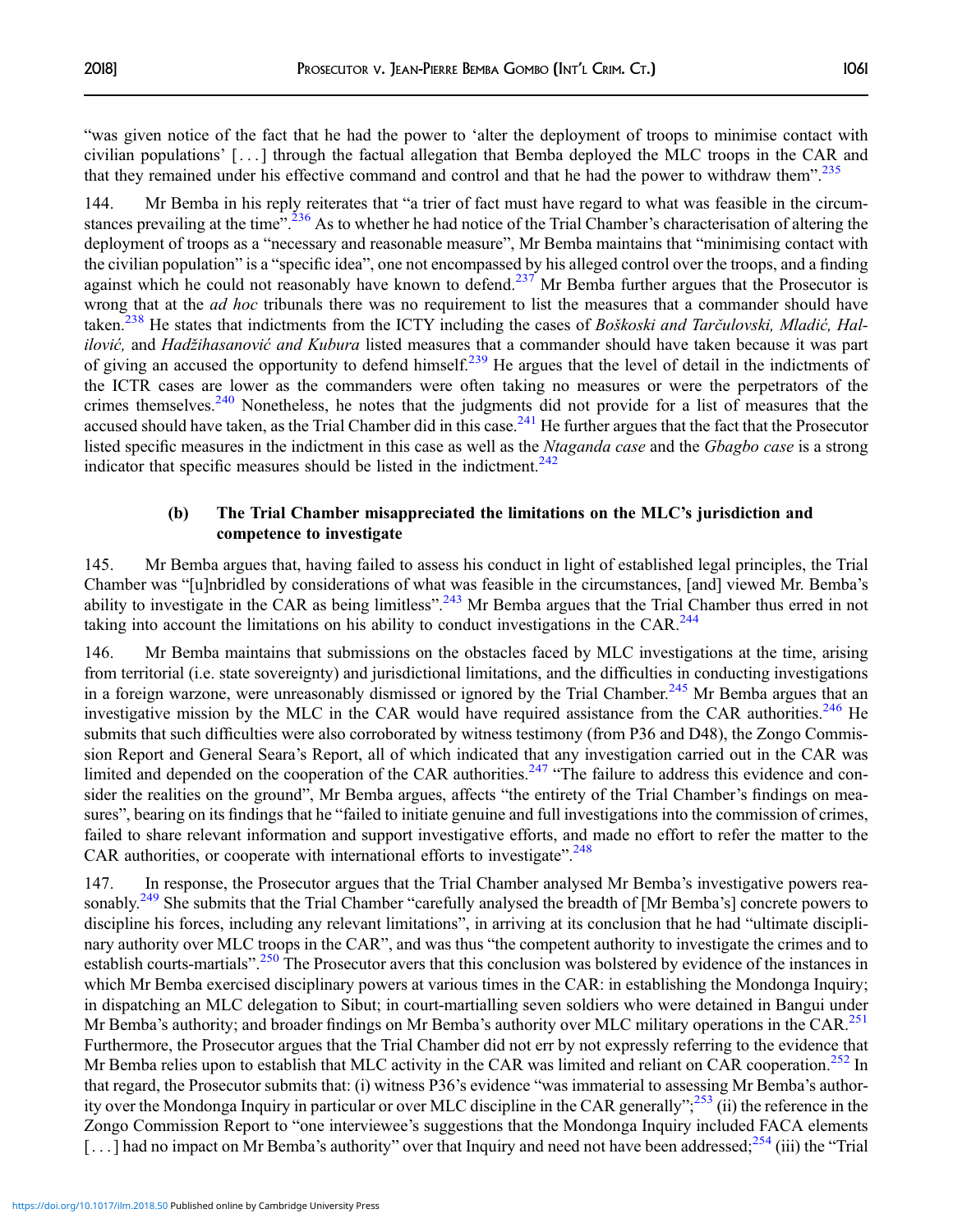Chamber expressly relied on D48 to find that Mr Bemba set up the Zongo Commission" and "thus did not fail to consider this evidence", and nor did such evidence establish, in any event, that Mr Bemba lacked the power to investigate MLC crimes in the  $CAR<sup>255</sup>$  $CAR<sup>255</sup>$  $CAR<sup>255</sup>$  and (iv) the "Trial Chamber reasonably gave no weight to General Seara's evidence and did not err by its approach to his report."[256](#page-45-0)

## (c) The Trial Chamber ignored that Mr Bemba asked the CAR Prime Minister to investigate the allegation

148. Mr Bemba argues that the Trial Chamber ignored "directly relevant evidence" from D48 that Mr Bemba wrote to the Prime Minister of the CAR, specifically notifying the latter of the allegations of crimes committed by MLC troops.<sup>257</sup> In this regard, Mr Bemba argues that D48 is a credible witness with direct knowledge of the events,<sup>[258](#page-45-0)</sup> who testified that Mr Bemba had written to the CAR Prime Minister "asking for an international commission of inquiry to be established to look into these particular events", a course of action that was taken, in the opinion of witness D48, "given that there was an impossible situation to verify what had actually happened in the Central African Republic territory, and they themselves, they had to show diligence in this regard and possibly investigate and pass on the results of the investigation to us".<sup>[259](#page-45-0)</sup> Moreover, Mr Bemba asserts that D48 recalls the CAR Prime Minister responding, but noted that despite the provision of information, the "did not receive any cor-respondence or complaints from the CAR authorities".<sup>[260](#page-45-0)</sup> Mr Bemba argues that this testimony, from a witness whom the Trial Chamber relied on unreservedly throughout the judgment to support findings adverse to Mr Bemba, is clearly relevant to refute the finding that Mr Bemba made "no effort to refer the matter to CAR author-ities".<sup>[261](#page-45-0)</sup> Mr Bemba argues that D48's evidence is corroborated by the fact that Mr Bemba corresponded with the UN representative in the CAR and the President of the FIDH, deemed by Mr Bemba to be "better placed to investi-gate";<sup>[262](#page-45-0)</sup> as well as Mr Bemba's contact with the CAR authorities and their involvement in investigating the allega-tions, referring inter alia to Mr Bemba's meetings with President Patassé.<sup>[263](#page-45-0)</sup>

149. The Prosecutor responds that the "Trial Chamber did not err by not expressly referring to witness D48's evidence" regarding the letter to the CAR Prime Minister given the Trial Chamber's finding that Mr Bemba retained primary authority to sanction MLC troops for their conduct in the CAR and that the CAR authorities "could not have successfully investigated alleged MLC crimes".<sup>[264](#page-45-0)</sup> The Prosecutor further argues that there is no evidence that the letter to the CAR Prime Minister contained any "concrete information about the MLC crimes of which Mr Bemba knew", thereby not affecting the conclusion of the Trial Chamber that he "failed to share relevant information with the CAR authorities, or to refer the matter to the CAR authorities".<sup>[265](#page-45-0)</sup> The Prosecutor avers that, in any event, a request by Mr Bemba to the CAR authorities to set up an international commission of inquiry, as relayed by D48, is similar to the requests he made to the UN and to the FIDH, which did not amount to adequate or genuine measures to address allegations of MLC crimes, especially as there was no evidence that Mr Bemba fol-lowed up on these requests, including that to the CAR Prime Minister.<sup>[266](#page-46-0)</sup> Given that the Trial Chamber found that Mr Bemba had failed to empower MLC officials to "fully and adequately investigate and prosecute allegations of crimes" and could not therefore be said to have submitted the matter to the competent authorities for investigation and prosecution, the Prosecutor argues that the letter to the CAR Prime Minister, which "referred to a potential measure other than empowering the MLC officials", was thus irrelevant.<sup>[267](#page-46-0)</sup>

150. In reply, Mr Bemba contests the Prosecutor's argument that the letter was irrelevant on the ground that it was not the role of the CAR authorities to investigate acts allegedly committed by the MLC, given that the Trial Chamber impugns his failure to refer the matter to the CAR authorities, against which he reiterates his objections.<sup>[268](#page-46-0)</sup>

## (d) The Trial Chamber erred in taking into account irrelevant considerations

151. Mr Bemba argues that "the motivation of a commander in taking measures is irrelevant to the question of whether they were necessary and reasonable".<sup>[269](#page-46-0)</sup> As such, Mr Bemba argues that the Trial Chamber had regard to irrelevant considerations, in finding that the measures he took were borne out of the "primary motivation" of "a desire to counter public allegations".<sup>[270](#page-46-0)</sup> Claiming similarity between the measures taken in the CAR and those taken by the President of France at a time when "[t]he reputation of the French Army [wa]s undeniably at stake",<sup>[271](#page-46-0)</sup> Mr Bemba asserts that it is undoubtable that the commander-in-chief would seek to preserve the reputation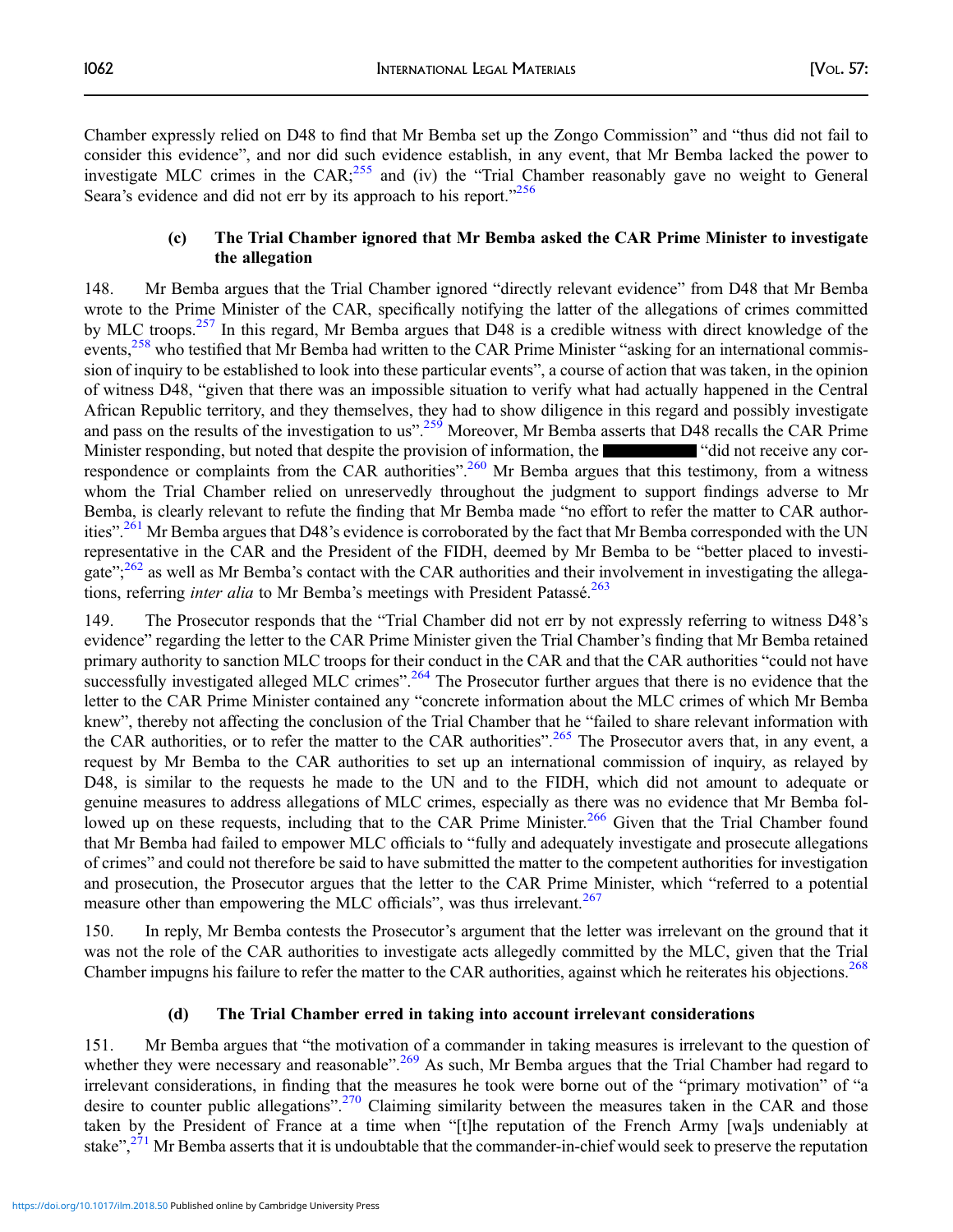of his army, his troops, and the "Republic as a whole" and argues that, should the measures taken in this respect be motivated by the aforementioned desire, "this renders them no less reasonable, and no less necessary".<sup>[272](#page-46-0)</sup> Moreover, he argues that there are no examples of command cases from the ICTY where the motives for taking measures were ground for liability.<sup>[273](#page-46-0)</sup> He maintains that, in fact, the ICTY Appeals Chamber reiterated "the irrelevance and inscru-tability of motives in criminal law".<sup>[274](#page-46-0)</sup> Thus, in Mr Bemba's view, the Trial Chamber's finding that measures taken by a commander are entitled to evidentiary weight only when supported by evidence that "he or she acted with [ . . . ] commendable motives is unwarranted by state practice and unsupportable in practice".<sup>[275](#page-46-0)</sup> He argues that, nonetheless, the Trial Chamber viewed the measures in light of his motivation and discredited all of the measures that he took. $276$ 

152. In any event, Mr Bemba avers that such findings of the Trial Chamber of an ulterior motive on his part are unfounded, since, having been based on circumstantial rather than direct evidence, they were not the only reasonable inferences available, as there was evidence showing that "Mr Bemba was motivated by a desire for a disciplined army, and that within the MLC discipline was prioritised".<sup>[277](#page-46-0)</sup>

153. As evidence of his desire for a disciplined army, Mr Bemba cites the testimony of witness P15, who testified that MLC was structured in the same way as a regular army,<sup>[278](#page-46-0)</sup> and that Mr Bemba "did not tolerate" offences such as rape or murder.<sup>[279](#page-46-0)</sup> As for evidence of discipline being a priority in the MLC, Mr Bemba cites P15 who stated that, "[g]enerally speaking, as it has been mentioned, discipline was crucial and there were no excesses or aggravated criminal behaviour in the territories controlled by the MLC."<sup>[280](#page-46-0)</sup> He also cites D21 who stated that the attitude of the "political leaders" was that any act that "alienated [the MLC] from the population and its support was to be punished or sanctioned absolutely," and that given the importance of discipline, the MLC had a Code of Conduct<sup>281</sup> and that "there were mechanisms [...] to inform [the soldiers of] the content of the Code of Conduct."<sup>[282](#page-46-0)</sup> Mr Bemba refers to P36, who stated that "a great deal" of emphasis was put on military discipline and that the soldiers where trained in their duties according to the Code of Conduct.<sup>[283](#page-46-0)</sup>

He cites D39, who testified that there was no policy to attack the civilian population, as they needed to maintain good relations with them and that, with respect to the MLC authorities' attitude towards troops' "misdeeds," "the policy was to punish the soldiers severely."<sup>[284](#page-46-0)</sup> Mr Bemba also cites D16, who testified that each unit had its own disciplinary council responsible for ensuring that the population was not maltreated, $^{285}$  $^{285}$  $^{285}$  D49 who testified about the existence of political commissioners who would disseminate knowledge about the content of the Code of Conduct, $^{286}$  $^{286}$  $^{286}$  and finally P45 who testified that the duty of the political instructor included teaching the troops about how to treat the civilian population. $287$ 

154. The Prosecutor responds that the Trial Chamber committed no error as it was apparent from the corroborated evidence that Mr Bemba was motivated to "counter public allegations and [to] rehabilitate the public image of the MLC", and not to genuinely take all necessary and reasonable measures.<sup>[288](#page-46-0)</sup> The Prosecutor submits that, "having analysed the scope, execution and effect of the measures taken by Bemba, the [Trial] Chamber reasonably concluded that they were 'a grossly inadequate response', were 'not properly and sincerely executed', and were 'not genuine".<sup>[289](#page-46-0)</sup> Finally, the Prosecutor submits that comparisons made by Mr Bemba to, *inter alia*, actions of the French President are inapposite and unsupported.<sup>[290](#page-46-0)</sup>

155. The Prosecutor argues that the motives of the superior to take necessary and reasonable measures is not something that must be established in all cases, and can be relevant when assessing the adequacy of the measures taken;<sup>[291](#page-46-0)</sup> for instance, an enquiry into motives may not be relevant for a commander who has taken all the measures that were necessary and reasonable.<sup>[292](#page-46-0)</sup> The Prosecutor submits that in the present case, however, Mr Bemba took "minimal, limited and insufficient measures" which thus require an investigation into his motives to "illuminate the genuineness" of the measures taken, and to determine whether the commander took all necessary and reasonable measures within his material possibility.<sup>[293](#page-46-0)</sup> The Prosecutor states that in the Boškoski and Tarčulovski case, motivations to do more than what was required were deemed irrelevant as the accused had taken necessary and reasonable measures,<sup>294</sup> whereas in the *Strugar* case, motivations were found to be relevant in finding that the accused did not take necessary and reasonable measures because he knew that the investigation into his subordinates' crimes was a sham and that it was done as damage control.<sup>[295](#page-46-0)</sup> The Prosecutor disagrees with Mr Bemba's assertion that he was found liable based on his motivations alone.<sup>[296](#page-46-0)</sup> She avers that the Trial Chamber first reviewed the measures taken by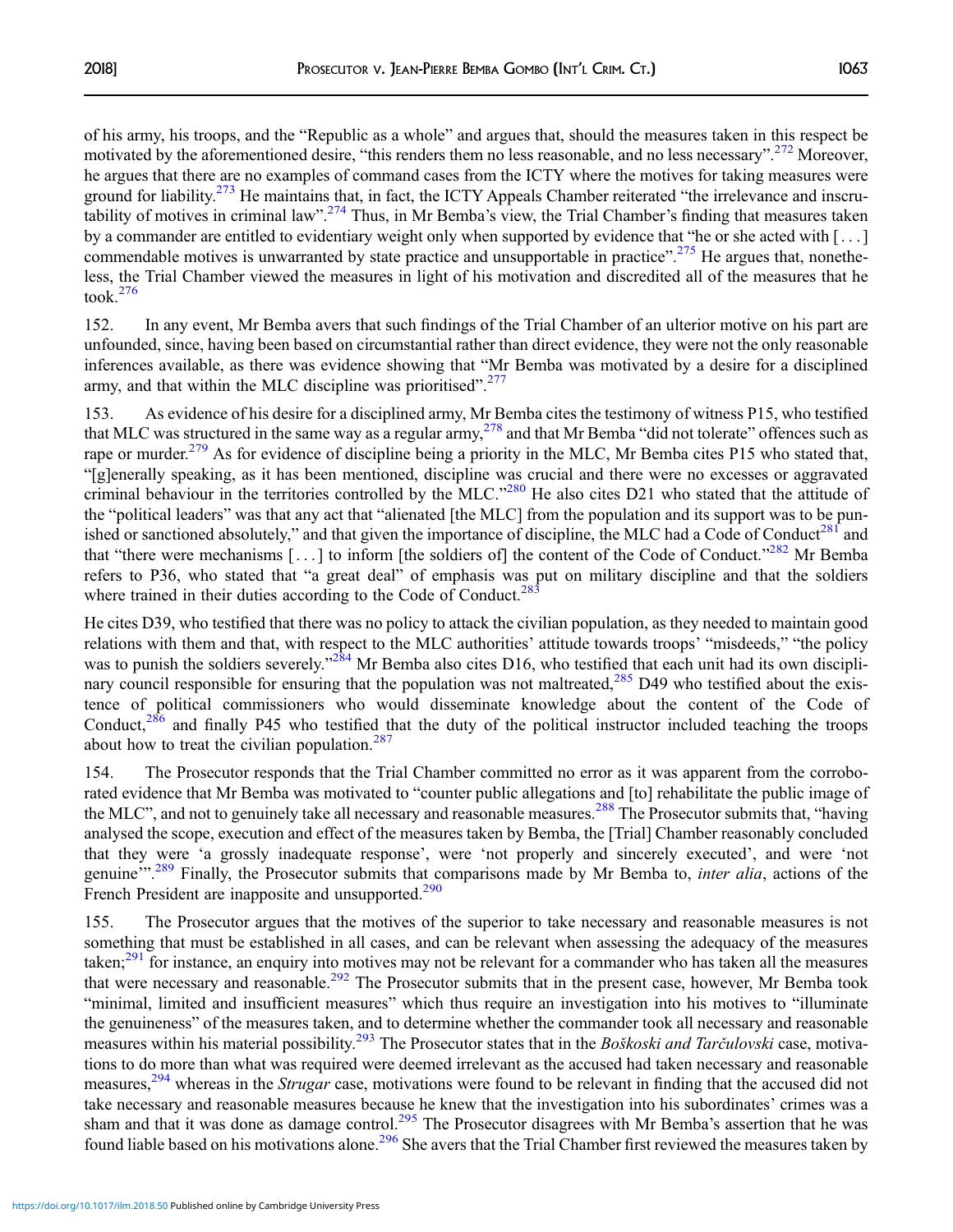Mr Bemba before reviewing his motivations and concluding that he used minimal and inadequate measures to address the MLC crimes.<sup>[297](#page-46-0)</sup> Therefore, in her view, the Trial Chamber was reasonable to consider Mr Bemba's motivations together with the evidence of the measures taken to reach its conclusion that he had not taken all necessary and reasonable measures.<sup>[298](#page-46-0)</sup>

156. In reply, Mr Bemba submits that the Prosecutor misinterpreted his argument; he did not argue that the Trial Chamber relied on his motivations alone when finding that he failed to take measures.<sup>[299](#page-46-0)</sup> He argues that even though his motivation was only one of the factors relied upon, it remains problematic.<sup>[300](#page-46-0)</sup> Mr Bemba challenges the Prosecutor's reference to the Strugar case, on the ground that the trial chamber in that case did not use the motivation of the accused to undermine the measures taken, which is the key difference.<sup>[301](#page-46-0)</sup> Mr Bemba further argues that General Strugar was found liable on the basis that he did not take any necessary and reasonable measures and not because of his motivations.[302](#page-46-0)

157. The Victims argue that the motivation of the commander must be taken into consideration together with the circumstances of the case.<sup>[303](#page-46-0)</sup> They submit that in the present case, Mr Bemba took a number of steps that were in his own personal interest and the interest of the MLC, rather than to keep crimes from being committed.<sup>[304](#page-46-0)</sup>

## (e) The findings on measures taken are unreasonable, misstate the evidence and ignore relevant evidence

158. Mr Bemba makes a number of submissions on various aspects of the Trial Chamber's findings on the evidence, arguing that the Trial Chamber "disregarded or failed to give a reasoned opinion as to corroborated evidence which cast doubt on its findings, and took into account irrelevant or unreasonable considerations to distort otherwise exculpatory acts and events".<sup>[305](#page-46-0)</sup>

159. First, Mr Bemba contends that in its findings on the adequacy of measures he took, the Trial Chamber failed to refer to the agreement between Chad and the CAR to create an international commission of inquiry to investigate allegations of crimes during the 2002–2003 intervention,<sup>[306](#page-46-0)</sup> whereas it had acknowledged that General Cissé had referred to such an agreement in his response to Mr Bemba's letter requesting UN assistance in conducting an investigation.[307](#page-46-0) Mr Bemba argues that, since the letter was copied to President Patassé, the latter would have been in a position to have corrected any false impression as to the commission's existence.<sup>[308](#page-46-0)</sup> Mr Bemba maintains that the existence of the commission was contextually corroborated by his request to the CAR Prime Minister to establish an international commission of inquiry as relayed by D48, and a February 2003 radio interview during which Pres-ident Patassé stated that a commission had been sent to investigate allegations of crimes.<sup>[309](#page-46-0)</sup> He argues that these factors were not addressed by the Trial Chamber.<sup>310</sup> "Having been told that two states would initiate an investigation", Mr Bemba argues that "a reasonable commander acting in good faith could justifiably have decided to wait for the outcome of that investigation".<sup>[311](#page-46-0)</sup> Furthermore, he submits that given General Cissé's assurance that he would "seise the UN Secretary General", a reasonable commander could also expect the UN to provide the MLC with "actionable information upon which further punitive measures could be based".<sup>[312](#page-46-0)</sup>

160. Second, Mr Bemba contends that he "did not sit and wait"' and that the Trial Chamber erred in holding that he took no concrete measures, given that he initiated the Sibut Mission and wrote to, and telephoned, the FIDH President. $313$  He argues that the Trial Chamber's criticism that he took no further concrete measures is "wholly unrea-sonable, and misstates the evidence".<sup>[314](#page-46-0)</sup> He contests the Trial Chamber's findings that he should have taken concrete measures in light of his correspondence with the President of the FIDH, arguing that the 2003 FIDH report was founded on anonymous hearsay, with the names of all witnesses and sources withheld, no identification of MLC troops, and that no good faith commander could have started arresting people without a reasonable basis.<sup>[315](#page-46-0)</sup> Furthermore, Mr Bemba states that, since the President of the FIDH provided information to the ICC, not the MLC, he did not have the information needed to take the steps that the Trial Chamber criticized him of not taking.<sup>[316](#page-46-0)</sup>

161. Third, Mr Bemba contends that the Trial Chamber misstated the evidence in finding that the Mondonga Inquiry and Zongo Commission were limited in scope and duration, an inaccurate and unreasonable finding, in that "[a] commander who reacts immediately to crimes cannot then be impugned for the investigation not encom-passing future allegations".<sup>[317](#page-46-0)</sup> As support for the argument that the Mondonga Inquiry continued throughout the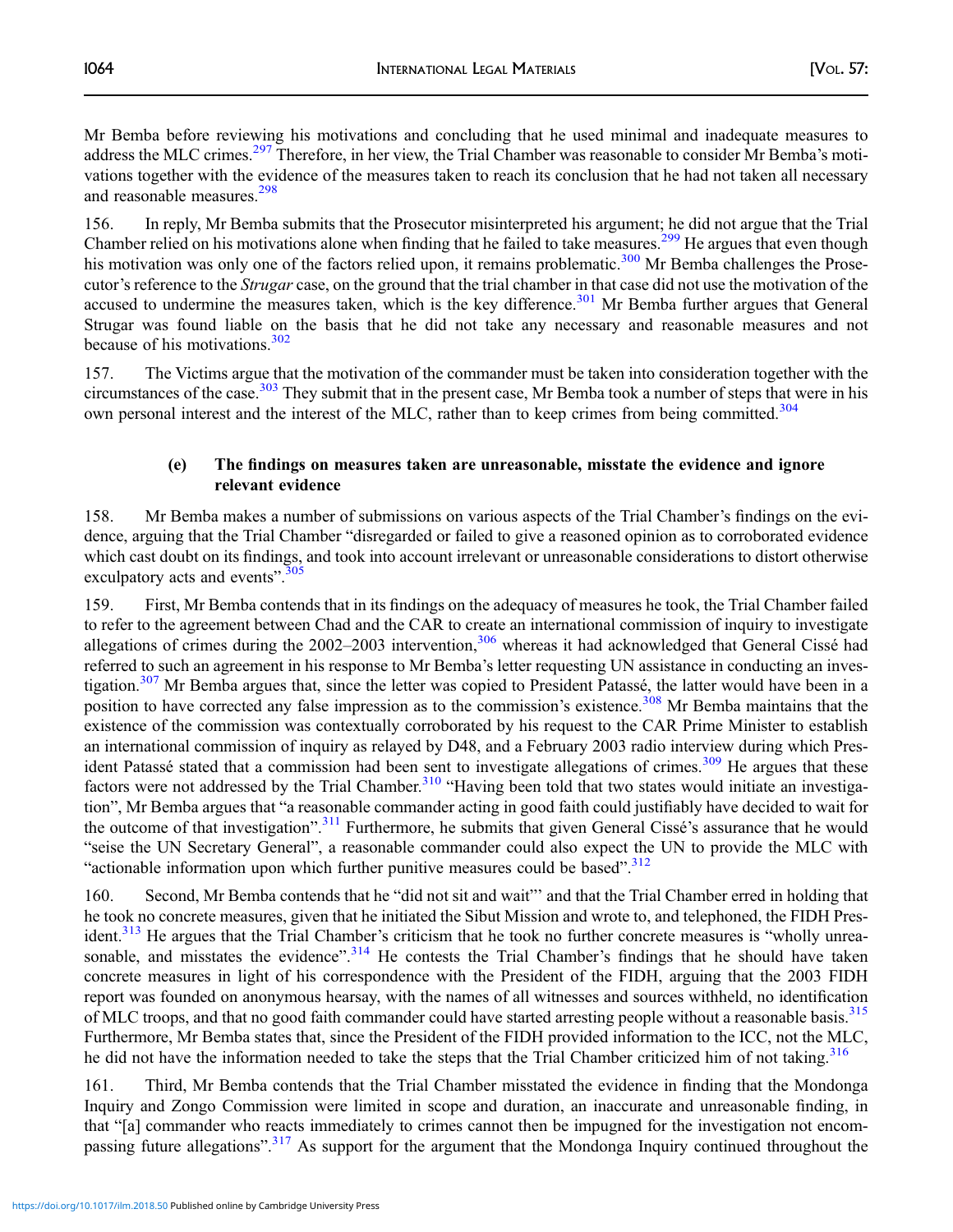2002–2003 CAR Operation, he cites the testimony of witness P36 (a witness he maintains the Trial Chamber had deemed credible on the Mondonga Inquiry) who stated that the committee set up by Mr Bemba "did work in Bangui right up until the end, almost to the end of operations".<sup>[318](#page-46-0)</sup> Mr Bemba argues that the Trial Chamber's failure to refer to P36's evidence on this point is "particularly egregious", given that his evidence was corroborated by the cover report of the Bomengo case file, which stated that "the operation continues to arrest those who may be involved directly or indirectly".<sup>[319](#page-46-0)</sup> In relation to the scope of the Mondonga Inquiry, Mr Bemba challenges as "inaccurate and unreasonable" the Trial Chamber's conclusion that the Mondonga Inquiry was limited to allegations of pillaging, contending that the Trial Chamber ignored directly relevant evidence from D19 who testified that Colonel Moustapha was questioned as to rape and killing during the course of the inquiry.<sup>[320](#page-46-0)</sup>

162. Fourth, Mr Bemba contends that the Trial Chamber distorted the evidence of the Sibut Mission.<sup>[321](#page-46-0)</sup> He submits that, contrary to the Trial Chamber's findings that the interviewers spoke to a narrow selection of people some of whom were public officials, there was no evidence that MLC officials chose the people to whom they spoke, and that, in any case, speaking with local authorities to get an overview of the situation would be normal (considering that prosecution witnesses who were public officials under General Bozizé, and members of the gov-ernment of President Kabila were deemed credible).<sup>[322](#page-47-0)</sup> Mr Bemba avers that it was "an abuse of the Trial Chamber's discretion" to find that the armed MLC troops created a "coercive atmosphere" during the interviews, given that it was a warzone.<sup>[323](#page-47-0)</sup>

163. The Prosecutor responds that Mr Bemba is simply re-litigating trial arguments and "fails to demonstrate that the Chamber failed to consider relevant evidence or was otherwise unreasonable".<sup>[324](#page-47-0)</sup> She argues that the Trial Chamber acted reasonably in giving limited weight to evidence that the CAR and Chad had agreed to create an international commission of inquiry (acknowledging that General Cissé had referred to such an agreement in correspondence with Mr Bemba), but "did not find that Bemba was simply allowed to wait for the outcome of a foreign investigation".<sup>[325](#page-47-0)</sup> The Prosecutor avers that the Trial Chamber found that there was no evidence of any concrete mea-sures taken as a result of their correspondence.<sup>[326](#page-47-0)</sup> The Prosecutor argues that "[t]his finding must be viewed together with the Chamber's finding that Bemba – and not the CAR authorities – held and exercised primary disciplinary authority over the MLC contingent in the CAR".<sup>[327](#page-47-0)</sup>

164. The Prosecutor submits that Mr Bemba's reactions to the FIDH Report and the Sibut Mission were grossly inadequate responses to the allegations of MLC crimes<sup>[328](#page-47-0)</sup> and "[a]ccordingly, the Chamber was accurate when it found that these initiatives did not amount to concrete measures".<sup>[329](#page-47-0)</sup> Further, the Prosecutor maintains that the Trial Chamber reasonably found the Mondonga Inquiry to be "a grossly inadequate response to the allegations of MLC crimes", arguing that the fact that it "continued until the end of the 2002–2003 CAR Operation demonstrates no error, because there was no evidence that, even at a later stage, it was conducted differently or produced different outcomes".<sup>[330](#page-47-0)</sup> She asserts that there was similarly no error in the Trial Chamber's finding that the Mondonga Inquiry did not question suspects about murder and did not pursue reports of rape, given that the evidence relied upon by Mr Bemba was found to be unreliable.<sup>[331](#page-47-0)</sup> The Prosecutor argues that Mr Bemba simply disagrees with the Trial Cham-ber's evaluation of the evidence without showing that the Trial Chamber's findings were unreasonable.<sup>[332](#page-47-0)</sup>

165. In reply, Mr Bemba reiterates that there is no requirement under international law to follow-up on measures taken.<sup>333</sup> He argues that the "genuineness of a commander's measures cannot be dependent on the reaction of those whom he asks for help".<sup>[334](#page-47-0)</sup>

#### 3. Determination by the Appeals Chamber

166. As set out above, Mr Bemba raises several arguments against the Trial Chamber's finding that he "failed to take all necessary and reasonable measures within his power to prevent or repress the commission of crimes by his subordinates during the 2002–2003 CAR Operation, or to submit the matter to the competent authorities".<sup>[335](#page-47-0)</sup> His overall contention is that no reasonable trial chamber could have reached this conclusion. For the reasons that follow, the Appeals Chamber finds, by majority, Judge Monageng and Judge Hofmański dissenting, that the Trial Chamber's finding was indeed unreasonable because it was tainted by serious errors.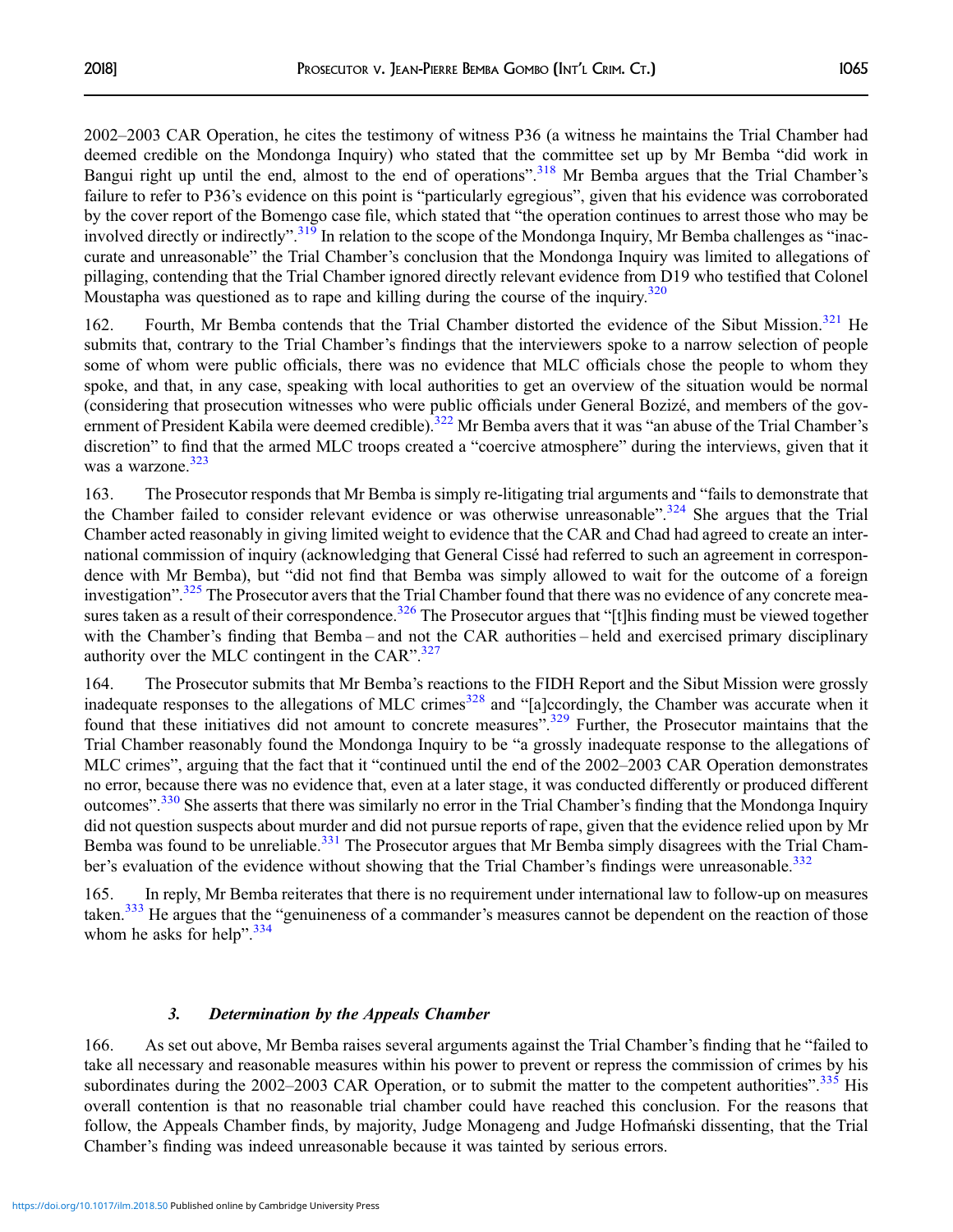167. The scope of the duty to take "all necessary and reasonable measures" is intrinsically connected to the extent of a commander's material ability to prevent or repress the commission of crimes or to submit the matter to the com-petent authorities for investigation and prosecution.<sup>[336](#page-47-0)</sup> Indeed, a commander cannot be blamed for not having done something he or she had no power to do.

168. It follows that an assessment of whether a commander took all "necessary and reasonable measures" will require consideration of what measures were at his or her disposal in the circumstances at the time. This is consistent with international jurisprudence.<sup>[337](#page-47-0)</sup> An assessment of whether a commander took all "necessary and reasonable measures" must be based on considerations of what crimes the commander knew or should have known about and at what point in time.

169. However, it is not the case that a commander must take each and every possible measure at his or her disposal. Despite the link between the material ability of a commander to take measures (which is directly connected to his or her level of authority) and what he or she might reasonably have been expected to do, it is not the case that a commander is required to employ every single conceivable measure within his or her arsenal, irrespective of considerations of proportionality and feasibility. Article 28 only requires commanders to do what is necessary and reasonable under the circumstances.

170. In assessing reasonableness, the Court is required to consider other parameters, such as the operational realities on the ground at the time faced by the commander. Article 28 of the Statute is not a form of strict liability. Commanders are allowed to make a cost/benefit analysis when deciding which measures to take, bearing in mind their overall responsibility to prevent and repress crimes committed by their subordinates. This means that a commander may take into consideration the impact of measures to prevent or repress criminal behaviour on ongoing or planned operations and may choose the least disruptive measure as long as it can reasonably be expected that this measure will prevent or repress the crimes. There is a very real risk, to be avoided in adjudication, of evaluating what a commander should have done with the benefit of hindsight. Simply juxtaposing the fact that certain crimes were committed by the subordinates of a commander with a list of measures which the commander could hypothetically have taken does not, in and of itself, show that the commander acted unreasonably at the time. The trial chamber must specifically identify what a commander should have done *in concreto*. Abstract findings about what a commander might theoretically have done are unhelpful and problematic, not least because they are very difficult to disprove. Indeed, it is for the trial chamber to demonstrate in its reasoning that the commander did not take specific and concrete measures that were available to him or her and which a reasonably diligent commander in comparable circumstances would have taken. It is not the responsibility of the accused to show that the measures he or she did take were sufficient.

171. Turning to the case at hand, Mr Bemba submits that the Trial Chamber did not take into account what was feasible and possible for him in the circumstances, given the "unique conditions of this case".<sup>[338](#page-47-0)</sup> In other parts of his appeal he argues that his case was one of non-linear command, for which there is one sole precedent in the jurisprudence of the *ad hoc* tribunals.<sup>[339](#page-47-0)</sup> The Appeals Chamber notes that the Trial Chamber had some regard to Mr Bemba's submissions as to the difficulties he faced in implementing relevant investigatory measures, but found these reasons to be unpersuasive.<sup>[340](#page-47-0)</sup> In particular, the Trial Chamber noted that Mr Bemba "could and did create commissions and missions in reaction to allegations of crimes, two of which operated on CAR territory at the height of the 2002–2003 CAR Operation".<sup>[341](#page-47-0)</sup> In finding that Mr Bemba did not adopt all "necessary and reasonable measures" it arrived at this conclusion "in light of his extensive material ability to prevent and repress the crimes".<sup>[342](#page-47-0)</sup> Nevertheless, while the Trial Chamber's finding in this respect has to be read alongside its earlier findings as to the extensiveness of Mr Bemba's control over the MLC forces in the CAR,  $343$  the Trial Chamber paid insufficient attention to the fact that the MLC troops were operating in a foreign country with the attendant difficulties on Mr Bemba's ability, as a remote commander, to take measures.

172. In this regard, the Appeals Chamber also notes Mr Bemba's argument that the Trial Chamber ignored the testimony of witness P36 demonstrating that the "MLC's investigative efforts were dependent on the Central African authorities for access, movement, and contact with civilians", resulting in the "mixed" composition of the Mondonga Inquiry (i.e. composed of "both people from the Central African Republic and people from the Congo"),  $344$  and thus indicative of the fact that Mr Bemba's power to investigate crimes committed in the CAR was limited. Whilst P36's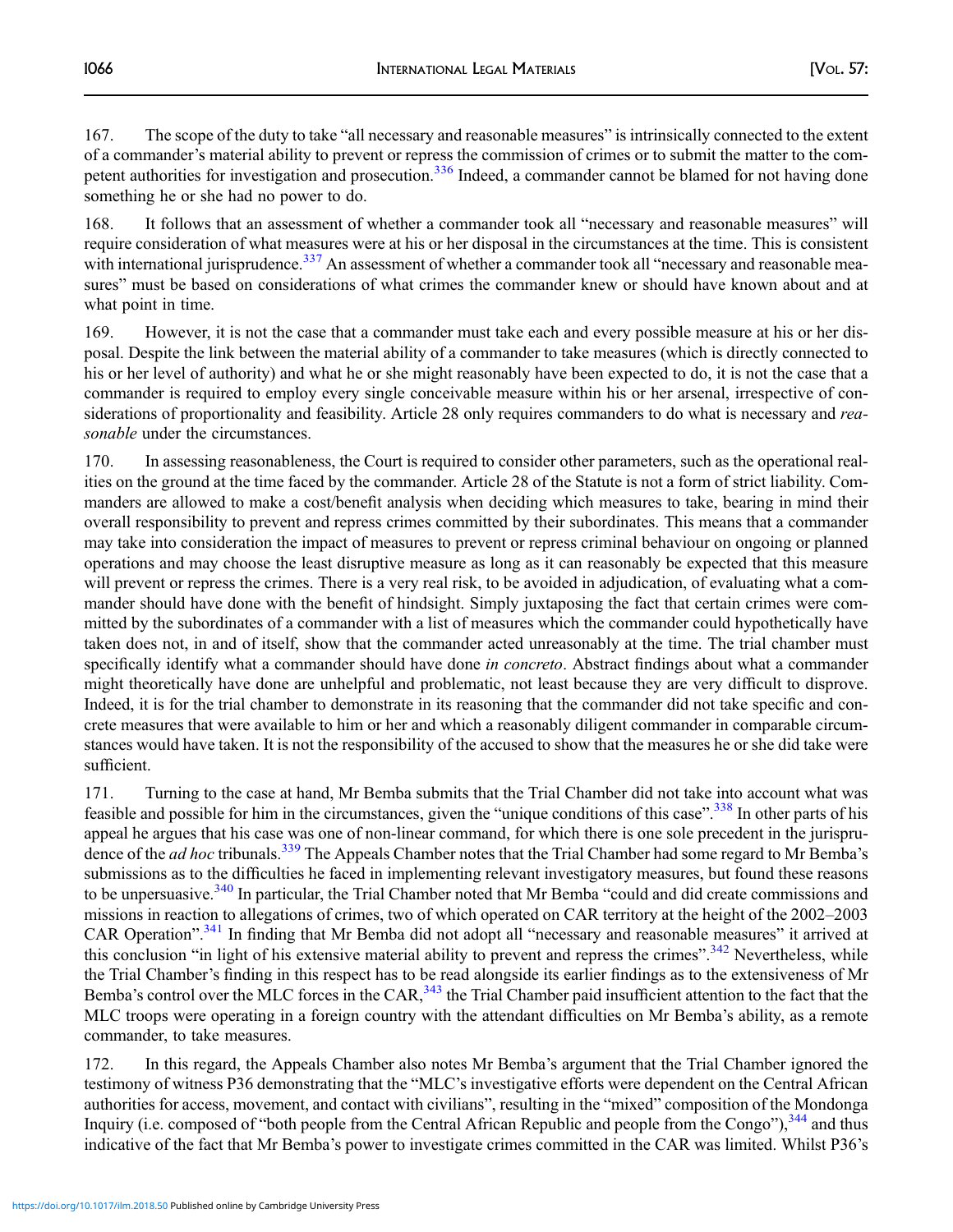testimony does not support the broad proposition that Mr Bemba's material ability to initiate investigations in the CAR was wholly impeded, it demonstrates that the MLC did face logistical difficulties in conducting investigations which had to be overcome (by having a mixed national composition for example). Notably, witness P36 stated that a commission would be comprised of personnel from the CAR as they "would have easier contact with people and they could provide guidance, or they could guide the Congolese persons within the commission with regard to addresses, the language as well, with regards to relations with the other Central Africans, their compatriots".<sup>[345](#page-47-0)</sup> P36's testimony is supported by the statement found within the Zongo Commission Report, to the effect that the Mondonga Inquiry was mixed in composition. The Appeals Chamber notes that the Trial Chamber did not expressly refer to this aspect of P36's testimony, despite its significance and direct relevance to the issues at hand.

173. Thus, although the limitations alluded to by Mr Bemba did not completely curtail his ability to investigate crimes committed by MLC troops in the CAR, the Trial Chamber did not conduct a proper assessment as to whether, in the particular circumstances that existed at the time, the range of measures taken by Mr Bemba could be regarded as the extent of the necessary and reasonable measures that he could have taken, given the limitations upon his material abilities. The Trial Chamber accepted that the MLC contingent had cooperated with the CAR authorities throughout the 2002–2003 CAR Operation and that such cooperation was both "logical in a situation where a contingent of foreign forces is unfamiliar with the terrain and enemy" and a "regular feature of the operations".<sup>[346](#page-47-0)</sup> However, in the assessment of the measures that Mr Bemba took, this aspect was disregarded, resulting in an unrealistic assessment of the "wide range of available measures at his disposal".<sup>[347](#page-47-0)</sup> The Trial Chamber even acknowledged that, in so far as the evidence of witnesses supported the proposition that the CAR authorities had retained "some, but not primary or exclusive," disciplinary or investigative authority over the MLC forces, this was not "inconsistent with the corroborated and reliable evidence that Mr Bemba and the MLC had ultimate disciplinary authority" over the MLC contingent in the CAR.<sup>348</sup> Moreover, even if Mr Bemba had ultimate disciplinary authority in the CAR, this does not mean that this disciplinary authority was not in any way subject to limitations or impeded to a degree – a reality which the Trial Chamber ought to have given weight in its assessment of the measures that Mr Bemba took.

174. The Appeals Chamber also notes that the Trial Chamber did not address Mr Bemba's statement that he wrote to the CAR Prime Minister requesting an international commission of inquiry to be set up,<sup>[349](#page-47-0)</sup> nor the testimony of D48 which attested to the existence and content of the letter.

175. The Prosecutor did not contest at trial that Mr Bemba had transmitted a letter to the CAR Prime Minister, nor does she do so on appeal. Instead, the Prosecutor contests the relevance of any such letter, given that the purported measure which Mr Bemba was said to have proposed in that letter was the same as those measures that were discounted by the Trial Chamber, i.e. a commission of inquiry.<sup>350</sup> In the view of the Appeals Chamber, the Prosecutor's argument as to the eventual outcome of the Trial Chamber's hypothetical consideration of any such letter is clearly speculative. Moreover, in its consideration of the correspondence between Mr Bemba and General Cissé (the UN Representative in the CAR), the Trial Chamber expressly noted that in his response to Mr Bemba's letter, General Cissé had, inter alia, "recalled that the CAR and Chad had agreed to create an international commission of inquiry".<sup>[351](#page-47-0)</sup> Given that Mr Bemba had expressly raised before the Trial Chamber the matter of having written to the CAR authorities and the Trial Chamber's eventual finding that Mr Bemba "made no effort to refer the matter to the CAR authorities, or cooperate with international efforts to investigate the crimes",<sup>[352](#page-47-0)</sup> it was imperative that the Trial Chamber address this argument. Furthermore, the possibility that the Trial Chamber may have harboured some doubts as to whether Mr Bemba actually sent the letter was not a sufficient ground for it to disregard an uncontested factual allegation. Indeed, if the accused makes a factual claim that was not challenged by the Prosecutor in the course of the trial, the Trial Chamber must give clear and convincing reasons as to why it nevertheless regards the allegation to be untrue. In the absence of such reasoning, the Trial Chamber was not at liberty to simply ignore Mr Bemba's claim. The Trial Chamber thus erred by failing to take into account relevant considerations.

176. The Appeals Chamber also considers that the Trial Chamber inappropriately took Mr Bemba's motives into consideration when determining whether the measures he had taken were necessary and reasonable. While the Appeals Chamber rejects Mr Bemba's submission that the motives of an accused commander are always irrelevant to the assessment of "necessary and reasonable measures" because a commander is required to act in good faith in adopting such measures and must show that he "genuinely" tried to prevent or repress the crimes in question or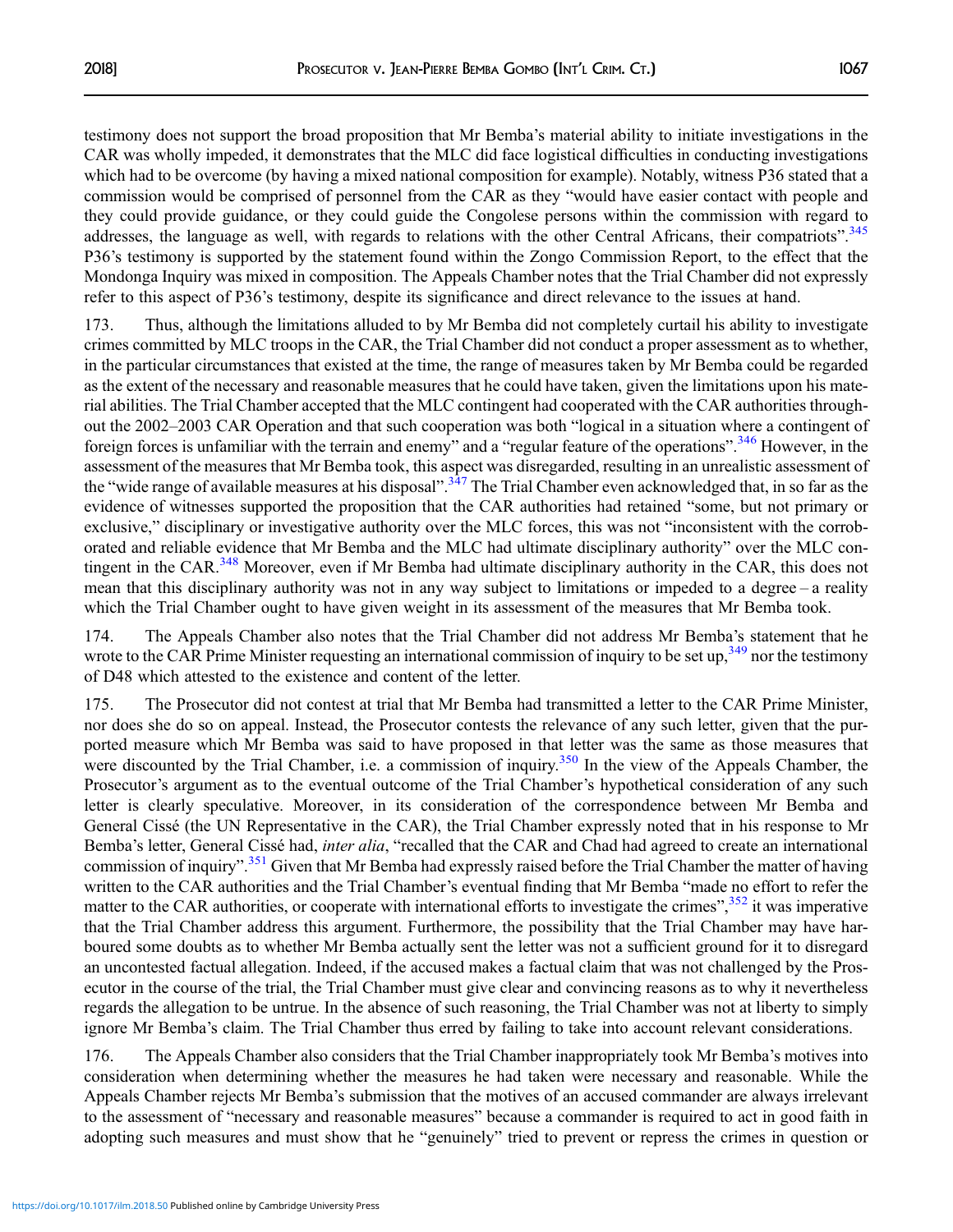submit the matter to the competent authorities,<sup>[353](#page-47-0)</sup> it finds that the Trial Chamber took an unreasonably strict approach.

177. The Trial Chamber found that the measures Mr Bemba took "were primarily motivated by Mr Bemba's desire to counter public allegations and rehabilitate the public image of the MLC".<sup>[354](#page-47-0)</sup> It further found "that a key intention behind the measures Mr Bemba took was to protect the image of the MLC".<sup>[355](#page-47-0)</sup> The Appeals Chamber accepts Mr Bemba's submission that measures taken by a commander motivated by preserving the reputation of his or her troops do not intrinsically render them any less necessary or reasonable in preventing or repressing the commission of crimes, and ensuring their prosecution after proper investigation.<sup>[356](#page-47-0)</sup>

178. The Appeals Chamber notes that the Trial Chamber's preoccupation with Mr Bemba's motivations appears to have coloured its entire assessment of the measures that he took. Indeed, in assessing the Mondonga Inquiry, the Trial Chamber appears to have considered what it perceived to be Mr Bemba's adverse motivations in establishing the inquiry as a key factor in assessing the genuineness of that measure (namely, countering media allegations, dem-onstrating the taking of action, vindicating MLC leadership and generally rehabilitating its image).<sup>[357](#page-47-0)</sup> The Trial Chamber's consideration of Mr Bemba's motivations also significantly affected its finding regarding his correspondence with the UN Representative in the CAR (which was said to have been driven by the desire to demonstrate good faith and maintain the image of the  $MLC$ <sup>[358](#page-47-0)</sup> and his withdrawal from the CAR (which was said to have been moti-vated by external pressure directly related to the negotiation of the Sun City agreements).<sup>[359](#page-47-0)</sup> Ultimately, the Trial Chamber concluded that in fact allof the measures that Mr Bemba had taken in response to allegations of crimes were driven by a motivation to counter public allegations and rehabilitate the public image of the MLC.<sup>[360](#page-47-0)</sup> Whereas the Trial Chamber stated that these motivations were a factor "aggravating" the failure to exercise his duties, in effect the Trial Chamber appears to have treated the motives as determinative, in and of themselves, of the adequacy or otherwise of the measures. From the ambiguous concept of an "aggravated omission" arises the impression that the Trial Chamber's evaluation of the adequacy of the measures taken by Mr Bemba was tainted by what it considered Mr Bemba's motivations to be.

179. Moreover, the motivations that the Trial Chamber found established, namely, the broad desire to maintain the image of the MLC and counter public allegations are not in fact intrinsically "negative" motivations, as the Trial Chamber appears to have considered them. Nor do they necessarily conflict with the taking of genuine and effective measures. There may be multiple motives behind the measures taken by a commander. In this respect it is conceivable that a commander may discharge his duty to take "necessary and reasonable measures" and in doing so accomplish multiple, additional or extraneous purposes, such as protecting the public image of his forces. Therefore, in considering Mr Bemba's motivation to protect the image of the MLC, the Trial Chamber erred because it took into consideration an irrelevant factor. In any event, the Trial Chamber failed to make an assessment as to how in concreto such alleged motive ultimately affected the necessity or reasonableness of the measures taken by Mr Bemba.

180. Turning to the remainder of Mr Bemba's arguments, the Appeals Chamber recalls that the Trial Chamber faulted the measures Mr Bemba took because they were limited in "mandate, execution, and/or results".<sup>[361](#page-47-0)</sup> The Trial Chamber appears to have lost sight of the fact that the measures taken by a commander cannot be faulted merely because of shortfalls in their execution. When a commander establishes an independent commission, inquiry or judicial process – of which he or she is not part – it must be left to freely fulfill its mandate. Whilst limitations in the results of an inquiry might be attributable to the manner of its establishment (for example, through deliberate exclusion or limitation of mandate), this is not necessarily so. It is important to establish, in this regard: (i) that the shortcomings of the inquiry were sufficiently serious; (ii) that the commander was aware of the shortcomings; (iii) that it was materially possible to correct the shortcomings; and (iv) that the shortcomings fell within his or her authority to remedy. The Trial Chamber did not make this assessment in the present case.

181. In finding that there were "indications that all [the] measures were limited in mandate, execution, and/or results", the Trial Chamber implies that this was attributed to Mr Bemba.<sup>[362](#page-47-0)</sup> However, without undertaking the necessary assessment set out in the preceding paragraph, this could not be made out without a finding that Mr Bemba purposively limited the mandates of the commissions and inquiries. Yet, the Trial Chamber made no such finding as to the sham nature of the measures.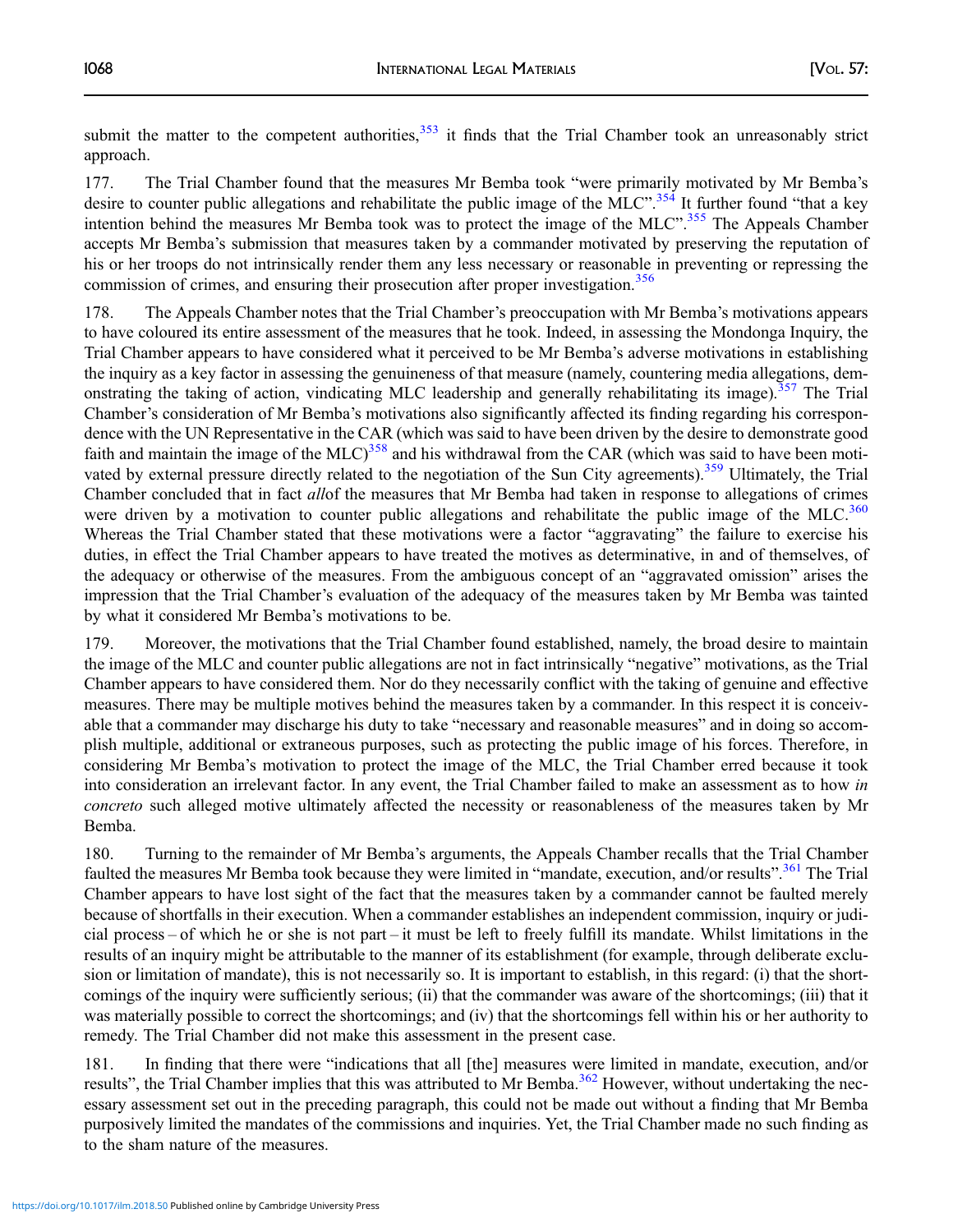182. The Trial Chamber also faulted Mr Bemba for having failed to empower other MLC officials to fully and adequately investigate and prosecute allegations of crimes as a result of which he could not be said to have submitted the matter to the competent authorities for investigation and prosecution.<sup>[363](#page-47-0)</sup> However, the Trial Chamber cited no evidence in support of this finding. In addition, this finding appears to be in contradiction with the Trial Chamber's finding that "Colonel Moustapha and the other MLC Commanders also had some disciplinary authority in the field".<sup>[364](#page-47-0)</sup> The Trial Chamber failed to explain this apparent contradiction and its finding as to the lack of empowerment of other MLC officials, hence it appears unreasonable. Moreover, given that finding, the Trial Chamber failed to explain what more Mr Bemba should have done to empower other MLC officials to fully and adequately investigate and prosecute allegations of crimes and how he fell short in that regard.

183. Furthermore, it is evident that the assessment of a trial chamber of the measures taken by a commander also depends on the number of crimes that were committed. The Appeals Chamber recalls that the actual number of crimes established beyond reasonable doubt in the instant case was comparatively low.<sup>[365](#page-47-0)</sup> While the Trial Chamber noted, in relation to the specific locations where crimes had been committed, that there was "reliable evi-dence" more generally that the MLC committed crimes at these locations,<sup>[366](#page-47-0)</sup> the evidence in question, on its face, appears for the most part very weak, often consisting of media reports including anonymous hearsay.<sup>[367](#page-47-0)</sup> Importantly, the Trial Chamber failed to properly analyse this evidence and address its potentially extremely low probative value. The Trial Chamber also failed to give even an indication of the approximate number of crimes that were committed at these locations. Thus, beyond the low number of individual instances of crimes found to have been established beyond reasonable doubt, it is unclear how widespread the criminal behaviour of the MLC troops in the 2002– 2003 CAR Operation was; and, as a corollary, it is difficult to assess the proportionality of the measures taken. Furthermore, the Appeals Chamber notes the apparent discrepancy between the limited number of crimes for which Mr Bemba was held responsible under article 28 and the Trial Chamber's assessment of the measures Mr Bemba should have taken, which appears to have been based on the much broader and more general 'finding' by the Trial Chamber concerning widespread MLC criminality in the CAR. Indeed, a finding that the measures deployed by a commander were insufficient to prevent or repress an extended crime wave, for example five hundred crimes, does not mean that these measures were also insufficient to prevent or repress the limited number of specific crimes, for example 20 crimes, for which the commander is ultimately convicted.

184. The Appeals Chamber also notes that the majority of the criminal incidents in relation to which the Prosecutor presented evidence occurred at the beginning of the 2002–2003 CAR Operation, whereas little evidence was presented regarding specific criminal acts towards the end of the operation; a factor which must be taken into account when assessing whether Mr Bemba took all necessary and reasonable measures. Whereas it may have been difficult to make a determination as to the actual extent of criminal behaviour, both in terms of number of crimes and duration, the Trial Chamber should at least have acknowledged this challenge and determined its impact on the assessment of the question of whether Mr Bemba took all necessary and reasonable measures. By failing to do so, the Trial Chamber erred.

185. Finally, the Appeals Chamber recalls that the Trial Chamber found that Mr Bemba had failed to take all necessary and reasonable measures, noting *inter alia* that Mr Bemba should have modified MLC troop deployment so as to, for example, minimise contact with the civilian population, whereas Mr Bemba argues that he did not have sufficient notice of this potential measure.

186. The Appeals Chamber considers it axiomatic that an accused person be informed promptly and in detail of the nature, cause and content of a charge.<sup>368</sup> In principle, notice containing the details of the charges must be given prior to the start of the trial.<sup>[369](#page-47-0)</sup> One of the elements of command responsibility under article 28 (a) of the Statute is that the commander must have failed to take "all necessary and reasonable measures within his or her power to prevent or repress [the crimes'] commission or to submit the matter to the competent authorities for investigation and prosecution". It follows that the accused person must be informed of the factual allegations on the basis of which the Prosecutor seeks to establish this element.

187. The Appeals Chamber notes that the Corrected Revised Second Amended Document Containing the Charges did not specifically identify the redeployment of troops as a necessary and reasonable measure that Mr Bemba should have taken. Nor was redeployment of the MLC troops, for example, to minimise contact with the civilian population mentioned in any other document designed to give Mr Bemba notice of the charges as a measure that he should have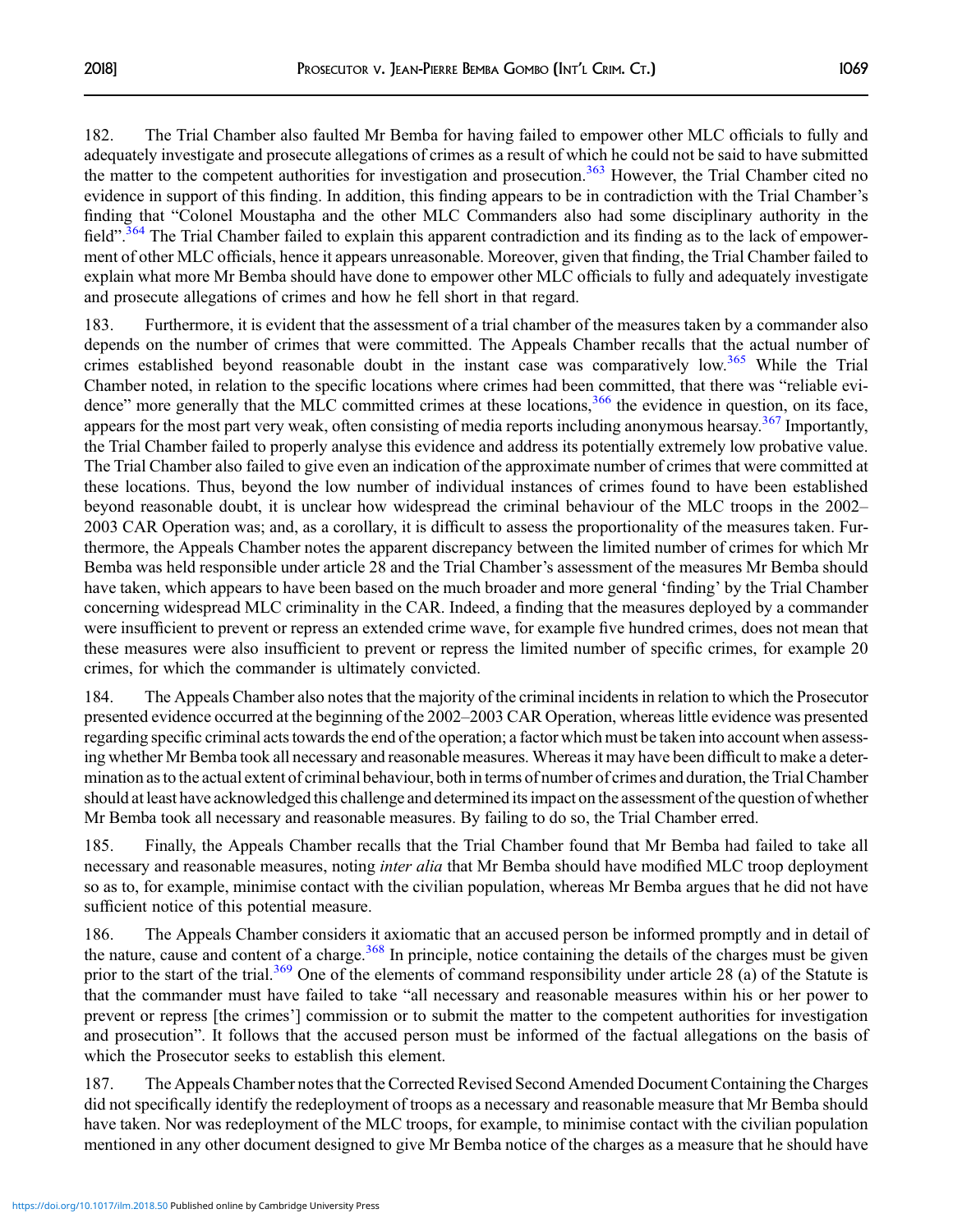taken. The deployment of troops to the CAR from the DRC was mentioned in the above document only in the context of establishing Mr Bemba's effective control over the MLC forces,<sup>[370](#page-47-0)</sup> and therefore did not provide adequate notice of redeployment within the CAR and within the particular context of the necessary and reasonable measures taken. Thus, he was not sufficiently notified of this factual allegation as a necessary and reasonable measure.

188. The Appeals Chamber is of the view that Mr Bemba suffered prejudice as a result of the lack of proper notice. The Appeals Chamber notes in this regard Mr Bemba's submission on appeal that, had he known that troop redeployment was considered a necessary and reasonable measure that he should have taken, he would have argued that this would not have been feasible or would have put lives at risk from "friendly fire".<sup>[371](#page-47-0)</sup> Thus, the Trial Chamber should not have relied on this measure when finding that Mr Bemba had failed to take all necessary and reasonable measures and by doing so the Trial Chamber erred.

189. In sum, the Appeals Chamber has identified the following serious errors in the Trial Chamber's assessment of whether Mr Bemba took all necessary and reasonable measures to prevent or repress the commission of crimes by his subordinates or to submit the matter to the competent authorities for investigation and prosecution: (i) the Trial Chamber erred by failing to properly appreciate the limitations that Mr Bemba would have faced in investigating and prosecuting crimes as a remote commander sending troops to a foreign country; $372$  (ii) the Trial Chamber erred by failing to address Mr Bemba's argument that he sent a letter to the CAR authorities before concluding that Mr Bemba had not referred allegations of crimes to the CAR authorities for investigation;<sup>[373](#page-48-0)</sup> (iii) the Trial Chamber erred in considering that the motivations that it attributed to Mr Bemba were indicative of a lack of genuineness in adopting measures to prevent and repress the commission of crimes; $^{374}$  $^{374}$  $^{374}$  (iv) the Trial Chamber erred in attributing to Mr Bemba any limitations it found in the mandate, execution and/or results of the measures taken; $375$  (v) the Trial Chamber erred in finding that Mr Bemba failed to empower other MLC officials to fully and adequately investigate and prosecute crimes; $376$  (vi) the Trial Chamber erred in failing to give any indication of the approximate number of the crimes committed and to assess the impact of this on the determination of whether Mr Bemba took all necessary and reasonable measures;<sup>[377](#page-48-0)</sup> and (vii) the Trial Chamber erred by taking into account the redeployment of MLC troops, for example to avoid contact with the civilian population as a measure available to Mr Bemba.<sup>[378](#page-48-0)</sup> The Appeals Chamber shall now assess the cumulative material impact of these errors.

190. In assessing the measures that Mr Bemba took, the Trial Chamber focused on the Mondonga Inquiry (which resulted in the Bomengo case file), the meeting with General Cissé, the UN representative in the CAR, and President Patassé in November 2002, the speech he gave to his troops in November 2002, the Gbadolite court-martial, the Zongo Commission, correspondence with General Cissé, correspondence with the President of the FIDH, and the Sibut Mission.<sup>[379](#page-48-0)</sup>

191. The Appeals Chamber finds that the errors that it has identified have a material impact on the Trial Chamber's finding that Mr Bemba failed to take all necessary and reasonable measures. In particular, it is apparent that the Trial Chamber's error in considering Mr Bemba's motivation had a material impact on the entirety of its findings on necessary and reasonable measures because it permeated the Trial Chamber's assessment of the measures that Mr Bemba had taken. Furthermore, the Trial Chamber's failure to fully appreciate the limitations that Mr Bemba would have faced in investigating and prosecuting crimes as a remote commander sending troops to a foreign country had an important impact on the overall assessment of the measures taken by Mr Bemba.

192. Indeed, in faulting the results of measures taken by Mr Bemba, the Trial Chamber failed to appreciate that, as a remote commander, Mr Bemba was not part of the investigations and was not responsible for the results generated. Had it done so, the Trial Chamber's assessment of the measures Mr Bemba had taken would have been necessarily different. It must also be noted that the 2002–2003 CAR Operation was conducted within the short space of a few months, which notwithstanding, Mr Bemba took numerous measures in response to crimes committed by MLC troops. In this regard, the Appeals Chamber recalls that the Trial Chamber failed to properly establish how many crimes had been committed.

193. Had the Trial Chamber properly assessed the measures that Mr Bemba took and had the Trial Chamber properly considered the list of measures that it stated that Mr Bemba could have taken in light of the limitations that he faced in the specific circumstances in which he was operating, it would not have been open to it to reach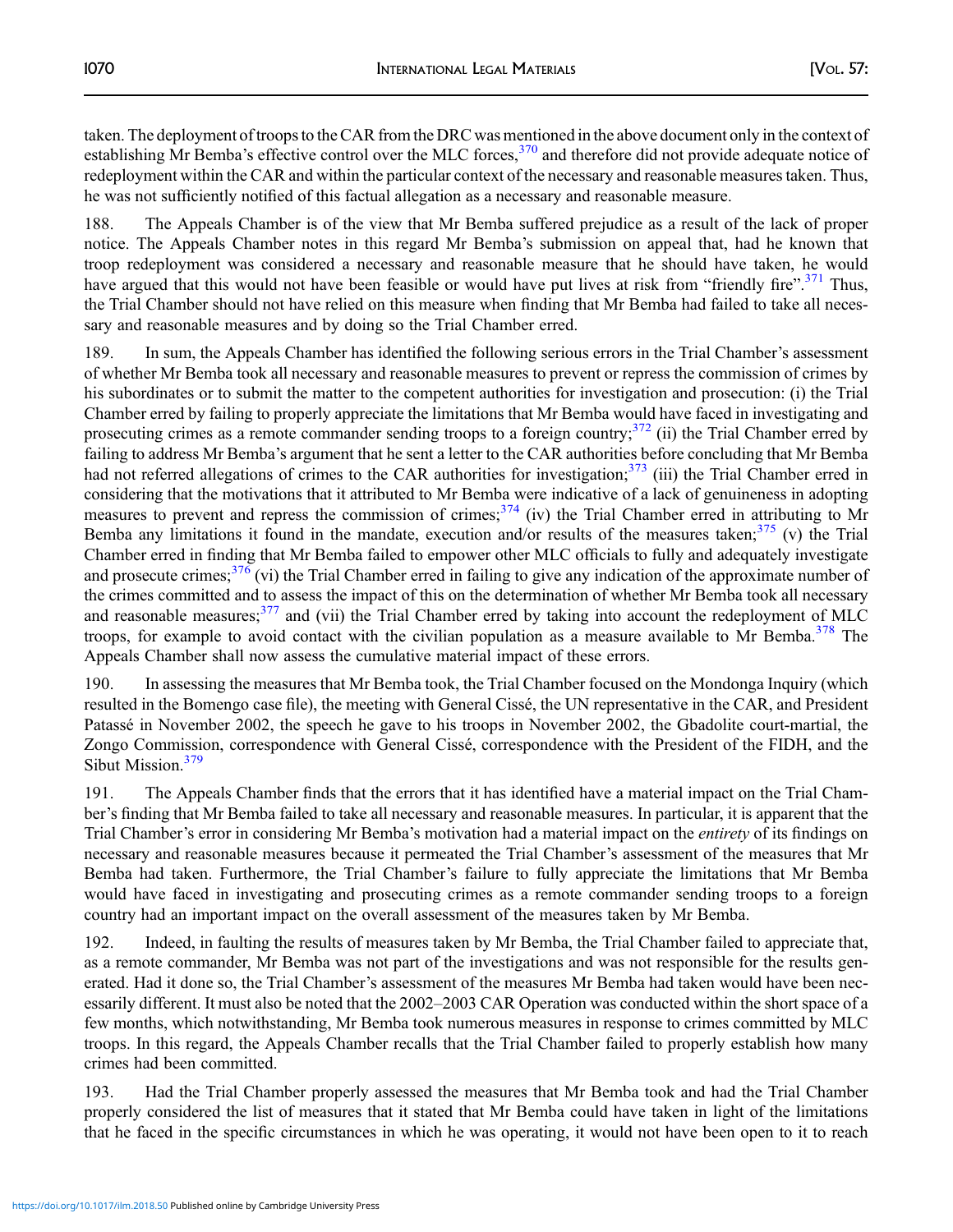the same conclusion. The errors the Trial Chamber made resulted in an unreasonable assessment of whether Mr Bemba failed to take all necessary and reasonable measures in the circumstances existing at the time.

194. In light of the foregoing, the Appeals Chamber finds, by majority, Judge Monageng and Judge Hofmański dissenting, that the Trial Chamber's conclusion that Mr Bemba failed to take all necessary and reasonable measures in response to MLC crimes in the CAR, was materially affected by the errors identified above. Thus, one of the elements of command responsibility under article 28 (a) of the Statute was not properly established and Mr Bemba cannot be held criminally liable under that provision for the crimes committed by MLC troops during the 2002–2003 CAR Operation.

## VI. APPROPRIATE RELIEF

195. In an appeal pursuant to article 81 (1) (b) of the Statute, the Appeals Chamber may confirm, reverse or amend the decision appealed or order a new trial before a different trial chamber (article 83 (2) of the Statute).

196. In the present case, the Appeals Chamber has found, by majority, that the Trial Chamber erred when convicting Mr Bemba for the criminal acts listed above at paragraph 116, as these criminal acts did not fall within the "facts and circumstances described in the charges" in terms of article 74 (2) of the Statute; further, in relation to the remaining criminal acts, the Trial Chamber erred when it found that Mr Bemba had failed to take all necessary and reasonable measures within his power to prevent or repress the crimes committed by MLC troops during the 2002– 2003 CAR Operation, or to submit the matter to the competent authorities for investigation and prosecution.

197. In these circumstances, the Appeals Chamber considers it appropriate to reverse the conviction of Mr Bemba and to declare that the criminal acts listed above at paragraph 116 are outside the scope of this case and that the proceedings in that regard are discontinued.

198. In relation to the remainder of the criminal acts of which Mr Bemba was convicted (see above, paragraph 118), it is appropriate to reverse Mr Bemba's conviction and enter an acquittal as the error identified in the Trial Chamber's finding on necessary and reasonable measures extinguishes in full his criminal liability for these crimes.

199. The Appeals Chamber notes that in the case of an acquittal, the acquitted person is to be released from detention immediately.<sup>[380](#page-48-0)</sup> However, the Appeals Chamber is cognisant of the fact that Mr Bemba was convicted of offences against the administration of justice under article 70 (1) (a) and (c) of the Statute<sup>[381](#page-48-0)</sup> by this Court in another case. His sentence in relation to that conviction is currently before Trial Chamber VII for a new determina-tion, following the reversal of the original sentence imposed, upon the Prosecutor's successful appeal.<sup>[382](#page-48-0)</sup>

200. Thus, while the Appeals Chamber finds that there is no reason to continue Mr Bemba's detention on the basis of the present case, it rests with Trial Chamber VII to decide, as a matter of urgency, whether Mr Bemba's continued detention in relation to the case pending before it is warranted.<sup>[383](#page-48-0)</sup>

Judge Monageng and Judge Hofmański append a dissenting opinion to this judgment as to the outcome and the reasons therefor. Judge Van den Wyngaert and Judge Morrison append a joint separate opinion to this judgment. Judge Eboe-Osuji will append a separate opinion to this judgment, which will be filed in due course.

Done in both English and French, the English version being authoritative.

Judge Christine Van den Wyngaert **Presiding Judge** 

Dated this  $8<sup>th</sup>$  day of June 2018 At The Hague, The Netherlands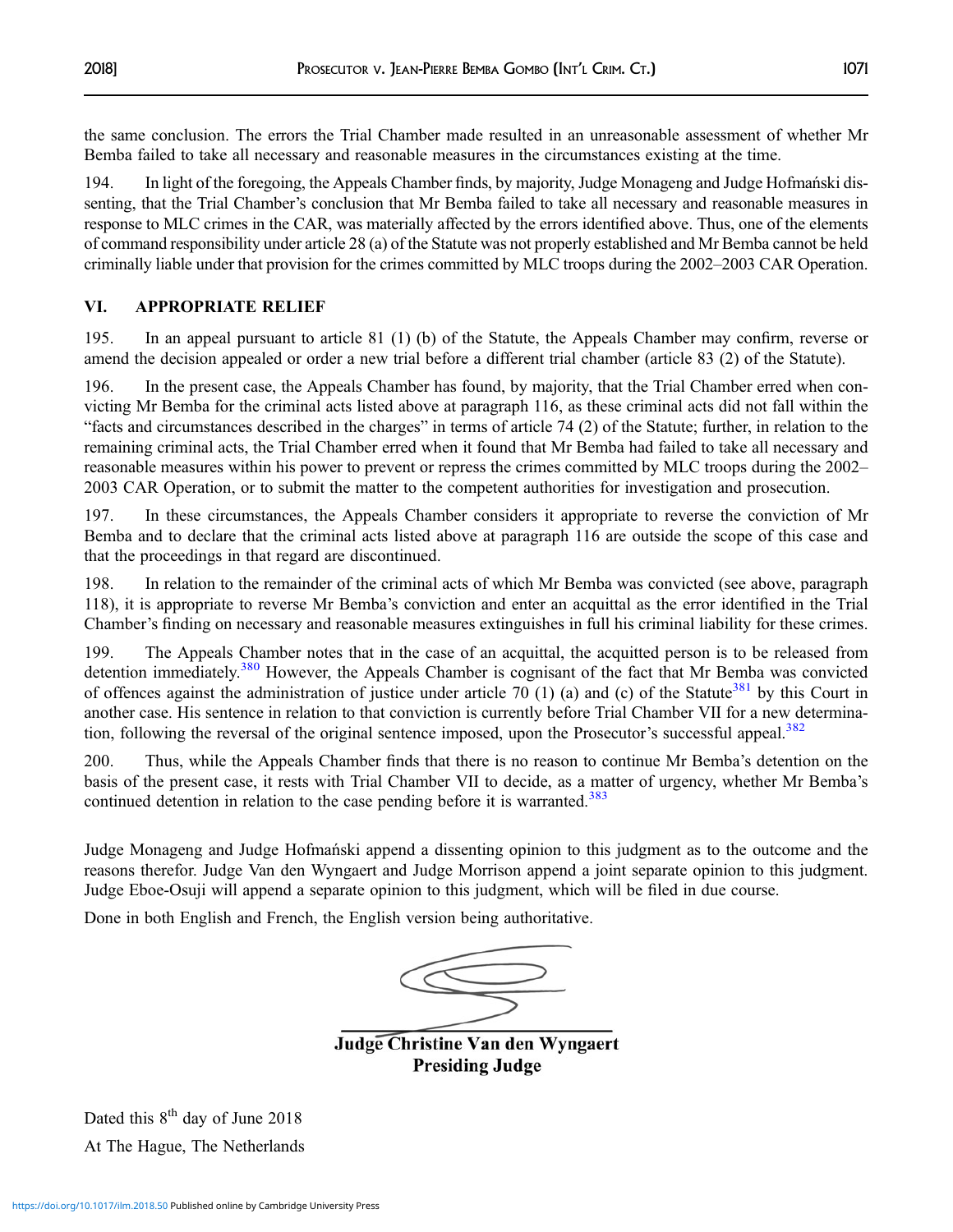#### <span id="page-41-0"></span>ENDNOTES

- 1 [Conviction Decision](http://www.legal-tools.org/en/doc/edb0cf/), paras 741–742, 752.
- 2 [Conviction Decision](http://www.legal-tools.org/en/doc/edb0cf/), para. 1.
- 3 [Conviction Decision](http://www.legal-tools.org/en/doc/edb0cf/), para. 2.
- 4 [Conviction Decision](http://www.legal-tools.org/en/doc/edb0cf/), para. 380.
- 5 "Defence Notice of Appeal against the Judgment pursuant to Article 74 of the Statute, ICC-01/05-01/08-3343", [ICC-01/](http://www.legal-tools.org/doc/90b102/) [05-01/08-3348](http://www.legal-tools.org/doc/90b102/).
- 6 [Appeal Brief.](http://www.legal-tools.org/doc/41ed5b/)
- 7 [Additional Evidence Application.](http://www.legal-tools.org/doc/881de5/)
- 8 [Response to the Appeal Brief.](http://www.legal-tools.org/doc/dc5bd8/)
- 9 Prosecutor'[s Response to the Additional Evidence](http://www.legal-tools.org/doc/fb2999/) [Application](http://www.legal-tools.org/doc/fb2999/).
- 10 Reply to the Prosecutor'[s Response to the Additional Evi](http://www.legal-tools.org/doc/3e2c3e/)[dence Application.](http://www.legal-tools.org/doc/3e2c3e/)
- 11 [Reply to the Response to the Appeal Brief](http://www.legal-tools.org/doc/98f07f/).
- 12 Victims' [Observations on the Additional Evidence](http://www.legal-tools.org/doc/8e18d8/) [Application](http://www.legal-tools.org/doc/8e18d8/).
- 13 Victims' [Observations](http://www.legal-tools.org/doc/c19243/).
- 14 [Reply to the Victims](http://www.legal-tools.org/doc/94a52a/)' Observations.
- 15 [Order for Submissions on Contextual Elements.](http://www.legal-tools.org/doc/83eac1/)
- 16 [Scheduling Order.](http://www.legal-tools.org/doc/3a24da/)
- 17 [Contextual Elements Submissions.](http://www.legal-tools.org/doc/3ce064/)
- 18 [Response to Contextual Elements Submissions](http://www.legal-tools.org/doc/e5e0fe/).
- 19 [Order on the Conduct of the Hearing.](http://www.legal-tools.org/doc/cf387c/) The following questions were put to the parties and participants: **Group A** - Preliminary issues (a. What level of deference should the Appeals Chamber accord to the Trial Chamber's factual findings?; b. Article 81 (1) (b) of the Statute reads in its relevant part: "The convicted person, or the Prosecutor on that person's behalf, may make an appeal on any of the following grounds:  $[...]$  (iv) Any other ground that affects the fairness or reliability of the proceedings or decision". Can the convicted person appeal on a ground that affects the fairness of t he proceedings, but does not affect the reliability of the decision?); Group B - Issues relating to the Second Ground of Appeal (a. What are "the facts and circumstances described in the charges", within the meaning of article 74 (2) of the Statute? In particular, which of the following examples is a "fact": (i) the rape of P22 in PK12 on or around 6 or 7 November 2002, or (ii) rape committed by the MLC soldiers in the Central African Republic between on or about 26 October 2002 and 15 March 2003?; b. What is the minimum level of detail required for "[a] statement of the facts" to be included in the document containing the charges pursuant to regulation 52 (b) of the Regulations of the Court, especially regarding "the time and place of the alleged crimes"? Does the required detail depend on the form of individual criminal responsibility charged in the case? In particular, would the required detail in a case of criminal responsibility as a co-perpetrator under article 25 (3) (a) differ from the required detail in a case of command responsibility under article 28 (a) of the Statute?; c. Must acts underlying the crimes charged be exhaustively listed in the document containing the charges?; d. Must the Pre-Trial Chamber determine whether there is sufficient evidence to support, to the requisite standard, each underlying

act (a criminal act underlying one of the crimes charged) included in the document containing the charges and enter a finding on each such act in the confirmation decision?; e. Can the Prosecutor notify the accused person of other underlying acts in auxiliary documents provided after the confirmation decision was rendered, without seeking to add additional charges under article 61 (9) of the Statute? Can the accused person be notified of other underlying acts through the provision of statements of victims? If the Prosecutor or the legal representative of victims notifies the accused person of other underlying acts after the confirmation decision, do they exceed "the facts and circumstances described in the charges"?); Group  $C$  - Issues relating to the Third Ground of Appeal (a. Would a change from the "knew" standard to the "should have known" standard in article 28 (a) (i) of the Statute amount to a modification of the legal characterisation of the facts, which would need to comply with the requirements of regulation 55 of the Regulations of the Court (including that it not exceed the facts and circumstances of the charges)?; b. Does the Appeals Chamber have the power to change the legal characterisation of the facts itself? (i) If it does not have such power, why is this the case?; (ii) If it does have the power to re-characterise, on what legal basis may it do so?; (iii) To what extent is it relevant that the Trial Chamber gave notice under regulation 55 (2) in the course of the trial?; c. How must the "knew" standard be interpreted? To what extent is the definition of knowledge in article 30 (3) of the Statute relevant to article 28 (a) (i) of the Statute?; d. How must the "should have known" standard be interpreted? Does the "should have known" standard differ materially from the "had reason to know" standard in article 7 (3) of the ICTY Statute and in its jurisprudence? How does this standard relate to the "consciously disregarded" standard in article 28 (b) (i) of the Statute?); Group  $D$  - Further issues relating to the Third Ground of Appeal (a. To what extent is a commander's motivation for taking necessary and reasonable measures of relevance in the assessment of their adequacy?; b. Must the accused be given notice of the measures which the Trial Chamber finds he could have taken as a commander? If so, how must such notice be given – must it be given specifically with respect to measures or may it be given in the course of pleadings on the commander's material ability?; c. Mr Bemba argues that causation is required in the context of article 28 (a) of the Statute, whilst the Prosecutor argues that causation is not required. If causation is required pursuant to article 28 (a) of the Statute, what degree of nexus is required - "but-for", "high probability", "reasonable foreseeability" or other?; d. Does an assessment of causation overlap with an assessment of whether a commander has taken necessary and reasonable measures or is an additional element required?; e. Is a commander under a legal duty to withdraw his troops in the event that he becomes aware that they are committing crimes? If so: (i) What is the legal basis for this duty?; (ii) When does this duty arise?; (iii) Would it extend to all troops or only to those alleged to have committed crimes?; (iv) Is it of any import that withdrawal, either full or partial, would, in all likelihood, lead to military defeat?); Group  $E$  -Issues relating to the Fourth Ground of Appeal (a. The elements of crimes against humanity include the requirement that "[t]he perpetrator knew that the conduct was part of or intended the conduct to be part of a widespread or systematic attack directed against a civilian population". In cases of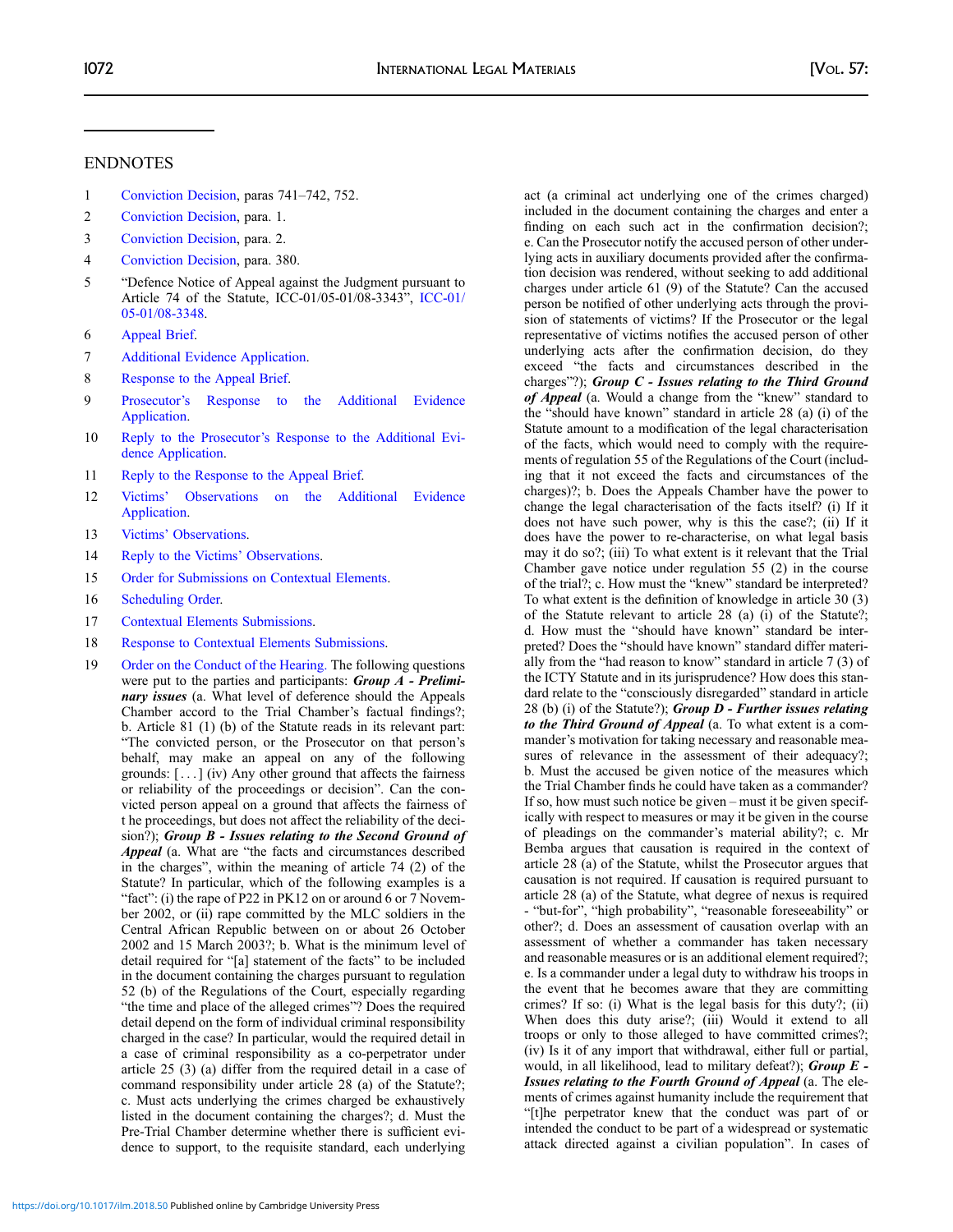<span id="page-42-0"></span>individual criminal responsibility under article 28 of the Statute, does this requirement apply to the direct perpetrator of the crime or to the accused person or both?; b. Can a Trial Chamber rely on the war crime of pillaging to establish that there was an organizational policy?; c. Responses to and/or replies to responses to the questions listed in the Appeals Chamber's Order for Submissions on Contextual Elements).

- 20 Victims' [Observations on Contextual Elements.](http://www.legal-tools.org/doc/9c6079/)
- 21 Mr Bemba's Response to Victims' [Observations on Contex](https://www.legal-tools.org/en/doc/4c8163/)[tual Elements](https://www.legal-tools.org/en/doc/4c8163/).
- 22 [Appeals Hearing Transcript 9 January 2018;](http://www.legal-tools.org/doc/c67518/) [Appeals Hearing](http://www.legal-tools.org/doc/2cf96d/) [Transcript 10 January 2018;](http://www.legal-tools.org/doc/2cf96d/) [Appeals Hearing Transcript 11](http://www.legal-tools.org/doc/023227/) [January 2018](http://www.legal-tools.org/doc/023227/).
- 23 [Appeals Hearing Transcript 11 January 2018,](http://www.legal-tools.org/doc/023227/) p. 88, lines 18–  $25.$
- 24 Mr Bemba'[s Submissions further to the Hearing;](http://www.legal-tools.org/doc/854ab4/) [Prosecutor](http://www.legal-tools.org/doc/70e8cd/)'s [Submissions further to the Hearing;](http://www.legal-tools.org/doc/70e8cd/) Victims' [Submissions](http://www.legal-tools.org/doc/132556/) [further to the Hearing.](http://www.legal-tools.org/doc/132556/)
- 25 [Appeals Hearing Transcript 9 January 2018,](http://www.legal-tools.org/doc/c67518/) p. 2, lines 5–22; [Appeals Hearing Transcript 10 January 2018, p. 25 line 23.](http://www.legal-tools.org/doc/2cf96d/)
- 26 [Request to File an Additional Authority,](http://www.legal-tools.org/doc/c21dbb/) paras 2–3.
- 27 [Response to Request to File an Additional Authority,](http://www.legal-tools.org/doc/e690da/) para. 7.
- 28 [Appeal Brief,](http://www.legal-tools.org/doc/41ed5b/) paras 13–114.
- 29 [Appeal Brief,](http://www.legal-tools.org/doc/41ed5b/) paras 115–128.
- 30 [Appeal Brief,](http://www.legal-tools.org/doc/41ed5b/) paras 129–413.
- 31 [Appeal Brief,](http://www.legal-tools.org/doc/41ed5b/) paras 414–461.
- 32 [Appeal Brief,](http://www.legal-tools.org/doc/41ed5b/) paras 462–493.
- 33 [Appeal Brief,](http://www.legal-tools.org/doc/41ed5b/) paras 494–546.
- 34 [Appeal Brief,](http://www.legal-tools.org/doc/41ed5b/) paras 129–226.
- 35 [Appeal Brief,](http://www.legal-tools.org/doc/41ed5b/) paras 227–286.
- 36 [Appeal Brief,](http://www.legal-tools.org/doc/41ed5b/) paras 287–324.
- 37 [Appeal Brief,](http://www.legal-tools.org/doc/41ed5b/) paras 325–380.
- 38 [Appeal Brief,](http://www.legal-tools.org/doc/41ed5b/) paras 381–413.
- 39 See infra, paras 38 et seq, para. 66.
- 40 Lubanga [Appeal Judgment](http://www.legal-tools.org/doc/585c75/), paras 18–19; [Ngudjolo](https://www.legal-tools.org/doc/efb111/) Appeal [Judgment,](https://www.legal-tools.org/doc/efb111/) para. 20.
- 41 Lubanga [Appeal Judgment,](http://www.legal-tools.org/doc/585c75/) para. 27.
- 42 Lubanga [Appeal Judgment,](http://www.legal-tools.org/doc/585c75/) para. 21 (footnotes omitted). See also Ngudjolo [Appeal Judgment](https://www.legal-tools.org/doc/efb111/pdf/), para. 22.
- 43 Lubanga [Appeal Judgment,](http://www.legal-tools.org/doc/585c75/) para. 24.
- 44 See Lubanga [Appeal Judgment,](http://www.legal-tools.org/doc/585c75/) para. 27.
- 45 Lubanga [Appeal Judgment,](http://www.legal-tools.org/doc/585c75/) para. 22.
- 46 Bemba et al[. Appeal Judgment,](http://www.legal-tools.org/doc/56cfc0/) para. 868.
- 47 [Nuon Chea and Khieu Samphân](http://www.legal-tools.org/doc/e66bb3/) Appeal Judgment, para. 90.
- 48 Lubanga [Appeal Judgment](http://www.legal-tools.org/doc/585c75/), para 20; Ngudjolo [Appeal Judg](https://www.legal-tools.org/doc/efb111/pdf/)[ment,](https://www.legal-tools.org/doc/efb111/pdf/) para. 21.
- 49 Ngudjolo [Appeal Judgment](https://www.legal-tools.org/doc/efb111/pdf/), para. 21.
- 50 Kenyatta [OA5 Judgment,](http://www.legal-tools.org/doc/23bed6-1/) para. 22. See also [Kony et al](http://www.legal-tools.org/doc/c40d73/). OA3 [Judgment,](http://www.legal-tools.org/doc/c40d73/) paras 79–80; Ruto et al. [OA Judgment,](http://www.legal-tools.org/doc/ac5d46/) paras 89– 90; Lubanga [Sentencing Appeal Judgment](http://www.legal-tools.org/doc/a9bd07/), para. 41.
- 51 See for example, [Appeal Brief,](https://www.legal-tools.org/en/doc/41ed5b/) paras 162, 167, 170, 206, 228, 427, 431, 432, 442, 468, 509.
- 52 Lubanga [OA5 Judgment](https://www.legal-tools.org/en/doc/883722/), para. 20, referring to [Hadjianastas](https://www.legal-tools.org/doc/0c4d17/)[siou v. Greece](https://www.legal-tools.org/doc/0c4d17/), para. 32.
- 53 Lubanga [OA5 Judgment,](https://www.legal-tools.org/en/doc/883722/) para. 20.
- 54 See, with respect to appeals filed under rules 154 and 155 of the Rules, *Lubanga* [OA5 Judgment,](https://www.legal-tools.org/en/doc/883722/) para. 20; *[Bemba et al](https://www.legal-tools.org/doc/174fc3/).* [OA4 Judgment,](https://www.legal-tools.org/doc/174fc3/) para. 116.
- 55 See article 83 (2) (b) of the Statute.
- 56 See article 83 (2), second sentence, of the Statute.
- 57 The Appeals Chamber notes that the Appeals Chamber of the ICTY has adopted the same approach. See Perišić [Appeal](http://www.legal-tools.org/doc/f006ba/) [Judgment,](http://www.legal-tools.org/doc/f006ba/) para. 96; [Gotovina and Marka](http://www.legal-tools.org/doc/03b685/)č Appeal Judgment, para. 64.
- 58 Mr Bemba: [Appeals Hearing Transcript 9 January 2018,](http://www.legal-tools.org/doc/c67518/) p. 10, line 20 to p. 12, line 5; p. 12, lines 9–23; p. 24, lines 17–24. The Prosecutor: [Appeals Hearing Transcript 9 January 2018,](http://www.legal-tools.org/doc/c67518/) p. 17, lines  $11-18$ ; p. 19, lines  $4-20$ , referring to *[Lubanga](http://www.legal-tools.org/doc/585c75/)* [Apeal Judgment,](http://www.legal-tools.org/doc/585c75/) paras 56, 155. Also referring to [CDF](http://www.legal-tools.org/doc/b31512/) [Appeal Judgment](http://www.legal-tools.org/doc/b31512/), para. 35; RUF [Appeal Judgment,](http://www.legal-tools.org/doc/133b48/) para. 34, stating that "Only errors that occasion a miscarriage of justice would vitiate the proceedings. Such are procedural errors that would affect the fairness of the trial. By the same token, procedural errors that could be waived or ignored (as immaterial or inconsequential) without injustice or prejudice to the parties would not be regarded as procedural errors occasioning a miscarriage of justice."; [Appeals Hearing Transcript](http://www.legal-tools.org/doc/c67518/) [9 January 2018,](http://www.legal-tools.org/doc/c67518/) p. 19, lines 9–20.
- 59 The French version of the same passage reads: "la procédure faisant l'objet de l'appel est viciée au point de porter atteinte à la régularité de la décision ou de la condamnation".
- 60 Lubanga [Appeal Judgment,](http://www.legal-tools.org/doc/585c75/) para. 28.
- 61 Lubanga [Appeal Judgment,](http://www.legal-tools.org/doc/585c75/) para. 30 (footnotes omitted).
- 62 Lubanga [Appeal Judgment,](http://www.legal-tools.org/doc/585c75/) para. 31.
- 63 Lubanga [Appeal Judgment,](http://www.legal-tools.org/doc/585c75/) paras 30, 33, referring to [Kony](https://www.legal-tools.org/doc/c40d73/pdf/) et al. [OA3 Judgment](https://www.legal-tools.org/doc/c40d73/pdf/), para. 48, which reads, in relevant part: "as part of the reasons in support of a ground of appeal, an appellant is obliged not only to set out the alleged error, but also to indicate, with sufficient precision, how this error would have materially affected the impugned decision". See also Ngudjolo [Appeal Judgment](https://www.legal-tools.org/doc/efb111/pdf/), para. 205 ("The Appeals Chamber finds that, at best, the Prosecutor is putting forward a possible alternative interpretation of the evidence, but she has failed to establish any error on the part of the Trial Chamber that would render the Chamber's approach unreasonable. Accordingly, the Prosecutor's arguments are rejected").
- 64 Mr Bemba: [Appeal Brief,](https://www.legal-tools.org/en/doc/41ed5b/) paras 7–10; [Appeals Hearing Tran](http://www.legal-tools.org/doc/c67518/)[script 9 January 2018](http://www.legal-tools.org/doc/c67518/), p. 4, line 13–15; p. 5, line 4 to p. 10, line 19; Mr Bemba'[s Submissions further to the Hearing,](http://www.legal-tools.org/doc/854ab4/) paras 3, 7–8. The Prosecutor: [Appeals Hearing Transcript 9 January](http://www.legal-tools.org/doc/c67518/) [2018](http://www.legal-tools.org/doc/c67518/), p. 13, line 11 to p. 16, line 20; [Response to the](http://www.legal-tools.org/doc/dc5bd8/) [Appeal Brief,](http://www.legal-tools.org/doc/dc5bd8/) para. 4. Victims: [Appeals Hearing Transcript 9](http://www.legal-tools.org/doc/c67518/) [January 2018](http://www.legal-tools.org/doc/c67518/), p. 21, line 22 to p. 22 line 24.
- 65 Mr Bemba: [Appeal Brief,](https://www.legal-tools.org/en/doc/41ed5b/) paras 7–10; [Appeals Hearing Tran](http://www.legal-tools.org/doc/c67518/)[script 9 January 2018](http://www.legal-tools.org/doc/c67518/), p. 4, line 13–15; p. 5, line 4 to p. 10, line 19; Mr Bemba'[s Submissions further to the Hearing,](http://www.legal-tools.org/doc/854ab4/) paras 3, 7–8.
- 66 [Additional Evidence Application,](http://www.legal-tools.org/doc/881de5/) para. 12.
- 67 [Additional Evidence Application,](http://www.legal-tools.org/doc/881de5/) para. 14.
- 68 [Request to File an Additional Authority,](http://www.legal-tools.org/doc/c21dbb/) paras 2–3.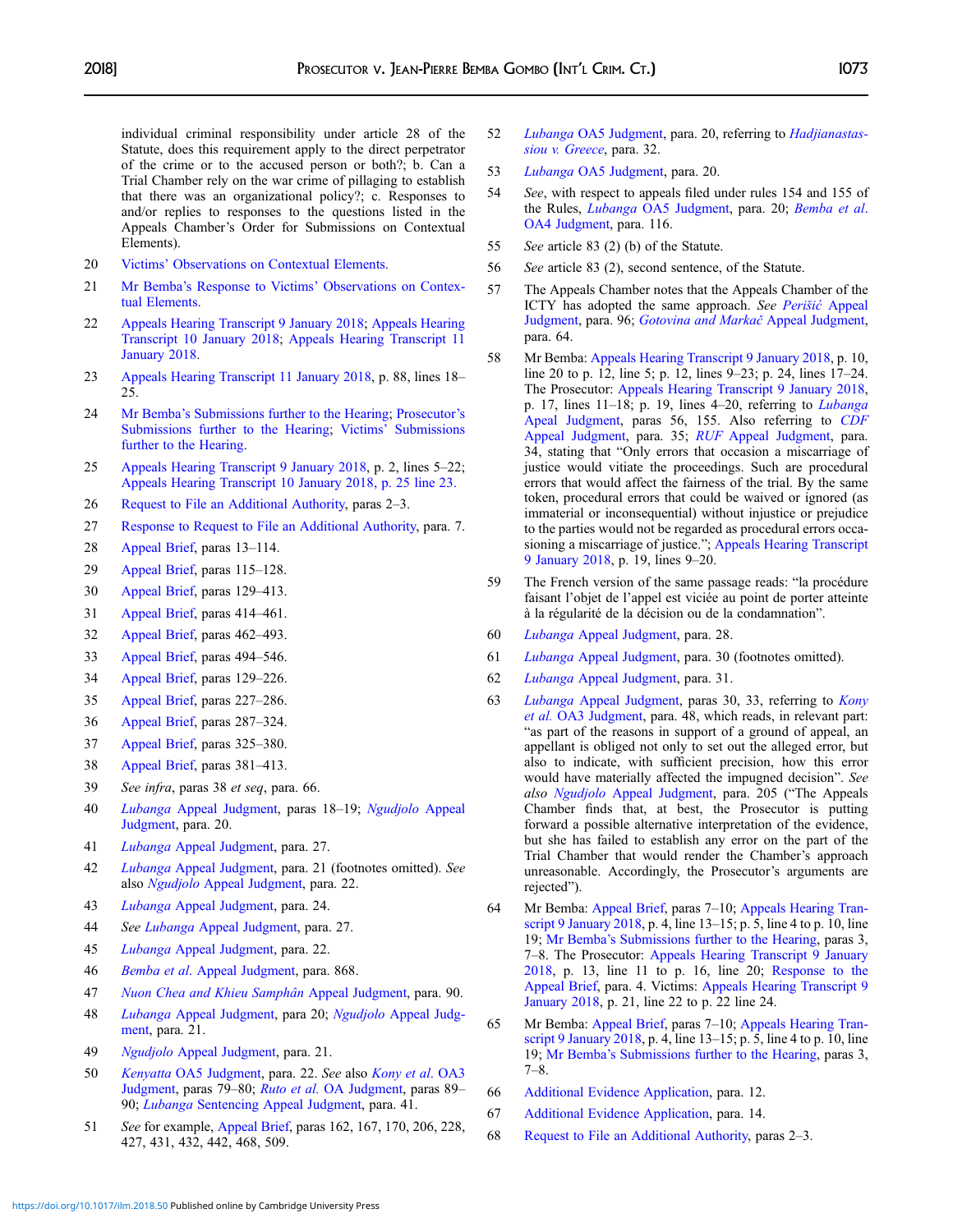- <span id="page-43-0"></span>69 [Response to Request to File an Additional Authority,](http://www.legal-tools.org/doc/e690da/) para. 7.
- 70 [Appeal Brief,](http://www.legal-tools.org/doc/41ed5b/) para. 115.
- 71 [Appeal Brief,](http://www.legal-tools.org/doc/41ed5b/) para. 115.
- 72 [Appeal Brief,](http://www.legal-tools.org/doc/41ed5b/) paras 122–123.
- 73 [Amended Document Containing the Charges](http://www.legal-tools.org/doc/d7f72e/), pp. 33–37.
- 74 Confi[rmation Decision,;](http://www.legal-tools.org/doc/07965c/) para. 140: "Having reviewed the Disclosed Evidence as a whole, the Chamber finds that MLC soldiers killed civilians during the attack directed against the CAR civilian population carried out from on or about 26 October 2002 until 15 March 2003, thus committing crimes against humanity within the meaning of article 7(1)(a) of the Statute". Confi[rmation Decision](http://www.legal-tools.org/doc/07965c/), para. 277: "Having reviewed the Disclosed Evidence as a whole, the Chamber finds that, as MLC soldiers moved in battle throughout the CAR, they killed civilians thus committing war crimes according to article 8(2) (c)(i) of the Statute".
- 75 Confi[rmation Decision,](http://www.legal-tools.org/doc/07965c/) para. 160: "The Chamber finds that there is sufficient evidence to establish substantial grounds to believe that acts of rape constituting crimes against humanity directed against CAR civilians were committed by MLC soldiers as part of the widespread attack against the CAR civilian population from on or about 26 October 2002 to 15 March 2003, with the knowledge of the attack by MLC soldiers". Confi[rmation Decision,](http://www.legal-tools.org/doc/07965c/) para. 282: "Having reviewed the Disclosed Evidence as a whole, the Chamber finds that there is sufficient evidence to establish substantial grounds to believe that in the context of and in association with the armed conflict not of an international character on the territory of the CAR, acts of rape constituting war crimes pursuant to article  $8(2)(e)(vi)$  of the Statute were committed on civilians by MLC soldiers from on or about 26 October 2002 to 15 March 2003".
- 76 Confi[rmation Decision,](http://www.legal-tools.org/doc/07965c/) para. 322: "Having reviewed the Disclosed Evidence as a whole, the Chamber finds that the evidence shows that, as MLC soldiers moved in battle from on or about 26 October 2002 to 15 March 2003 throughout the CAR territory, they appropriated for their own private or personal use belongings of civilians, such as their livestock, vehicles, televisions, radios, clothing, furniture and money, without the consent of the rightful owners".
- 77 Confi[rmation Decision,](http://www.legal-tools.org/doc/07965c/) paras 140, 170, 277, 323.
- 78 Transcript of 7 October 2009, [ICC-01/05-01/08-T-14-Eng,](http://www.legal-tools.org/doc/5f6ad1/) p. 13, lines 5–10.
- 79 [Second Amended Document Containing the Charges](http://www.legal-tools.org/doc/ee980a/).
- 80 Mr Bemba'[s Challenge to the Second Amended Document](http://www.legal-tools.org/doc/126f74/) [Containing the Charges](http://www.legal-tools.org/doc/126f74/), para. 36. In the confidential ex parte annex to this submission, Mr Bemba appears to have limited his argument regarding the use of the words "including but not limited to" to the introduction of additional underlying acts of pillaging (see ICC-01/05-01/08-694-Conf-Exp-AnxA, pp. 38–40).
- 81 Decision on Mr Bemba'[s Challenge to the Second Amended](http://www.legal-tools.org/doc/670c33/) [Document Containing the Charges](http://www.legal-tools.org/doc/670c33/), para. 37.
- 82 Decision on Mr Bemba'[s Challenge to the Second Amended](http://www.legal-tools.org/doc/670c33/) [Document Containing the Charges](http://www.legal-tools.org/doc/670c33/), para. 35.
- 83 Decision on Mr Bemba'[s Challenge to the Second Amended](http://www.legal-tools.org/doc/670c33/) [Document Containing the Charges](http://www.legal-tools.org/doc/670c33/), para. 279.
- 84 See [Second Amended Document Containing the Charges,](http://www.legal-tools.org/doc/ee980a/) paras 50, 53–57: rape of unidentified victims 1–8 (para. 55), rape of unidentified victims 9–30 (para. 56), rape of

unidentified victims 31–35 (para. 57)); rape of P68 and pillaging of P68's belongings (para. 50, pp. 36, 38). [Decision on Mr](http://www.legal-tools.org/doc/670c33/) B emb a '[s Chal len ge to the Sec o nd Ame nd ed Do cu me nt](http://www.legal-tools.org/doc/670c33/) [Co nt aini ng t he C har ges](http://www.legal-tools.org/doc/670c33/), paras 107, 110, 113.

- 85 [Corrected Revised Second Amended Document Containing](http://www.legal-tools.org/doc/2d3bfa/) [the Charges.](http://www.legal-tools.org/doc/2d3bfa/)
- 86 [Conviction Decision](http://www.legal-tools.org/doc/edb0cf/), para. 48, referring to [Prosecutor](http://www.legal-tools.org/doc/7eaa5c/)'s [Closing Brief,](http://www.legal-tools.org/doc/7eaa5c/) paras 310–314, 380–385, 436–442, 494–497.
- 87 [Conviction Decision](http://www.legal-tools.org/doc/edb0cf/), para. 32.
- 88 [Conviction Decision](http://www.legal-tools.org/doc/edb0cf/), para. 32.
- 89 [Conviction Decision](http://www.legal-tools.org/doc/edb0cf/), para. 42.
- 90 [Conviction Decision](http://www.legal-tools.org/doc/edb0cf/), para. 33.
- 91 [Conviction Decision](http://www.legal-tools.org/doc/edb0cf/), para. 43.
- 92 [Conviction Decision,](http://www.legal-tools.org/doc/edb0cf/) paras 44, 49 (a), (b), (c), (d), (e), (f), (j).
- 93 [Conviction Decision](http://www.legal-tools.org/doc/edb0cf/), paras 45–46, 49 (a), (g), (h), (i).
- 94 [Conviction Decision](http://www.legal-tools.org/doc/edb0cf/), paras 47, 49 (e), (k), (l), (m), (n), (o), (p), (q).
- 95 [Conviction Decision](http://www.legal-tools.org/doc/edb0cf/), paras 48, 49 (r), (s), (t).
- 96 [Conviction Decision](http://www.legal-tools.org/doc/edb0cf/), para. 49.
- 97 [Conviction Decision](http://www.legal-tools.org/doc/edb0cf/), para. 50.
- 98 [Conviction Decision](http://www.legal-tools.org/doc/edb0cf/), para. 50.
- 99 [Conviction Decision](http://www.legal-tools.org/doc/edb0cf/), para. 50.
- 100 [Appeal Brief,](http://www.legal-tools.org/doc/41ed5b/) paras 116–121.
- 101 [Appeal Brief,](http://www.legal-tools.org/doc/41ed5b/) paras 122–123.
- 102 [Appeal Brief,](http://www.legal-tools.org/doc/41ed5b/) paras 124–128.
- 103 [Appeal Brief,](http://www.legal-tools.org/doc/41ed5b/) paras 116–117.
- 104 [Appeal Brief,](http://www.legal-tools.org/doc/41ed5b/) para. 117.
- 105 [Appeal Brief,](http://www.legal-tools.org/doc/41ed5b/) para. 118.
- 106 [Appeal Brief,](http://www.legal-tools.org/doc/41ed5b/) para. 118.
- 107 [Appeal Brief,](http://www.legal-tools.org/doc/41ed5b/) para. 119.
- 108 [Appeal Brief,](http://www.legal-tools.org/doc/41ed5b/) para. 121 (footnote omitted).
- 109 [Appeal Brief,](http://www.legal-tools.org/doc/41ed5b/) para. 122.
- 110 [Appeal Brief,](http://www.legal-tools.org/doc/41ed5b/) para. 123.
- 111 [Appeal Brief,](http://www.legal-tools.org/doc/41ed5b/) para. 124.
- 112 [Appeal Brief,](http://www.legal-tools.org/doc/41ed5b/) para. 125.
- 113 [Appeal Brief,](http://www.legal-tools.org/doc/41ed5b/) para. 126.
- 114 [Appeal Brief,](http://www.legal-tools.org/doc/41ed5b/) para. 126.
- 115 [Appeal Brief,](http://www.legal-tools.org/doc/41ed5b/) para. 127.
- 116 [Appeal Brief,](http://www.legal-tools.org/doc/41ed5b/) para. 127.
- 117 [Appeals Hearing Transcript 9 January 2018,](http://www.legal-tools.org/doc/c67518/) p. 45, lines 1–2. See also p. 44, line 23 to p. 45, line 4, referring to *[Gbagbo](http://www.legal-tools.org/doc/2682d8/)* [Adjournment Decision,](http://www.legal-tools.org/doc/2682d8/) para. 21.
- 118 [Appeals Hearing Transcript 9 January 2018,](http://www.legal-tools.org/doc/c67518/) p. 46, lines 17– 21.
- 119 [Appeals Hearing Transcript 9 January 2018,](http://www.legal-tools.org/doc/c67518/) p. 46, line 22 to p. 47, line 1.
- 120 [Appeals Hearing Transcript 9 January 2018](http://www.legal-tools.org/doc/c67518/), p. 47, lines 5–17.
- 121 [Appeals Hearing Transcript 9 January 2018,](http://www.legal-tools.org/doc/c67518/) p. 48, lines 5–7.
- 122 [Appeals Hearing Transcript 9 January 2018,](http://www.legal-tools.org/doc/c67518/) p. 49, line 25 to p. 50, line 2.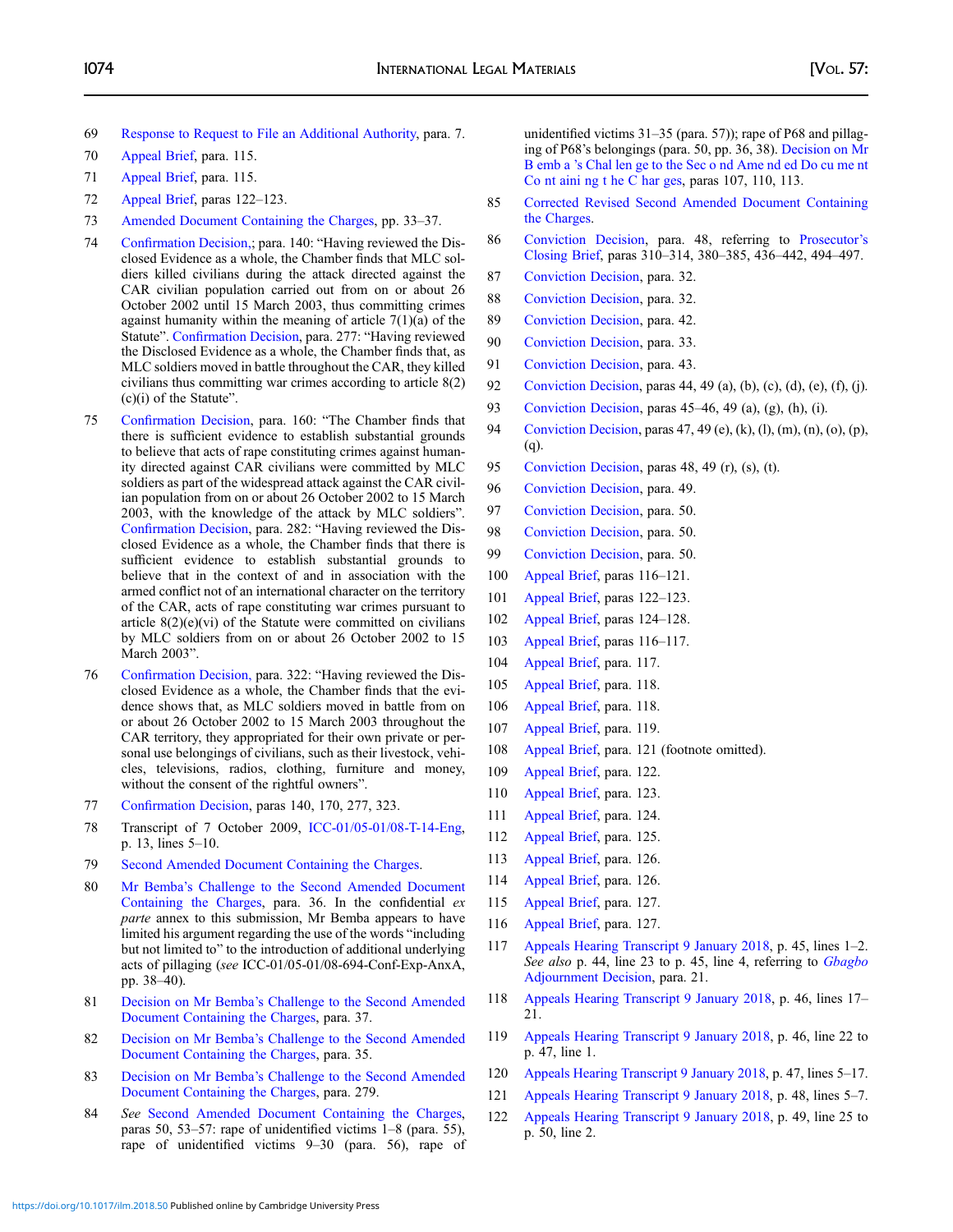- <span id="page-44-0"></span> [Appeals Hearing Transcript 9 January 2018,](http://www.legal-tools.org/doc/c67518/) p. 50, line 25 to p. 51, line 7.
- Mr Bemba'[s Submissions further to the Hearing,](http://www.legal-tools.org/doc/854ab4/) para. 23. See also para. 24.
- Mr Bemba'[s Submissions further to the Hearing,](http://www.legal-tools.org/doc/854ab4/) paras 19–20.
- [Response to the Appeal Brief,](http://www.legal-tools.org/doc/dc5bd8/) paras 78, 84.
- [Response to the Appeal Brief,](http://www.legal-tools.org/doc/dc5bd8/) para. 83. See also para. 91.
- [Response to the Appeal Brief,](http://www.legal-tools.org/doc/dc5bd8/) paras 78, 84–87.
- [Response to the Appeal Brief,](http://www.legal-tools.org/doc/dc5bd8/) para. 84.
- [Response to the Appeal Brief,](http://www.legal-tools.org/doc/dc5bd8/) para. 88.
- [Response to the Appeal Brief,](http://www.legal-tools.org/doc/dc5bd8/) para. 91.
- [Response to the Appeal Brief,](http://www.legal-tools.org/doc/dc5bd8/) para. 92.
- [Response to the Appeal Brief,](http://www.legal-tools.org/doc/dc5bd8/) para. 93.
- [Response to the Appeal Brief,](http://www.legal-tools.org/doc/dc5bd8/) para. 93.
- [Response to the Appeal Brief](http://www.legal-tools.org/doc/dc5bd8/), para. 96. See also paras 95–97, 99.
- [Response to the Appeal Brief,](http://www.legal-tools.org/doc/dc5bd8/) para. 100.
- [Response to the Appeal Brief,](http://www.legal-tools.org/doc/dc5bd8/) paras 104–106.
- [Response to the Appeal Brief,](http://www.legal-tools.org/doc/dc5bd8/) paras 105–106.
- [Appeals Hearing Transcript 9 January 2018,](http://www.legal-tools.org/doc/c67518/) p. 52, line 24 to p. 53, line 4.
- [Appeals Hearing Transcript 9 January 2018,](http://www.legal-tools.org/doc/c67518/) p. 53, lines 7–9.
- [Appeals Hearing Transcript 9 January 2018,](http://www.legal-tools.org/doc/c67518/) p. 54, lines 18– 20, referring to [Conviction Decision,](http://www.legal-tools.org/doc/edb0cf/) paras 622, 632, 639. See also [Appeals Hearing Transcript 9 January 2018](http://www.legal-tools.org/doc/c67518/), p. 84, lines 8–11.
- [Appeals Hearing Transcript 9 January 2018,](http://www.legal-tools.org/doc/c67518/) p. 78, lines 2–4.
- [Appeals Hearing Transcript 9 January 2018,](http://www.legal-tools.org/doc/c67518/) p. 55, lines 4–6.
- [Appeals Hearing Transcript 9 January 2018](http://www.legal-tools.org/doc/c67518/), p. 59, lines 1–11.
- [Reply to the Response to the Appeal Brief](http://www.legal-tools.org/doc/98f07f/), para. 24.
- [Reply to the Response to the Appeal Brief](http://www.legal-tools.org/doc/98f07f/), para. 24.
- Victims' [Observations](http://www.legal-tools.org/doc/c19243/), para. 36.
- Victims' [Observations](http://www.legal-tools.org/doc/c19243/), paras 37–38.
- Victims' [Observations](http://www.legal-tools.org/doc/c19243/), para. 40.
- Victims' [Observations](http://www.legal-tools.org/doc/c19243/), para. 42.
- Victims' [Observations](http://www.legal-tools.org/doc/c19243/), para. 47.
- Victims' [Observations](http://www.legal-tools.org/doc/c19243/), para. 48.
- [Reply to the Victims](http://www.legal-tools.org/doc/94a52a/)' Observations, para. 31.
- [Reply to the Victims](http://www.legal-tools.org/doc/94a52a/)' Observations, para. 32.
- [Reply to the Victims](http://www.legal-tools.org/doc/94a52a/)' Observations, para. 33.
- 156 It is noted that both Mr Bemba and the Prosecutor misrepresent the Trial Chamber's findings in this regard. Contrary to what Mr Bemba [\(Appeal Brief,](http://www.legal-tools.org/doc/41ed5b/) para. 118) and the Prosecutor ([Response to the Appeal Brief](http://www.legal-tools.org/doc/dc5bd8/), paras 83, 91) assert, in its determination of the scope of the charges, the Trial Chamber did not examine whether sufficient notice was given with respect to specific criminal acts. Rather, it first examined whether the specific criminal acts fell within the parameters of the charges set out in the Confirmation Decision and only when satisfied that they did, the Trial Chamber proceeded to examine whether Mr Bemba had received sufficient notice ([Conviction Decision,](http://www.legal-tools.org/doc/edb0cf/) paras 32, 49).
- [Appeal Brief,](http://www.legal-tools.org/doc/41ed5b/) para. 117.
- [Conviction Decision](http://www.legal-tools.org/doc/edb0cf/), para. 752.
- [Conviction Decision](http://www.legal-tools.org/doc/edb0cf/), para. 630.
- [Conviction Decision](http://www.legal-tools.org/doc/edb0cf/), paras 638, 648.
- [Conviction Decision,](http://www.legal-tools.org/doc/edb0cf/) paras 624 (acts of murder); 633 (acts of rape); 640 (acts of pillaging).
- See supra paras 102–103.
- [Appeals Hearing Transcript 9 January 2018,](http://www.legal-tools.org/doc/c67518/) p. 52, line 24 to p. 53, line 4.
- [Appeals Hearing Transcript 9 January 2018,](http://www.legal-tools.org/doc/c67518/) p. 53, lines 7–9.
- See Confi[rmation Decision,](http://www.legal-tools.org/doc/07965c/) pp. 184–185, para. d).
- [Amended Document Containing the Charges](http://www.legal-tools.org/doc/d7f72e/), pp. 33–34.
- See [Amended Document Containing the Charges](http://www.legal-tools.org/doc/d7f72e/), pp. 34, 36–37.
- [Amended Document Containing the Charges,](http://www.legal-tools.org/doc/d7f72e/) pp. 33–34, 36– 37; Confi[rmation Decision](http://www.legal-tools.org/doc/07965c/), paras 140, 144, 146–150, 152– 158, 165, 169, 171–185, 277–279, 286–288, 322, 324–329, –338.
- [Conviction Decision](http://www.legal-tools.org/doc/edb0cf/), para. 44.
- [Appeal Brief,](http://www.legal-tools.org/doc/41ed5b/) paras 124–128.
- 171 See Confi[rmation Decision,](http://www.legal-tools.org/doc/07965c/) paras 65–66.
- Confi[rmation Decision,](http://www.legal-tools.org/doc/07965c/) paras 169, 338.
- [Conviction Decision,](http://www.legal-tools.org/doc/edb0cf/) paras 45–46, referring to, inter alia, Confi[rmation Decision,](http://www.legal-tools.org/doc/07965c/) para. 338.
- See supra para. 79.
- See supra paras 29–34.
- [Conviction Decision](https://www.legal-tools.org/en/doc/edb0cf/), paras 197–198.
- [Conviction Decision](https://www.legal-tools.org/en/doc/edb0cf/), para. 719.
- 178 See [Conviction Decision](https://www.legal-tools.org/en/doc/edb0cf/), para. 582.
- See [Conviction Decision](https://www.legal-tools.org/en/doc/edb0cf/), paras 268, 586.
- [Conviction Decision](https://www.legal-tools.org/en/doc/edb0cf/), paras 711–712.
- [Conviction Decision](https://www.legal-tools.org/en/doc/edb0cf/), paras 590–591.
- [Conviction Decision](https://www.legal-tools.org/en/doc/edb0cf/), para. 594.
- [Conviction Decision](https://www.legal-tools.org/en/doc/edb0cf/), paras 600, 712.
- [Conviction Decision](https://www.legal-tools.org/en/doc/edb0cf/), paras 602–603.
- [Conviction Decision](https://www.legal-tools.org/en/doc/edb0cf/), para. 723.
- [Conviction Decision](https://www.legal-tools.org/en/doc/edb0cf/), paras 600, 610–611.
- [Conviction Decision](https://www.legal-tools.org/en/doc/edb0cf/), para. 715, 725.
- [Conviction Decision](https://www.legal-tools.org/en/doc/edb0cf/), para. 720.
- 189 As to the contents of the letter to General Cissé, see [Convic](https://www.legal-tools.org/en/doc/edb0cf/)[tion Decision](https://www.legal-tools.org/en/doc/edb0cf/), para. 605 (footnotes omitted).
- [Conviction Decision](https://www.legal-tools.org/en/doc/edb0cf/), para. 606.
- [Conviction Decision](https://www.legal-tools.org/en/doc/edb0cf/), para. 607.
- [Conviction Decision](https://www.legal-tools.org/en/doc/edb0cf/), para. 609, referring to EVD-T-OTP-00832/CAR-OTP-0013-0106 at 0109.
- [Conviction Decision](https://www.legal-tools.org/en/doc/edb0cf/), para. 610.
- [Conviction Decision](https://www.legal-tools.org/en/doc/edb0cf/), para. 611.
- [Conviction Decision](https://www.legal-tools.org/en/doc/edb0cf/), paras 589, 720.
- [Conviction Decision](https://www.legal-tools.org/en/doc/edb0cf/), paras 601–602, 722.
- [Conviction Decision](https://www.legal-tools.org/en/doc/edb0cf/), para. 725.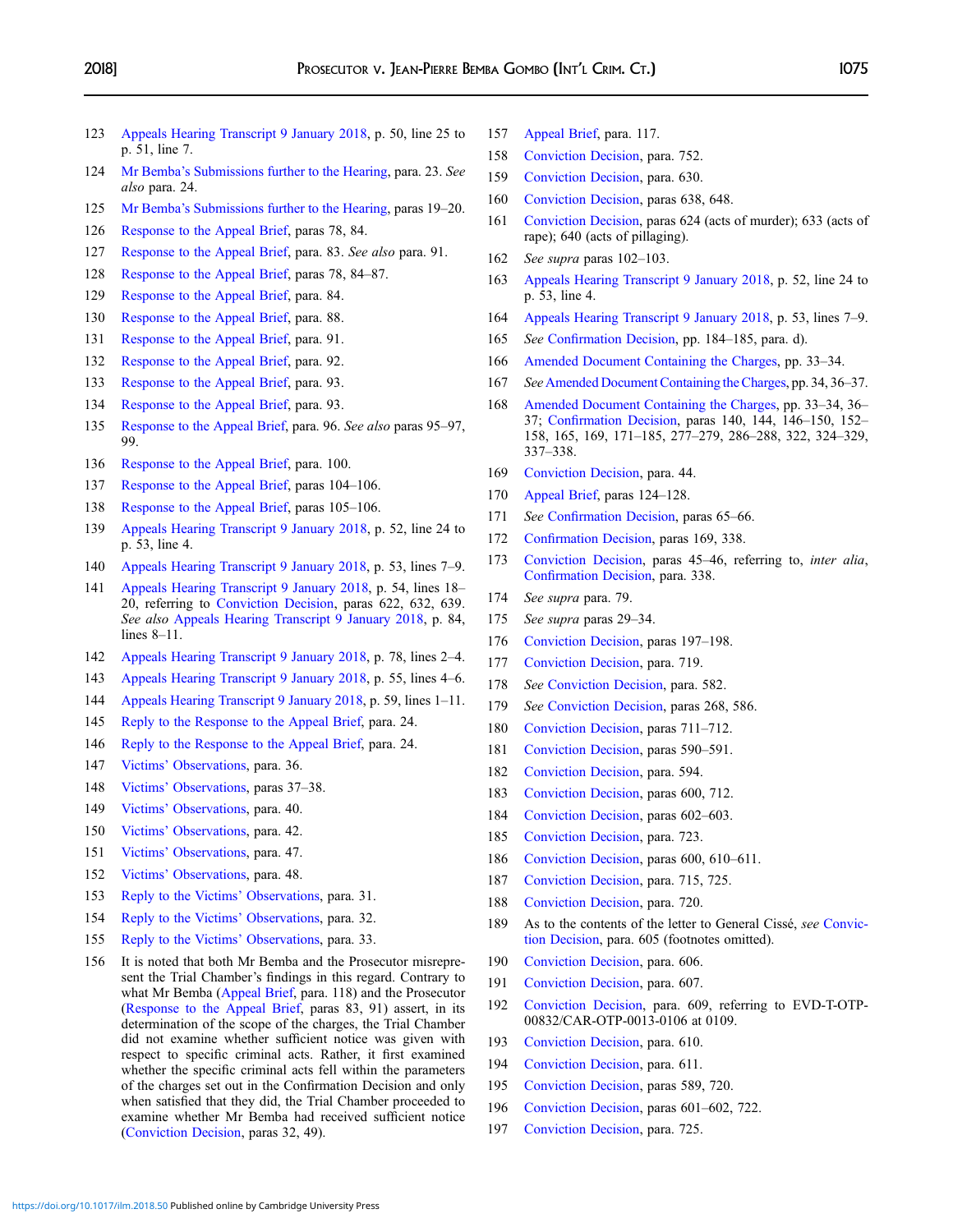- <span id="page-45-0"></span>[Conviction Decision](https://www.legal-tools.org/en/doc/edb0cf/), para. 727.
- [Conviction Decision](https://www.legal-tools.org/en/doc/edb0cf/), para. 728.
- [Conviction Decision](https://www.legal-tools.org/en/doc/edb0cf/), para. 728.
- [Conviction Decision](https://www.legal-tools.org/en/doc/edb0cf/), para. 582.
- [Conviction Decision](https://www.legal-tools.org/en/doc/edb0cf/), para. 604.
- [Conviction Decision](https://www.legal-tools.org/en/doc/edb0cf/), paras 555, 730.
- [Conviction Decision](https://www.legal-tools.org/en/doc/edb0cf/), para. 729.
- [Conviction Decision](https://www.legal-tools.org/en/doc/edb0cf/), para. 730.
- [Conviction Decision](https://www.legal-tools.org/en/doc/edb0cf/), para. 732.
- [Conviction Decision](https://www.legal-tools.org/en/doc/edb0cf/), para. 732.
- [Conviction Decision](https://www.legal-tools.org/en/doc/edb0cf/), para. 732.
- [Conviction Decision](https://www.legal-tools.org/en/doc/edb0cf/), para. 734. See also para. 733.
- [Appeal Brief,](https://www.legal-tools.org/en/doc/41ed5b/) para. 338.
- [Appeal Brief,](https://www.legal-tools.org/en/doc/41ed5b/) para. 339.
- [Appeal Brief,](https://www.legal-tools.org/en/doc/41ed5b/) para. 340.
- [Appeal Brief,](https://www.legal-tools.org/en/doc/41ed5b/) para. 341.
- [Appeal Brief,](https://www.legal-tools.org/en/doc/41ed5b/) para. 328.
- [Appeal Brief,](https://www.legal-tools.org/en/doc/41ed5b/) para. 342.
- [Appeals Hearing Transcript 10 January 2018,](http://www.legal-tools.org/doc/2cf96d/) p. 58, lines –15; p. 121, line 18 to p. 122, line 3.
- [Appeals Hearing Transcript 10 January 2018](http://www.legal-tools.org/doc/2cf96d/), p. 121, lines –16.
- [Appeals Hearing Transcript 10 January 2018,](http://www.legal-tools.org/doc/2cf96d/) p. 76, lines –14.
- [Appeal Brief,](https://www.legal-tools.org/en/doc/41ed5b/) paras 343–344; [Appeals Hearing Transcript 10](http://www.legal-tools.org/doc/2cf96d/) [January 2018](http://www.legal-tools.org/doc/2cf96d/), p. 59, lines 4–15.
- [Appeal Brief,](https://www.legal-tools.org/en/doc/41ed5b/) para. 343.
- [Appeals Hearing Transcript 10 January 2018,](http://www.legal-tools.org/doc/2cf96d/) p. 59, lines –24.
- [Appeals Hearing Transcript 10 January 2018](http://www.legal-tools.org/doc/2cf96d/), p. 58 line 16 to p. 59 line 3.
- [Response to the Appeal Brief](https://www.legal-tools.org/en/doc/dc5bd8/), para. 197 (emphasis in original).
- [Response to the Appeal Brief,](https://www.legal-tools.org/en/doc/dc5bd8/) para. 203.
- [Response to the Appeal Brief,](https://www.legal-tools.org/en/doc/dc5bd8/) para. 197.
- Prosecutor'[s Submissions further to the Hearing](http://www.legal-tools.org/doc/70e8cd/), para. 9
- [Appeals Hearing Transcript 10 January 2018,](http://www.legal-tools.org/doc/2cf96d/) p. 73, lines –15
- [Appeals Hearing Transcript 10 January 2018,](http://www.legal-tools.org/doc/2cf96d/) p. 73, lines –23; p. 74, lines 12–14.
- [Appeals Hearing Transcript 10 January 2018](http://www.legal-tools.org/doc/2cf96d/), p. 73, line 15 to p. 74, line 6.
- [Appeals Hearing Transcript 10 January 2018,](http://www.legal-tools.org/doc/2cf96d/) p. 122, lines –19.
- [Appeals Hearing Transcript 10 January 2018,](http://www.legal-tools.org/doc/2cf96d/) p. 122, lines –23.
- [Response to the Appeal Brief,](https://www.legal-tools.org/en/doc/dc5bd8/) para. 202; [Appeals Hearing](http://www.legal-tools.org/doc/2cf96d/) [Transcript 10 January 2018,](http://www.legal-tools.org/doc/2cf96d/) p. 123, line 3.
- [Response to the Appeal Brief](https://www.legal-tools.org/en/doc/dc5bd8/), fn. 743, referring to Confi[rma](https://www.legal-tools.org/en/doc/07965c/)[tion Decision](https://www.legal-tools.org/en/doc/07965c/), paras 457, 460–464, 474, 477.
- [Response to the Appeal Brief,](https://www.legal-tools.org/en/doc/dc5bd8/) fn. 744, referring to [Corrected](http://www.legal-tools.org/doc/2d3bfa/) [Revised Second Amended Document Containing the](http://www.legal-tools.org/doc/2d3bfa/) [Charges,](http://www.legal-tools.org/doc/2d3bfa/) paras 22–31, 58–71.
- [Response to the Appeal Brief,](https://www.legal-tools.org/en/doc/dc5bd8/) fn. 745.
- [Reply to the Response to the Appeal Brief](https://www.legal-tools.org/en/doc/98f07f/), para. 38.
- [Reply to the Response to the Appeal Brief,](https://www.legal-tools.org/en/doc/98f07f/) para. 39, referring to [Appeal Brief](https://www.legal-tools.org/en/doc/41ed5b/), paras 343–344.
- [Appeals Hearing Transcript 10 January 2018,](http://www.legal-tools.org/doc/2cf96d/) p. 94, lines –23.
- [Appeals Hearing Transcript 10 January 2018](http://www.legal-tools.org/doc/2cf96d/), p. 94, line 21 to p. 95, line 5, referring to Ha lilo vić [Indictment](http://www.legal-tools.org/doc/dbbbf8/); Hadž[ihasa](http://www.legal-tools.org/doc/55e956/)nović and Kubura [Third Amended Indictment](http://www.legal-tools.org/doc/55e956/); Boš[koski and](http://www.legal-tools.org/doc/c0553a/) Johan Tarčulovski[; Amended Indictment](http://www.legal-tools.org/doc/c0553a/), paras 15–17; [Mla](http://www.legal-tools.org/doc/b863f7/) d ić [Fourth Amended Indictment.](http://www.legal-tools.org/doc/b863f7/)
- [Appeals Hearing Transcript 10 January 2018,](http://www.legal-tools.org/doc/2cf96d/) p. 95, lines –15.
- [Appeals Hearing Transcript 10 January 2018,](http://www.legal-tools.org/doc/2cf96d/) p. 95, lines –20.
- [Appeals Hearing Transcript 10 January 2018](http://www.legal-tools.org/doc/2cf96d/), p. 95, line 22 to p. 96, line 2.
- [Appeal Brief,](https://www.legal-tools.org/en/doc/41ed5b/) paras 345, 355.
- [Appeal Brief,](https://www.legal-tools.org/en/doc/41ed5b/) paras 345–354.
- [Appeal Brief,](https://www.legal-tools.org/en/doc/41ed5b/) paras 346, 353.
- [Appeal Brief,](https://www.legal-tools.org/en/doc/41ed5b/) paras 347–348.
- [Appeal Brief,](https://www.legal-tools.org/en/doc/41ed5b/) paras 348–353.
- [Appeal Brief,](https://www.legal-tools.org/en/doc/41ed5b/) para. 354 (footnotes omitted).
- [Response to the Appeal Brief,](http://www.legal-tools.org/doc/dc5bd8/) para. 204.
- [Response to the Appeal Brief,](http://www.legal-tools.org/doc/dc5bd8/) para. 204 (footnotes omitted).
- [Response to the Appeal Brief,](http://www.legal-tools.org/doc/dc5bd8/) para. 205. The Prosecutor argues that the Trial Chamber's specific finding on Mr Bemba's disciplinary power is based on the Trial Chamber's "broader findings". See [Response to the Appeal Brief,](http://www.legal-tools.org/doc/dc5bd8/) para. 205, referring to [Conviction Decision](https://www.legal-tools.org/en/doc/edb0cf/) at paras 382–403, –447, 449.
- [Response to the Appeal Brief,](http://www.legal-tools.org/doc/dc5bd8/) para. 206.
- [Response to the Appeal Brief,](http://www.legal-tools.org/doc/dc5bd8/) para. 206.
- [Response to the Appeal Brief,](http://www.legal-tools.org/doc/dc5bd8/) para. 206.
- [Response to the Appeal Brief](http://www.legal-tools.org/doc/dc5bd8/), para. 206 (emphasis in original omitted).
- [Response to the Appeal Brief,](http://www.legal-tools.org/doc/dc5bd8/) para. 206 (footnotes omitted).
- [Appeal Brief,](https://www.legal-tools.org/en/doc/41ed5b/) paras 357, 360.
- [Appeal Brief,](https://www.legal-tools.org/en/doc/41ed5b/) paras 356, 359.
- [Appeal Brief,](https://www.legal-tools.org/en/doc/41ed5b/) para. 357, referring to Transcript of 6 November 2012, [ICC-01/05-01/08-T-267-Red2-Eng,](http://www.legal-tools.org/doc/3c1ea6/) p. 55, lines 7–10.
- [Appeal Brief,](https://www.legal-tools.org/en/doc/41ed5b/) para. 358.
- [Appeal Brief,](https://www.legal-tools.org/en/doc/41ed5b/) para. 359–360.
- [Appeal Brief](https://www.legal-tools.org/en/doc/41ed5b/), para. 359, referring to [Conviction Decision,](https://www.legal-tools.org/en/doc/edb0cf/) paras 604–606, 610–611.
- [Appeal Brief](https://www.legal-tools.org/en/doc/41ed5b/), para. 359, referring to [Conviction Decision,](https://www.legal-tools.org/en/doc/edb0cf/) paras 582–591, 604–606, 610–611.
- [Response to the Appeal Brief,](http://www.legal-tools.org/doc/dc5bd8/) paras 207–208.
- [Response to the Appeal Brief,](http://www.legal-tools.org/doc/dc5bd8/) para. 210.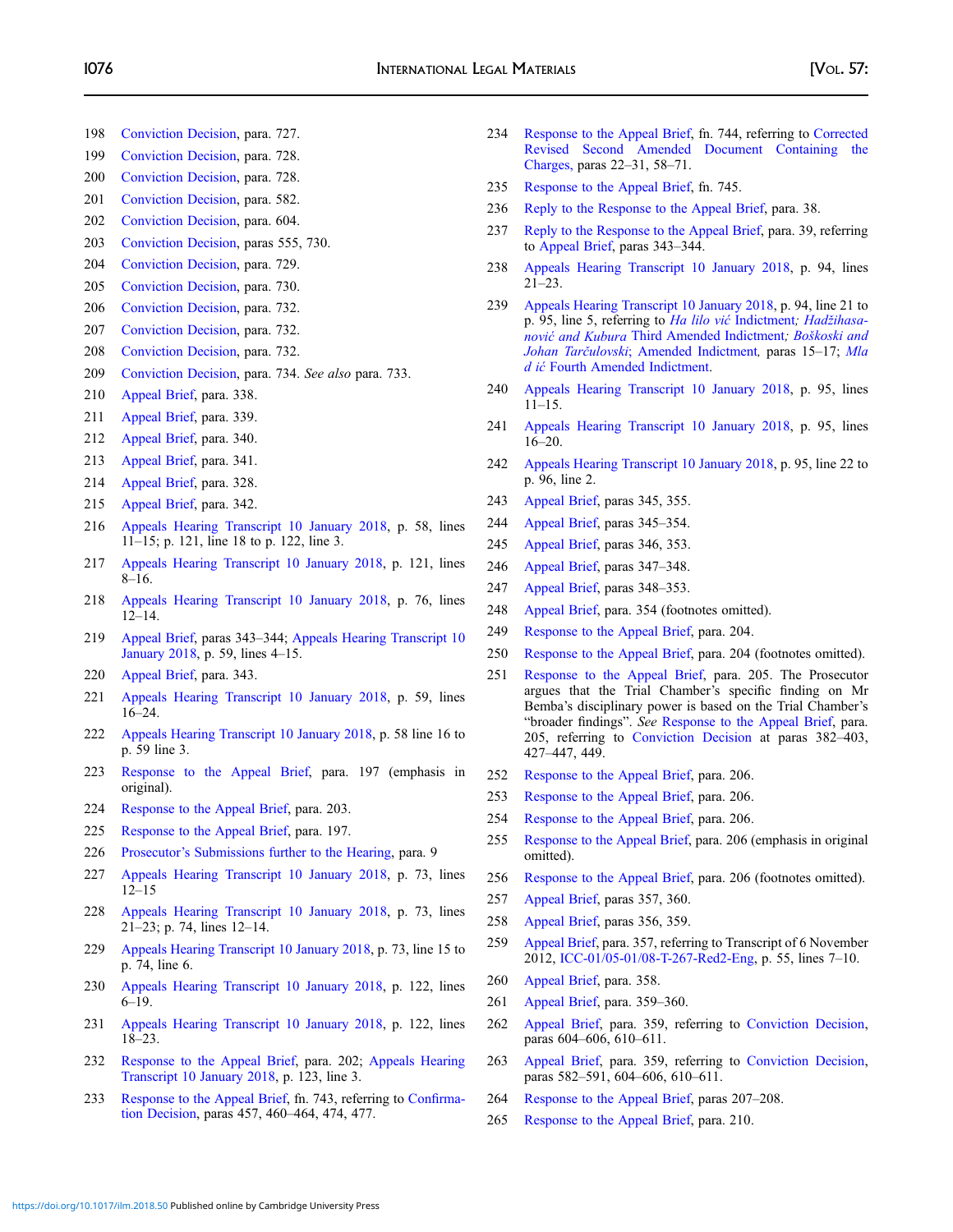- <span id="page-46-0"></span>266 [Response to the Appeal Brief](http://www.legal-tools.org/doc/dc5bd8/), para. 211, referring to Transcript of 6 November 2012, [ICC-01/05-01/08-T-267-Red2-](http://www.legal-tools.org/doc/3c1ea6/) [Eng](http://www.legal-tools.org/doc/3c1ea6/), p. 51, lines 2–8.
- 267 [Response to the Appeal Brief,](http://www.legal-tools.org/doc/dc5bd8/) para. 209.
- 268 [Reply to the Response to the Appeal Brief](https://www.legal-tools.org/en/doc/98f07f/), para. 40.
- 269 [Appeal Brief,](https://www.legal-tools.org/en/doc/41ed5b/) para. 361.
- 270 [Appeal Brief,](https://www.legal-tools.org/en/doc/41ed5b/) para. 361.
- 271 [Appeal Brief,](https://www.legal-tools.org/en/doc/41ed5b/) para. 363.
- 272 [Appeal Brief,](https://www.legal-tools.org/en/doc/41ed5b/) paras 362–363.
- 273 [Appeals Hearing Transcript 10 January 2018,](http://www.legal-tools.org/doc/2cf96d/) p. 57, lines 13–20.
- 274 [Appeals Hearing Transcript 10 January 2018,](http://www.legal-tools.org/doc/2cf96d/) p. 57, lines 17–20.
- 275 Mr Bemba'[s Submissions further to the Hearing,](http://www.legal-tools.org/doc/854ab4/) para. 28.
- 276 [Appeals Hearing Transcript 10 January 2018](http://www.legal-tools.org/doc/2cf96d/), p. 57, line 11 to p. 58, line 3, referring to [Conviction Decision](https://www.legal-tools.org/en/doc/edb0cf/), para. 728.
- 277 [Appeal Brief,](https://www.legal-tools.org/en/doc/41ed5b/) para. 364, referring to Transcript of 31 January 2012, [ICC-01/05-01/08-T-202-Red2-Eng,](http://www.legal-tools.org/doc/ac842f/) p. 39, lines 14–18; Transcript of 7 February 2012, [ICC-01/05-01/08-T-207-](http://www.legal-tools.org/doc/a94dbc/) [Red2-Eng](http://www.legal-tools.org/doc/a94dbc/), p. 48, lines 5–6; Transcript of 10 February 2012, [ICC-01/05-01/08-T-210-Red2-Eng,](http://www.legal-tools.org/doc/42f4d6/) p. 43, lines 21–25; p. 44, lines 7–8; Transcript of 13 March 2012, [ICC-01/05-01/08-T-](http://www.legal-tools.org/doc/8dbb69/)[213-Red2-Eng,](http://www.legal-tools.org/doc/8dbb69/) p. 51, lines 8–20; Transcript of 19 November 2012, [ICC-01/05-01/08-T-270-Red2-Eng,](http://www.legal-tools.org/doc/4467a8/) p. 43, lines 1–7; Transcript of 26 November 2012, [ICC-01/05-01/08-T-275-](http://www.legal-tools.org/doc/6313e2/) [Red2-Eng](http://www.legal-tools.org/doc/6313e2/), p. 21, lines 16–22; Transcript of 8 April 2013, [ICC-01/05-01/08-T-301-Red2-Eng,](http://www.legal-tools.org/doc/c29ad5/) p. 36, line 9 to p. 37, line 3; p. 43, lines 9–19; Transcript of 22 April 2013, [ICC-](http://www.legal-tools.org/doc/e109f9/)[01/05-01/08-T-308-Red2-Eng,](http://www.legal-tools.org/doc/e109f9/) p. 50, line 5 to p. 51, line 4.
- 278 [Appeal Brief,](https://www.legal-tools.org/en/doc/41ed5b/) para. 364, referring to Transcript of 7 February 2012, [ICC-01/05-01/08-T-207-Red2-Eng,](http://www.legal-tools.org/doc/a94dbc/) p. 48, lines 5–6.
- 279 [Appeal Brief](https://www.legal-tools.org/en/doc/41ed5b/), para. 364, referring to Transcript of 10 February 2012, [ICC-01/05-01/08-T-210-Red2-Eng,](http://www.legal-tools.org/doc/42f4d6/) p. 43, lines 21–25.
- 280 [Appeal Brief](https://www.legal-tools.org/en/doc/41ed5b/), para. 364, referring to Transcript of 10 February 2012, [ICC-01/05-01/08-T-210-Red2-Eng,](http://www.legal-tools.org/doc/42f4d6/) p. 44, lines 7–8.
- 281 [Appeal Brief](https://www.legal-tools.org/en/doc/41ed5b/), para. 364, referring to Transcript of 8 April 2013, [ICC-01/05-01/08-T-301-Red2-Eng](http://www.legal-tools.org/doc/c29ad5/), p. 36, line 9 to p. 37, line 3.
- 282 [Appeal Brief](https://www.legal-tools.org/en/doc/41ed5b/), para. 364, referring to Transcript of 8 April 2013, [ICC-01/05-01/08-T-301-Red2-Eng,](http://www.legal-tools.org/doc/c29ad5/) p. 43, lines 9–19.
- 283 [Appeal Brief](https://www.legal-tools.org/en/doc/41ed5b/), para. 364, referring to Transcript of 13 March 2012, [ICC-01/05-01/08-T-213-Red2-Eng,](http://www.legal-tools.org/doc/8dbb69/) p. 51, lines 8–20.
- 284 [Appeal Brief,](https://www.legal-tools.org/en/doc/41ed5b/) para. 364, referring to Transcript of 22 April 2013, [ICC-01/05-01/08-T-308-Red2-Eng](http://www.legal-tools.org/doc/e109f9/), p. 50, line 5 to p. 51, line 4.
- 285 [Appeal Brief](https://www.legal-tools.org/en/doc/41ed5b/), para. 364, referring to Transcript of 26 November 2012, [ICC-01/05-01/08-T-275-Red2-Eng](http://www.legal-tools.org/doc/6313e2/), p. 21, lines 16–22.
- 286 [Appeal Brief](https://www.legal-tools.org/en/doc/41ed5b/), para. 364, referring to, Transcript of 19 November 2012, [ICC-01/05-01/08-T-270-Red2-Eng](http://www.legal-tools.org/doc/4467a8/), p. 43, lines 1–7.
- 287 [Appeal Brief](https://www.legal-tools.org/en/doc/41ed5b/), para. 364, referring to, Transcript of 31 January 2012, [ICC-01/05-01/08-T-202-Red2-Eng,](http://www.legal-tools.org/doc/ac842f/) p. 39, lines 14–18.
- 288 [Response to the Appeal Brief](http://www.legal-tools.org/doc/dc5bd8/), para. 212, referring to [Convic](https://www.legal-tools.org/en/doc/edb0cf/)[tion Decision](https://www.legal-tools.org/en/doc/edb0cf/), para. 728.
- 289 [Response to the Appeal Brief,](http://www.legal-tools.org/doc/dc5bd8/) para. 212 (footnotes omitted), referring to [Conviction Decision](https://www.legal-tools.org/en/doc/edb0cf/), paras 574–620, 720–727.
- 290 [Response to the Appeal Brief,](http://www.legal-tools.org/doc/dc5bd8/) para. 213.
- 291 [Appeals Hearing Transcript 10 January 2018](http://www.legal-tools.org/doc/2cf96d/), p. 70, line 21 to p. 71, line 4.
- 292 [Appeals Hearing Transcript 10 January 2018,](http://www.legal-tools.org/doc/2cf96d/) p. 71, lines 6–8.
- 293 [Appeals Hearing Transcript 10 January 2018,](http://www.legal-tools.org/doc/2cf96d/) p. 71, lines 14–19.
- 294 [Appeals Hearing Transcript 10 January 2018](http://www.legal-tools.org/doc/2cf96d/), p. 71, line 24 to p. 72, line 3.
- 295 [Appeals Hearing Transcript 10 January 2018,](http://www.legal-tools.org/doc/2cf96d/) p. 72, lines 4–9.
- 296 [Appeals Hearing Transcript 10 January 2018,](http://www.legal-tools.org/doc/2cf96d/) p. 72, lines 11–14.
- 297 [Appeals Hearing Transcript 10 January 2018](http://www.legal-tools.org/doc/2cf96d/), p. 72, line 15 to p. 73, line 9.
- 298 [Appeals Hearing Transcript 10 January 2018,](http://www.legal-tools.org/doc/2cf96d/) p. 73, lines 6–9.
- 299 [Appeals Hearing Transcript 10 January 2018](http://www.legal-tools.org/doc/2cf96d/), p. 93, line 23 to p. 94, line 1.
- 300 [Appeals Hearing Transcript 10 January 2018,](http://www.legal-tools.org/doc/2cf96d/) p. 94, lines 1–3.
- 301 [Appeals Hearing Transcript 10 January 2018,](http://www.legal-tools.org/doc/2cf96d/) p. 94, lines 4–10.
- 302 [Appeals Hearing Transcript 10 January 2018,](http://www.legal-tools.org/doc/2cf96d/) p. 94, lines  $10-20$ .
- 303 [Appeals Hearing Transcript 10 January 2018,](http://www.legal-tools.org/doc/2cf96d/) p. 88, lines 12–14.
- 304 [Appeals Hearing Transcript 10 January 2018,](http://www.legal-tools.org/doc/2cf96d/) p. 88, lines 19–21.
- 305 [Appeal Brief,](https://www.legal-tools.org/en/doc/41ed5b/) para. 380.
- 306 [Appeal Brief,](https://www.legal-tools.org/en/doc/41ed5b/) para. 365.
- 307 [Appeal Brief,](https://www.legal-tools.org/en/doc/41ed5b/) para. 366.
- 308 [Appeal Brief,](https://www.legal-tools.org/en/doc/41ed5b/) para. 366.
- 309 [Appeal Brief](https://www.legal-tools.org/en/doc/41ed5b/), para. 367, referring, inter alia, to referring to Transcript of 6 November 2012, [ICC-01/05-01/08-T-267-](http://www.legal-tools.org/doc/3c1ea6/) [Red2-Eng](http://www.legal-tools.org/doc/3c1ea6/), p. 51, lines 5–8.
- 310 [Appeal Brief,](https://www.legal-tools.org/en/doc/41ed5b/) para. 367.
- 311 [Appeal Brief,](https://www.legal-tools.org/en/doc/41ed5b/) para. 368.
- 312 [Appeal Brief,](https://www.legal-tools.org/en/doc/41ed5b/) para. 368.
- 313 [Appeal Brief,](https://www.legal-tools.org/en/doc/41ed5b/) para. 369.
- 314 [Appeal Brief,](https://www.legal-tools.org/en/doc/41ed5b/) para. 369.
- 315 [Appeal Brief,](https://www.legal-tools.org/en/doc/41ed5b/) para. 370.
- 316 [Appeal Brief,](https://www.legal-tools.org/en/doc/41ed5b/) para. 371.
- 317 [Appeal Brief,](https://www.legal-tools.org/en/doc/41ed5b/) para. 372.
- 318 [Appeal Brief,](https://www.legal-tools.org/en/doc/41ed5b/) paras 372–373, referring to Transcript of 15 March 2012, [ICC-01/05-01/08-T-215-Red2-Eng](http://www.legal-tools.org/doc/58ae50/), p. 6, lines 21–24 (Q. How long did this fact-finding committee conduct its investigation? A. I couldn't tell you exactly how long it was. One or two weeks, perhaps a month, but I do know that the committee that was set up by Jean-Pierre Bemba did work in Bangui right up until the end, almost to the end of operations.)
- 319 [Appeal Brief,](https://www.legal-tools.org/en/doc/41ed5b/) para. 373, referring to EVD-T-OTP-00393/ CAR-DEF-0002-0001.
- 320 [Appeal Brief,](https://www.legal-tools.org/en/doc/41ed5b/) paras 374, referring to Transcript of 26 February 2013, [ICC-01/05-01/08-T-285-Red2-Eng,](http://www.legal-tools.org/doc/5c9de7/) p. 42, lines 6–11.
- 321 [Appeal Brief,](https://www.legal-tools.org/en/doc/41ed5b/) para. 376.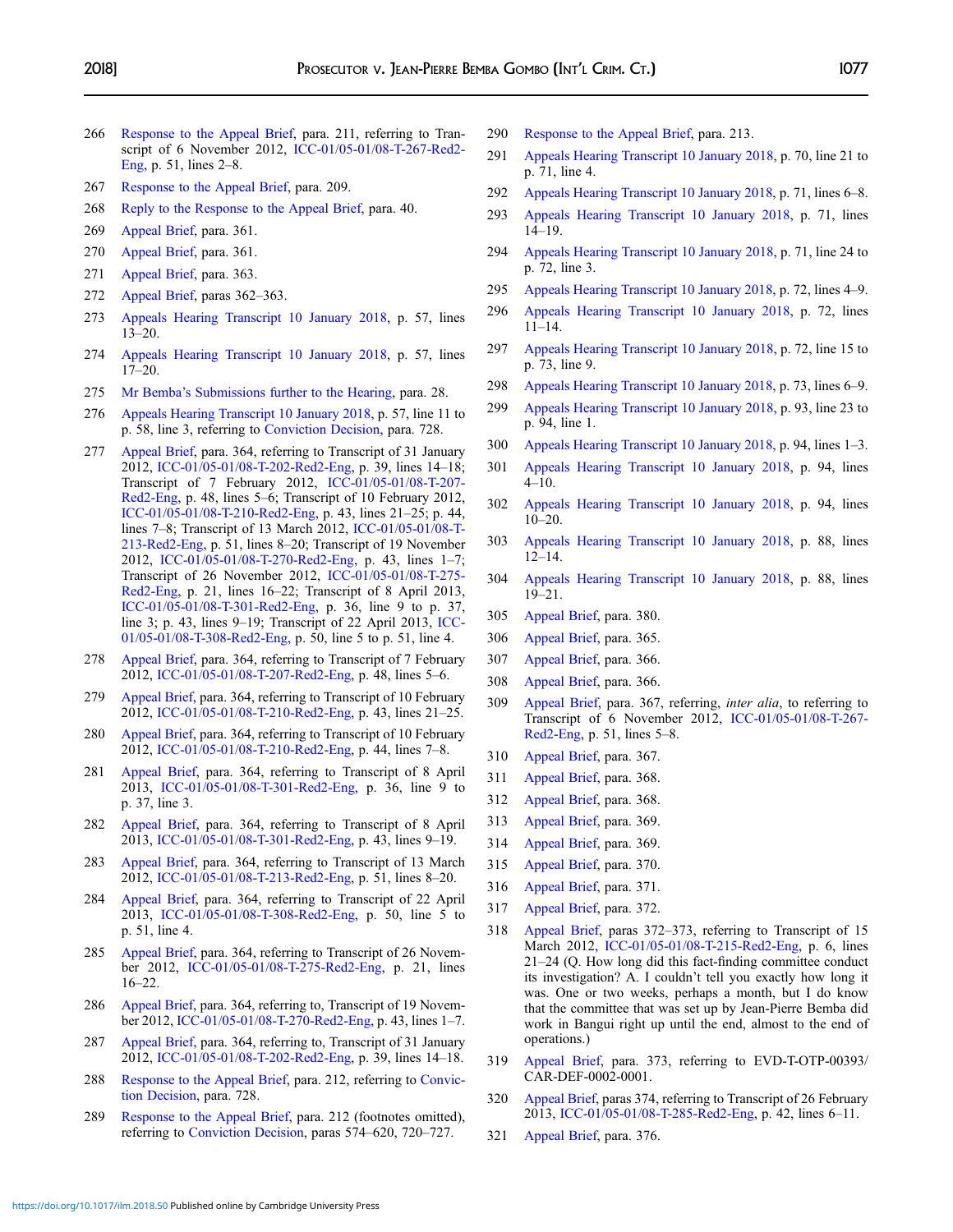- <span id="page-47-0"></span>322 [Appeal Brief,](https://www.legal-tools.org/en/doc/41ed5b/) paras 377–378.
- 323 [Appeal Brief,](https://www.legal-tools.org/en/doc/41ed5b/) para. 379. See also [Appeal Brief,](https://www.legal-tools.org/en/doc/41ed5b/) para. 377.
- 324 [Response to the Appeal Brief,](http://www.legal-tools.org/doc/dc5bd8/) para. 214.
- 325 [Response to the Appeal Brief,](http://www.legal-tools.org/doc/dc5bd8/) para. 215.
- 326 [Response to the Appeal Brief,](http://www.legal-tools.org/doc/dc5bd8/) para. 215.
- 327 [Response to the Appeal Brief,](http://www.legal-tools.org/doc/dc5bd8/) para. 215.
- 328 [Response to the Appeal Brief,](http://www.legal-tools.org/doc/dc5bd8/) paras 216, 218.
- 329 [Response to the Appeal Brief](http://www.legal-tools.org/doc/dc5bd8/), para. 216 (emphasis in original omitted).
- 330 [Response to the Appeal Brief,](http://www.legal-tools.org/doc/dc5bd8/) para. 217 (footnote omitted).
- 331 [Response to the Appeal Brief,](http://www.legal-tools.org/doc/dc5bd8/) para. 217.
- 332 [Response to the Appeal Brief,](http://www.legal-tools.org/doc/dc5bd8/) para. 219.
- 333 [Reply to the Response to the Appeal Brief](http://www.legal-tools.org/doc/98f07f/), para. 41.
- 334 [Reply to the Response to the Appeal Brief](http://www.legal-tools.org/doc/98f07f/), para. 41.
- 335 [Conviction Decision](https://www.legal-tools.org/en/doc/edb0cf/), para. 734.
- 336 See Čelebić i [Trial Judgment,](http://www.legal-tools.org/doc/6b4a33/) paras 394–395; [Aleksovski](http://www.legal-tools.org/doc/52d982/) [Trial Judgment](http://www.legal-tools.org/doc/52d982/), para. 78; Blaškić [Trial](https://www.legal-tools.org/en/doc/e1ae55/) Judgment, para. 302; Halilović [Trial Judgment](http://www.legal-tools.org/doc/abda04/), para. 73; Kara d žić [Trial Judgment,](http://www.legal-tools.org/doc/173e23/) para. 587.
- 337 See e.g. the measures at the disposal of commanders in *[Strugar](http://www.legal-tools.org/doc/927ba5/)* [Trial Judgment](http://www.legal-tools.org/doc/927ba5/), para. 374–378; Ha lilo vić [Trial Judgment,](http://www.legal-tools.org/doc/abda04/) para. 74; Renzaho [Trial Judgment](http://www.legal-tools.org/doc/9bbd8a/), para. 755; [Ka ra d](http://www.legal-tools.org/doc/173e23/) žićTrial [Judgment,](http://www.legal-tools.org/doc/173e23/) para. 588.
- 338 [Appeal Brief,](https://www.legal-tools.org/en/doc/41ed5b/) para. 339.
- 339 In challenging the Trial Chamber's finding on effective control, Mr Bemba argues, inter alia, that "[b]y ignoring the realities of command in multinational contingents", the Trial Chamber erred ([Appeal Brief,](https://www.legal-tools.org/en/doc/41ed5b/) para 185). Referring to the AFRC Trial Judgment, he further submits that "[i]n a case involving the temporary transfer of a contingent to assist a loyalist coalition across national boundaries, [ . . . ] the traditional indicia of effective control provided in the jurisprudence may not be appropriate or useful" ([Appeal Brief](https://www.legal-tools.org/en/doc/41ed5b/), para 180, referring to AFRC [Trial Judgment](http://www.legal-tools.org/doc/87ef08/), para. 787). See also [Appeal Brief,](https://www.legal-tools.org/en/doc/41ed5b/) paras 130, 175–184.
- 340 [Conviction Decision](https://www.legal-tools.org/en/doc/edb0cf/), para. 732.
- 341 [Conviction Decision](https://www.legal-tools.org/en/doc/edb0cf/), para. 732.
- 342 [Conviction Decision](https://www.legal-tools.org/en/doc/edb0cf/), para. 729.
- 343 The Trial Chamber found, inter alia, that Mr Bemba had exercised "primary disciplinary authority" [\(Conviction Decision,](https://www.legal-tools.org/en/doc/edb0cf/) para. 703. See also paras 447–449); "ultimate decisionmaking authority" [\(Conviction Decision,](https://www.legal-tools.org/en/doc/edb0cf/) para. 697); "controlled the MLC's funding" ([Conviction Decision](https://www.legal-tools.org/en/doc/edb0cf/), para. 697); retained "disciplinary powers over MLC members, including the power to initiate inquiries and establish courtsmartial" [\(Conviction Decision,](https://www.legal-tools.org/en/doc/edb0cf/) para. 697); and "issue[d] the order for the MLC troops to withdraw from the CAR" [Convic](https://www.legal-tools.org/en/doc/edb0cf/)[tion Decision](https://www.legal-tools.org/en/doc/edb0cf/), para. 555).
- 344 [Appeal Brief](https://www.legal-tools.org/en/doc/41ed5b/), para. 349, fn. 687, referring to Transcript of 20 March 2012, [ICC-01/05-01/08-T-218-Red2-Eng](http://www.legal-tools.org/doc/188e70/), p. 39, lines 15–19.
- 345 Transcript of 20 March 2012, [ICC-01/05-01/08-T-218-Red2-](http://www.legal-tools.org/doc/188e70/) [Eng,](http://www.legal-tools.org/doc/188e70/) p. 39, lines 15–19.
- 346 [Conviction Decision](https://www.legal-tools.org/en/doc/edb0cf/), para. 699.
- 347 [Conviction Decision](https://www.legal-tools.org/en/doc/edb0cf/), para. 731.
- 348 [Conviction Decision](https://www.legal-tools.org/en/doc/edb0cf/), para. 448.
- 349 [Appeal Brief,](https://www.legal-tools.org/en/doc/41ed5b/) paras 357, 360. See also [Mr Bemba](http://www.legal-tools.org/doc/60c79a/)'s Closing [Brief](http://www.legal-tools.org/doc/60c79a/), para. 869.
- 350 [Response to the Appeal Brief,](http://www.legal-tools.org/doc/dc5bd8/) para. 211.
- 351 [Conviction Decision](https://www.legal-tools.org/en/doc/edb0cf/), para. 606, referring to EVD-T-OTP-00584/CAR-OTP-0033-0209 at 0209.
- 352 [Conviction Decision](https://www.legal-tools.org/en/doc/edb0cf/), para. 733.
- 353 Halilović [Appeal Judgment](http://www.legal-tools.org/doc/d97ef6/), para. 63; Orić[Appeal Judgment,](http://www.legal-tools.org/doc/e053a4/) para. 177; [Strugar Appeal Judgment,](http://www.legal-tools.org/doc/981b62/) paras 232, 236–238, Separate Opinion of Judge Shahabuddeen, para. 7, Joint Dissenting Opinion of Judge Meron and Judge Kwon, para. 11; [RUF Trial Judgment](https://www.legal-tools.org/doc/7f05b7/), para. 313; Boš[koski and Tar](https://www.legal-tools.org/en/doc/54398a/)ču lovski Appeal Judgment, Separate Opinion of Judge Liu Daqun, para. 2; [Kaing Guek Eav Trial Judgment](http://www.legal-tools.org/doc/dbdb62/), para. 545; [Ðor](http://www.legal-tools.org/doc/653651/)đević [Trial Judgment](http://www.legal-tools.org/doc/653651/), para. 1887; [Nuon Chea and Khieu Samphan](http://www.legal-tools.org/doc/39cee8/) [Trial Judgment](http://www.legal-tools.org/doc/39cee8/), para. 716. See also G. Mettraux, "Breach of a Duty and Consequential Failure to Prevent or to Punish Crimes of Subordinates", The Law of Command Responsibility (Oxford University Press, 2009), p. 229, at p. 255; W.J. Fenrick, "Article 28", in O. Triffterer (ed.), Commentary on the Rome Statute of the International Criminal Court: Observers' Notes, Article by Article (Nomos Verlagsgesellscaft Baden-Baden, 1st ed., 1999), p. 520.
- 354 [Conviction Decision](https://www.legal-tools.org/en/doc/edb0cf/), para. 728.
- 355 [Conviction Decision](https://www.legal-tools.org/en/doc/edb0cf/), para. 728.
- 356 [Appeal Brief,](https://www.legal-tools.org/en/doc/41ed5b/) para. 363.
- 357 [Conviction Decision](https://www.legal-tools.org/en/doc/edb0cf/), para. 582.
- 358 [Conviction Decision](https://www.legal-tools.org/en/doc/edb0cf/), para. 604.
- 359 [Conviction Decision](https://www.legal-tools.org/en/doc/edb0cf/), para. 555.
- 360 [Conviction Decision](https://www.legal-tools.org/en/doc/edb0cf/), para. 728.
- 361 [Conviction Decision](https://www.legal-tools.org/en/doc/edb0cf/), para. 720.
- 362 [Conviction Decision](https://www.legal-tools.org/en/doc/edb0cf/), para. 720.
- 363 [Conviction Decision](https://www.legal-tools.org/en/doc/edb0cf/), para. 733.
- 364 [Conviction Decision](https://www.legal-tools.org/en/doc/edb0cf/), para. 449.
- 365 See supra paras 116–119.
- 366 See [Conviction Decision](https://www.legal-tools.org/en/doc/edb0cf/), para. 461, fn. 1304 regarding Bangui; para. 486, fn. 1408 regarding Bangui; para. 520, fn. 1567 in relation to PK22; para. 525, fn. 1585 regarding Damara; para. 527, fn. 1591 regarding the Bossembélé-Bozoum axis; para. 531, fn. 1607 regarding Sibut; para. 534, fn. 1619 regarding the Bossembélé-Bossangoa axis.
- 367 See e.g. [Conviction Decision,](https://www.legal-tools.org/en/doc/edb0cf/) para. 461, fn. 1304 regarding Bangui (EVD-T-OTP-00395/CAR-OTP-0001-0034 at 0048- 0053; EVD-T-OTP-00411/CAR-OTP-0004-1096 at 1102- 1103, 1109, 1121, 1124; EVD-T-OTP-00399/CAR-OTP-0004-0343 at 0344; EVD-T-OTP-00401/CAR-OTP-0004- 0409 at 0415, 0419-0423, 0425; EVD-T-OTP-00407/CAR-OTP-0004-0667 at 0667, 0669-0670, 0672-0674, 0678, 0681-0684, 0690).
- 368 See article 67 (1) (a) of the Statute; Lubanga [Appeal Judg](http://www.legal-tools.org/doc/585c75/)[ment,](http://www.legal-tools.org/doc/585c75/) paras 118–130.
- 369 Lubanga [Appeal Judgment](http://www.legal-tools.org/doc/585c75/), para. 129. The Appeals Chamber also found that: "[t]o the extent that further information [about the charges] is provided in the course of the trial, this can only go towards assessing whether prejudice caused by the lack of detail of the charges may have been cured".
- 370 Second Amended Document Containing the Charges, para. 27 (2).
- 371 [Appeal Brief,](https://www.legal-tools.org/en/doc/41ed5b/) para. 343.